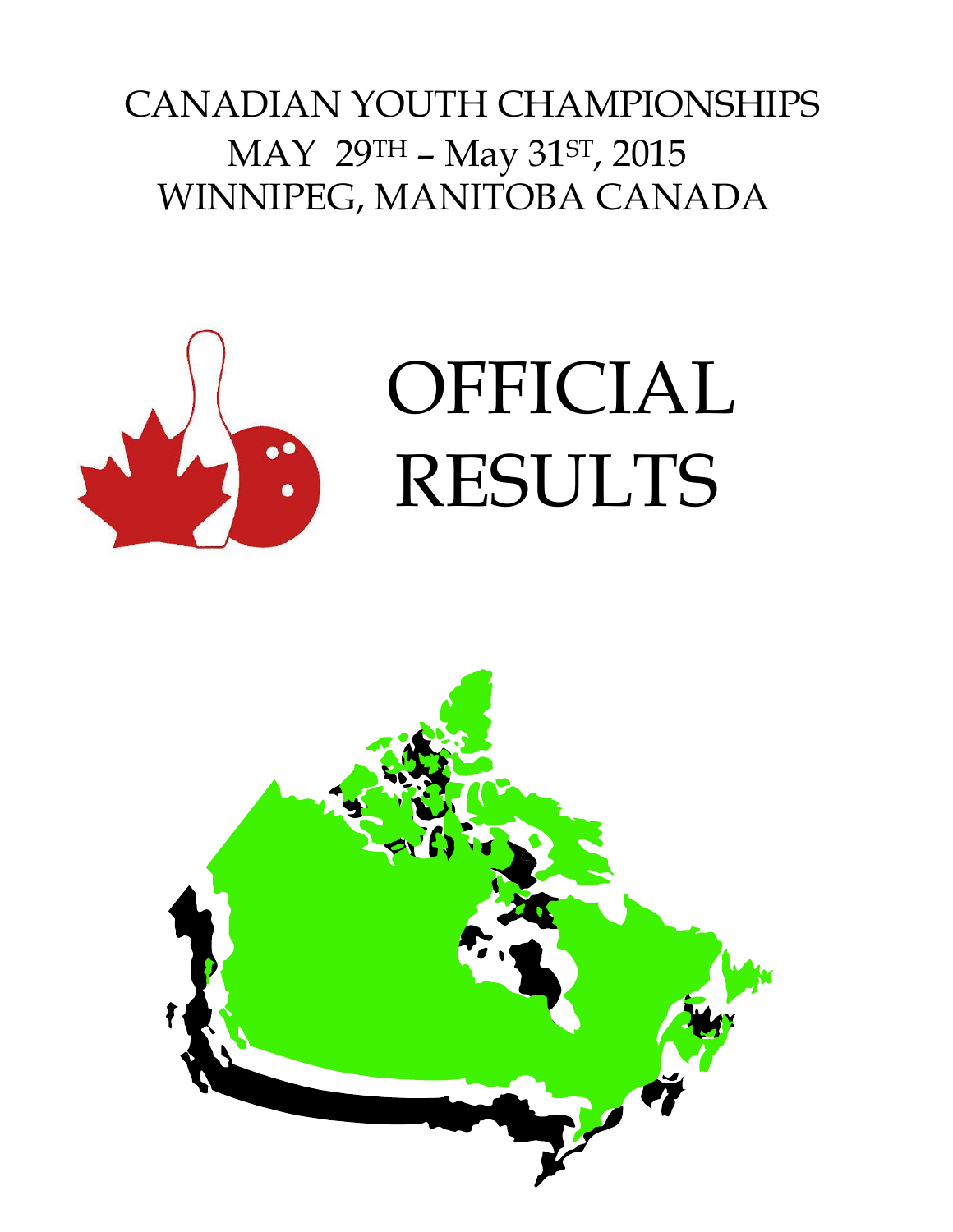| 33ème Championnat Nationaux des Jeunes Fédération Canadienne des Dix Quilles |                         |                          |                                                                    |                         |                        |  |  |  |  |  |
|------------------------------------------------------------------------------|-------------------------|--------------------------|--------------------------------------------------------------------|-------------------------|------------------------|--|--|--|--|--|
|                                                                              |                         |                          | 33rd Annual Canadian Tenpin Federation National Youth Championship |                         |                        |  |  |  |  |  |
|                                                                              |                         |                          | Winnipeg Manitoba-May 29, 2015 to May 31, 2015                     |                         |                        |  |  |  |  |  |
|                                                                              |                         |                          |                                                                    |                         |                        |  |  |  |  |  |
|                                                                              |                         |                          |                                                                    |                         |                        |  |  |  |  |  |
|                                                                              | <b>ALBERTA</b>          |                          |                                                                    | <b>BRITISH COLUMBIA</b> |                        |  |  |  |  |  |
| Augusta Bockman                                                              | <b>Bantam</b>           | Tyler Quinn              | Amy Buchanan                                                       | <b>Bantam</b>           | Mark Rouhana           |  |  |  |  |  |
| Rachelle Ward                                                                | Junior                  | Nicholas Doehring        | Meghan Aimoto                                                      | Junior                  | Kyle Adams             |  |  |  |  |  |
| Kelsey Pauls                                                                 | Intermediate            | Justin Yeung             | Celine Choi                                                        | Intermediate            | Nathan Nerona          |  |  |  |  |  |
| Gemma Oxley                                                                  | <b>Senior</b>           | Alex Terakita            | Candice Choi                                                       | Senior                  | Chris Gutierrez        |  |  |  |  |  |
| <b>Ted Bailey</b>                                                            | Coaches                 | Damien Skelling          | Lorne Craig                                                        | Coaches                 | Katie Panganiban       |  |  |  |  |  |
| Carla Bilyea                                                                 | <b>Manager</b>          |                          | Mark Westerberg                                                    | <b>Manager</b>          |                        |  |  |  |  |  |
|                                                                              |                         |                          |                                                                    |                         |                        |  |  |  |  |  |
|                                                                              | <b>MANITOBA</b>         |                          |                                                                    | <b>SASKATCHEWAN</b>     |                        |  |  |  |  |  |
| Jaeda Sylvia                                                                 | <b>Bantam</b>           | <b>Israel Potter</b>     | <b>Emily Gooding</b>                                               | <b>Bantam</b>           | Dylan Mowbray          |  |  |  |  |  |
| Brittney Rocan                                                               | Junior                  | Justin Omaga             | Abby Bauer                                                         | Junior                  | John Espanol           |  |  |  |  |  |
| Hannah Keenes                                                                | Intermediate            | Austyn Ducharme          | Kelsi Beauchamp                                                    | Intermediate            | Drew Heidinger         |  |  |  |  |  |
| Sydney Squire-Carter                                                         | Senior                  | Sean Coutts              | Brandi Collinge                                                    | Senior                  | Clint Espanol          |  |  |  |  |  |
| Mike Boroskae                                                                | Coaches                 | Earl Sobtokiewicz        | Chris Clerk                                                        | Coaches                 | <b>Blaine Boyle</b>    |  |  |  |  |  |
| Elaine Yamron                                                                | <b>Manager</b>          | Randy Kostenuk           | Patrice Beauchamp                                                  | <b>Manager</b>          |                        |  |  |  |  |  |
|                                                                              |                         |                          |                                                                    |                         |                        |  |  |  |  |  |
|                                                                              | <b>QUÉBEC</b>           |                          |                                                                    | <b>SOUTHERN ONTARIO</b> |                        |  |  |  |  |  |
| Jade Cote                                                                    | <b>Bantam</b>           | Alexandre Gareau         | Sierra Baltzer                                                     | <b>Bantam</b>           | Wyatt Scott            |  |  |  |  |  |
| Malia Messier                                                                | Junior                  | Yves Bissonnette         | Rebekah Loker                                                      | Junior                  | Brayden Vaughan        |  |  |  |  |  |
| <b>Brittney Turcotte</b>                                                     | Intermediate            | Marc-Antoine Caron       | Mykaela Mitchell                                                   | Intermediate            | Riley Pellerito        |  |  |  |  |  |
| Courtney Troli                                                               | Senior                  | Kevin Maurice            | Miranda Panas                                                      | Senior                  | Kenny Ho               |  |  |  |  |  |
| Fernand Houle                                                                | Coaches                 | Daniel Menard            | Gus Badali                                                         | Coaches                 | Chris Woolcock         |  |  |  |  |  |
| Daniel Menard                                                                | <b>Manager</b>          |                          | Laurie Gatto                                                       | <b>Manager</b>          |                        |  |  |  |  |  |
|                                                                              |                         |                          |                                                                    |                         |                        |  |  |  |  |  |
|                                                                              | <b>NORTHERN ONTARIO</b> |                          |                                                                    | <b>NEW BRUNSWICK</b>    |                        |  |  |  |  |  |
| Ema Bowen                                                                    | <b>Bantam</b>           | Matthew Massicotte-Finch | Helene St-Onge                                                     | <b>Bantam</b>           | Simon Chiasson         |  |  |  |  |  |
| Madison Bissonette                                                           | Junior                  | Mason Lagrange           | Annie-Claude Dugas                                                 | Junior                  | Tommy Doucet           |  |  |  |  |  |
| Hayleigh Hayes-Sheen                                                         | Intermediate            | Nathan Woods             | Zoe Albert-Blanchard                                               | Intermediate            | Nathan Ruest-Lajoie    |  |  |  |  |  |
| <b>Haley Stolz</b>                                                           | Senior                  | Aaron Craig              | Stephanie Vienneau                                                 | Senior                  | Pier-Luc LeBouthillier |  |  |  |  |  |
| Linda Cella                                                                  | Coaches                 | Melanie Ingram           | Yannick McGraw                                                     | Coaches                 | Elaine Vienneau        |  |  |  |  |  |
| Liisa Woolley                                                                | <b>Manager</b>          |                          | Christine Albert                                                   | <b>Manager</b>          |                        |  |  |  |  |  |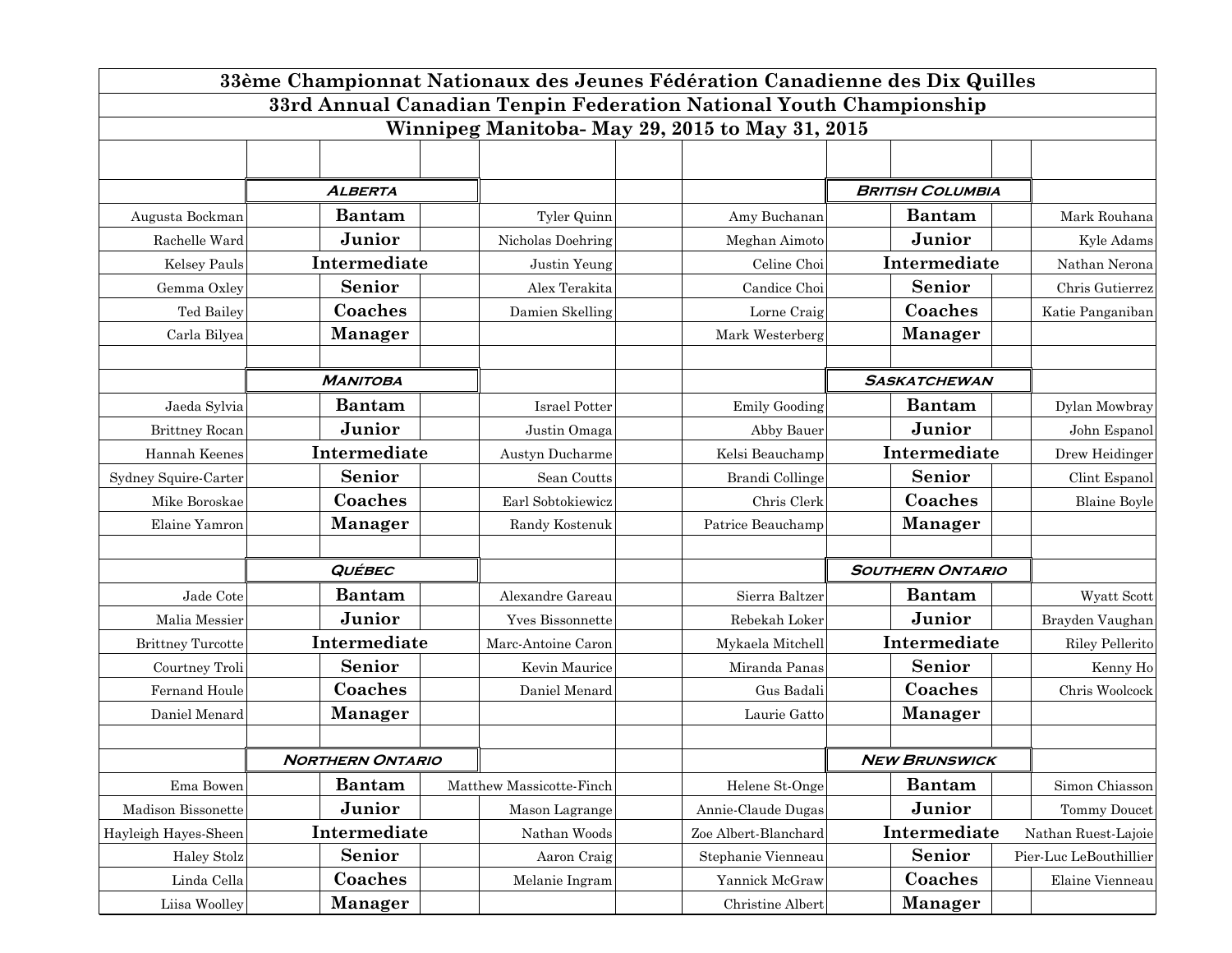### **Medal Winners - - - Team Event** Girls Boys Québec **Gold** Québec *Jade Cote Alexandre Gareau Malia Messier Yves Bissonnette Brittney Turcotte Marc-Antoine Caron Courtney Troli Kevin Maurice* Southern Ontario | silver | British Columbia *Sierra Baltzer Mark Rouhana Rebekah Loker Kyle Adams Mykaela Mitchell Nathan Nerona Miranda Panas Chris Gutierrez* Saskatchewan | **Bronze** | Northern Ontario *Emily Gooding Matthew Massicotte-Finch Abby Bauer Mason Lagrange Kelsi Beauchamp Nathan Woods Brandi Collinge Aaron Craig*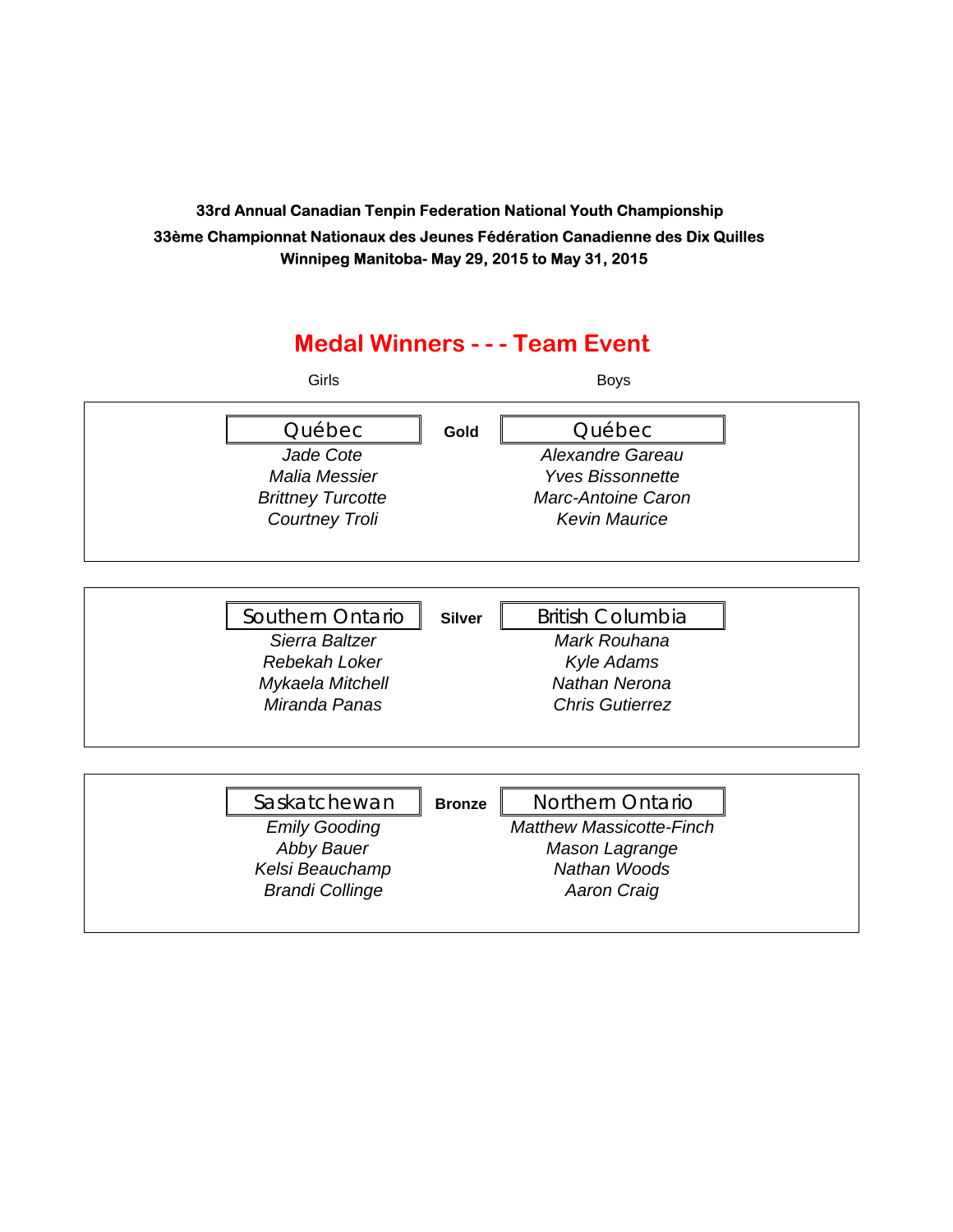## Teams Matches

| <b>BOYS</b>             | Alberta    |            | British Columbia<br>Manitoba | New Brunswick |     | Northern Ontario<br>Quebec | Seattletchewan |            | Southern Ontario<br>Points | Rotloffe      |
|-------------------------|------------|------------|------------------------------|---------------|-----|----------------------------|----------------|------------|----------------------------|---------------|
| Alberta                 |            | 657        | 680                          | 594           | 624 | <b>708</b>                 | 683            | 684        | 3                          |               |
| <b>British Columbia</b> | 685        |            | 710                          | <b>Z30</b>    | 681 | 604                        | 663            | 806        | 5.00654                    | <b>Silver</b> |
| Manitoba                | <u>788</u> | 711        |                              | 667           | 653 | 644                        | 772            | <b>794</b> | $\overline{4}$             |               |
| <b>New Brunswick</b>    | <b>739</b> | 667        | 699                          |               | 641 | 736                        | <b>740</b>     | 649        | 3                          |               |
| <b>Northern Ontario</b> | 655        | 608        | <u>729</u>                   | <b>723</b>    |     | 589                        | 717            | <u>727</u> | 5                          | <b>Bronze</b> |
| Québec                  | 688        | <b>ZZ6</b> | <b>Z64</b>                   | 828           | 834 | Č                          | 757            | <b>748</b> | $6\phantom{1}6$            | Gold          |
| Saskatchewan            | 539        | 598        | 607                          | 660           | 646 | 622                        |                | 619        | $\mathbf 0$                |               |
| Southern Ontario        | 653        | 698        | 660                          | <b>781</b>    | 668 | 663                        | 655            |            | $\overline{2}$             |               |

| <b>GIRLS</b>            | Alberta    |            | British Columbia<br>Manitoba | New Brunswick |            | Northern Ontario<br>Quebec | Saskatchewan |     | Southern Ontario<br>Points | Rotloffe      |
|-------------------------|------------|------------|------------------------------|---------------|------------|----------------------------|--------------|-----|----------------------------|---------------|
| Alberta                 |            | 604        | 570                          | 561           | 644        | 642                        | 682          | 647 | 1                          |               |
| <b>British Columbia</b> | 615        | Ω          | 584                          | 642           | 534        | 630                        | 652          | 618 | 2                          |               |
| Manitoba                | <b>721</b> | 684        |                              | 644           | 690        | 636                        | 647          | 651 | 3                          |               |
| <b>New Brunswick</b>    | 632        | 595        | <b>Z0Z</b>                   |               | 525        | 637                        | 599          | 661 | $\overline{2}$             |               |
| <b>Northern Ontario</b> | <b>702</b> | 549        | 589                          | 654           |            | 625                        | 562          | 548 | 3                          |               |
| Québec                  | 691        | <b>Z38</b> | 683                          | 655           | 627        | Č                          | 663          | 808 | $\overline{7}$             | Gold          |
| Saskatchewan            | 635        | 677        | 655                          | 634           | 640        | 603                        |              | 645 | $\overline{4}$             | <b>Bronze</b> |
| <b>Southern Ontario</b> | <u>744</u> | 684        | 751                          | <b>798</b>    | <b>769</b> | 766                        | 686          |     | 6                          | Silver        |

Each row represents a team's match scores with the columns being their opponents.

A **bold double-underlined** score means the game was won.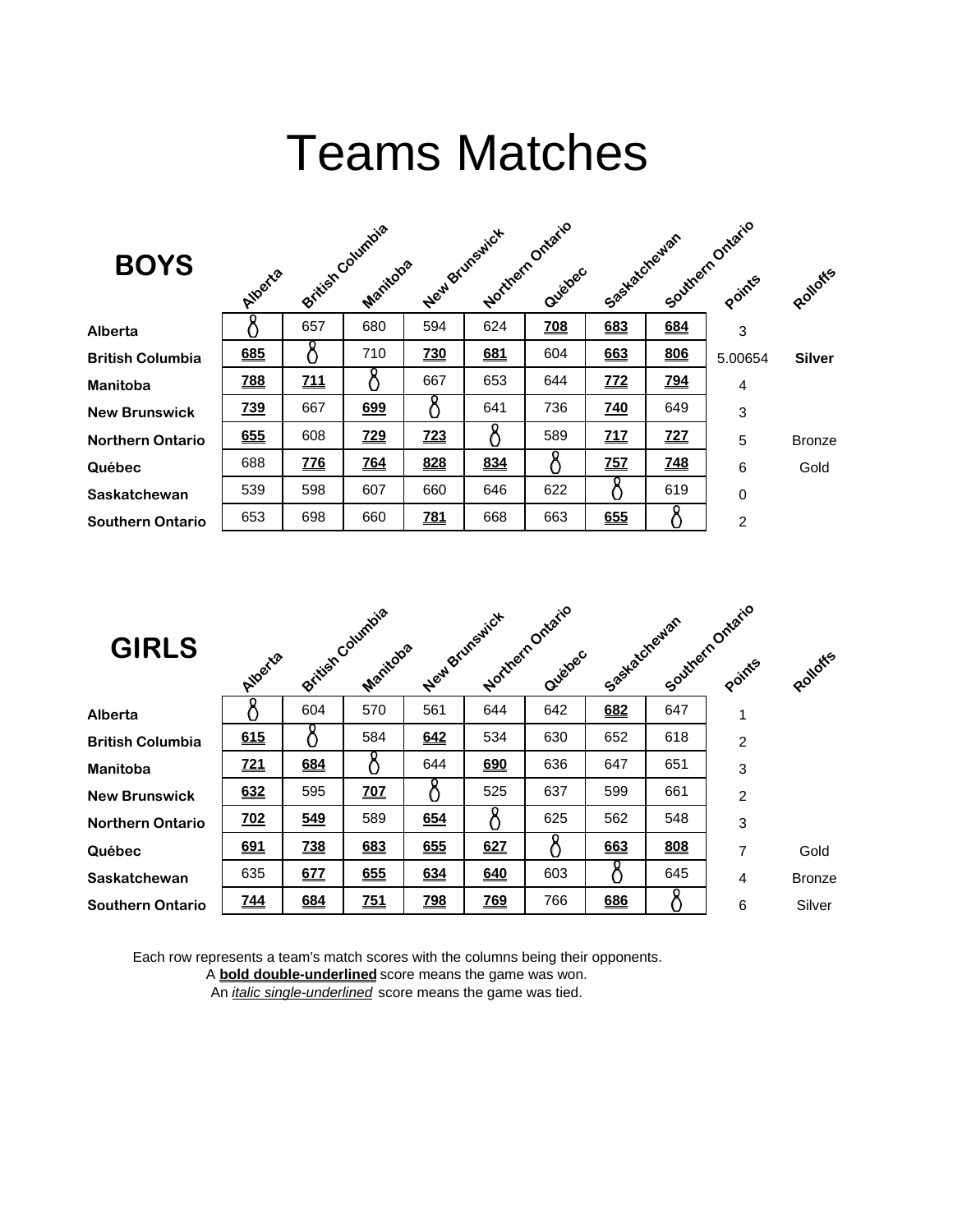

### **Team Event Records 2015 Canadian Youth Championships**

| <b>Team Game</b><br><b>Girls</b> | 808                                        | Québec |
|----------------------------------|--------------------------------------------|--------|
|                                  | Jade Cote                                  |        |
|                                  | Malia Messier<br><b>Brittney Turcotte</b>  |        |
|                                  | Courtney Troli                             |        |
| <b>Boys</b>                      | 834                                        | Québec |
|                                  | Alexandre Gareau                           |        |
|                                  | <b>Yves Bissonnette</b>                    |        |
|                                  | Marc-Antoine Caron<br><b>Kevin Maurice</b> |        |
|                                  |                                            |        |

| <b>7-Game Series</b> |                  |                         |
|----------------------|------------------|-------------------------|
| <b>Girls</b>         | 5198             | <b>Southern Ontario</b> |
|                      | Sierra Baltzer   |                         |
|                      | Rebekah Loker    |                         |
|                      | Mykaela Mitchell |                         |
|                      | Miranda Panas    |                         |
| <b>Boys</b>          | 5533             | <b>British Columbia</b> |
|                      | Mark Rouhana     |                         |
|                      | Kyle Adams       |                         |
|                      | Nathan Nerona    |                         |

Chris Gutierrez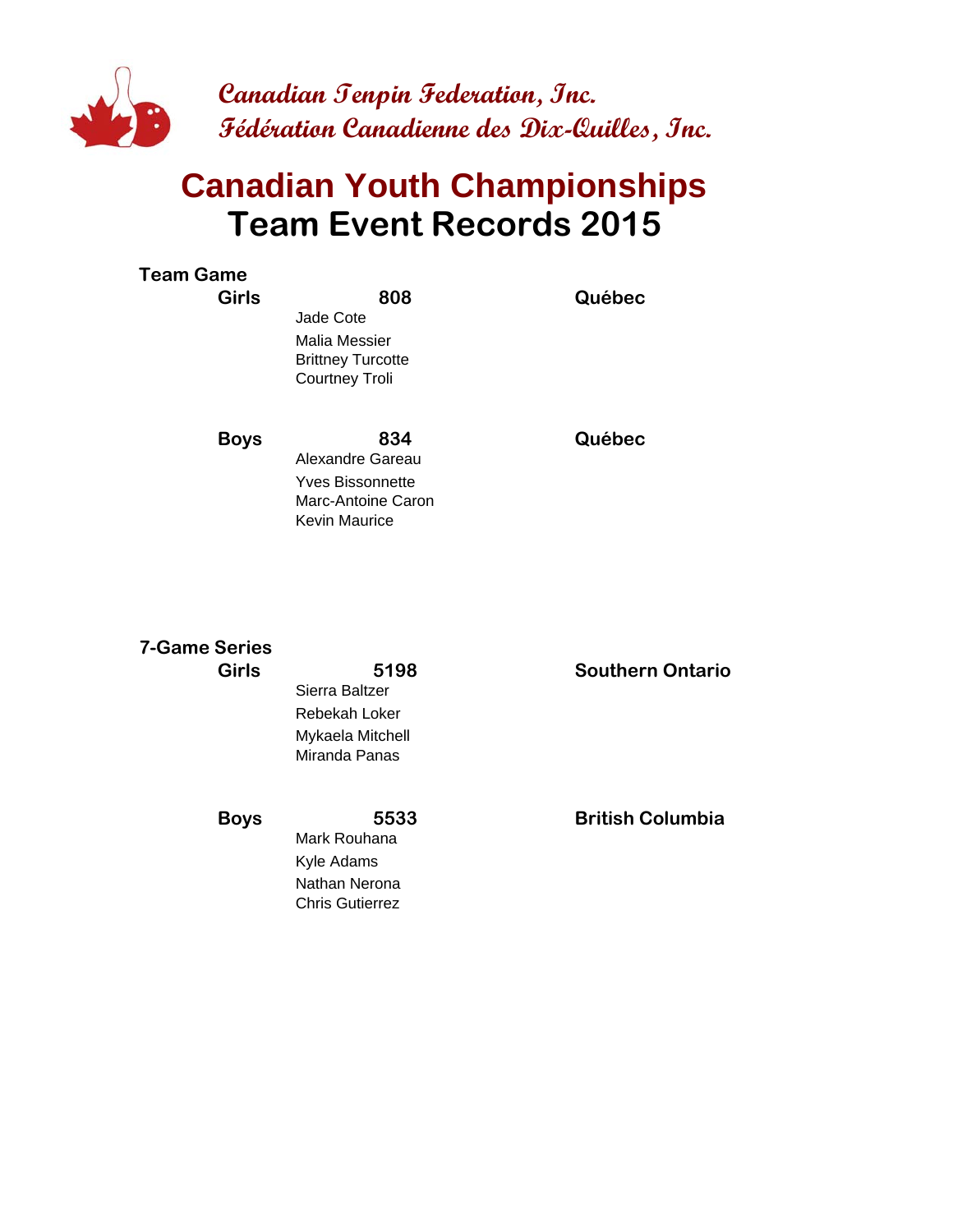

### **Team Event Individual Records 2015 Canadian Youth Championships**

#### **Single Game**

| <b>Bantam Girl</b>       | 199 | Ema Bowen                 | Northern Ontario |                      |
|--------------------------|-----|---------------------------|------------------|----------------------|
| <b>Bantam Boy</b>        | 224 | <b>Alexandre Gareau</b>   | Québec           |                      |
| Junior Girl              | 246 | <b>Malia Messier</b>      | Québec           |                      |
| <b>Junior Boy</b>        | 247 | John Espanol              | Saskatchewan     |                      |
| <b>Intermediate Girl</b> | 258 | <b>Brittney Turcotte</b>  | Québec           | <b>NEW RECORD!!!</b> |
| <b>Intermediate Boy</b>  | 300 | <b>Marc-Antoine Caron</b> | Québec           |                      |
| <b>Senior Girl</b>       | 232 | <b>Miranda Panas</b>      | Southern Ontario |                      |
| <b>Senior Boy</b>        | 253 | <b>Alex Terakita</b>      | Alberta          |                      |

#### **Event Average (6 games prior to 2003, 7 games for 2003 and after)**

|                                           | Bantam Girl 162.0 Augusta Bockman | Alberta          |
|-------------------------------------------|-----------------------------------|------------------|
|                                           | Bantam Boy 176.1 Alexandre Gareau | Québec           |
|                                           |                                   |                  |
|                                           | Junior Girl 172.9 Brittney Rocan  | Manitoba         |
|                                           | Junior Boy 179.7 Justin Omaga     | Manitoba         |
|                                           |                                   |                  |
| Intermediate Girl 218.7 Mykaela Mitchell  |                                   | Southern Ontario |
| Intermediate Boy 218.4 Marc-Antoine Caron |                                   | Québec           |
|                                           |                                   |                  |
|                                           | Senior Girl 205.9 Miranda Panas   | Southern Ontario |
| <b>Senior Boy</b> 209.9 Sean Coutts       |                                   | Manitoba         |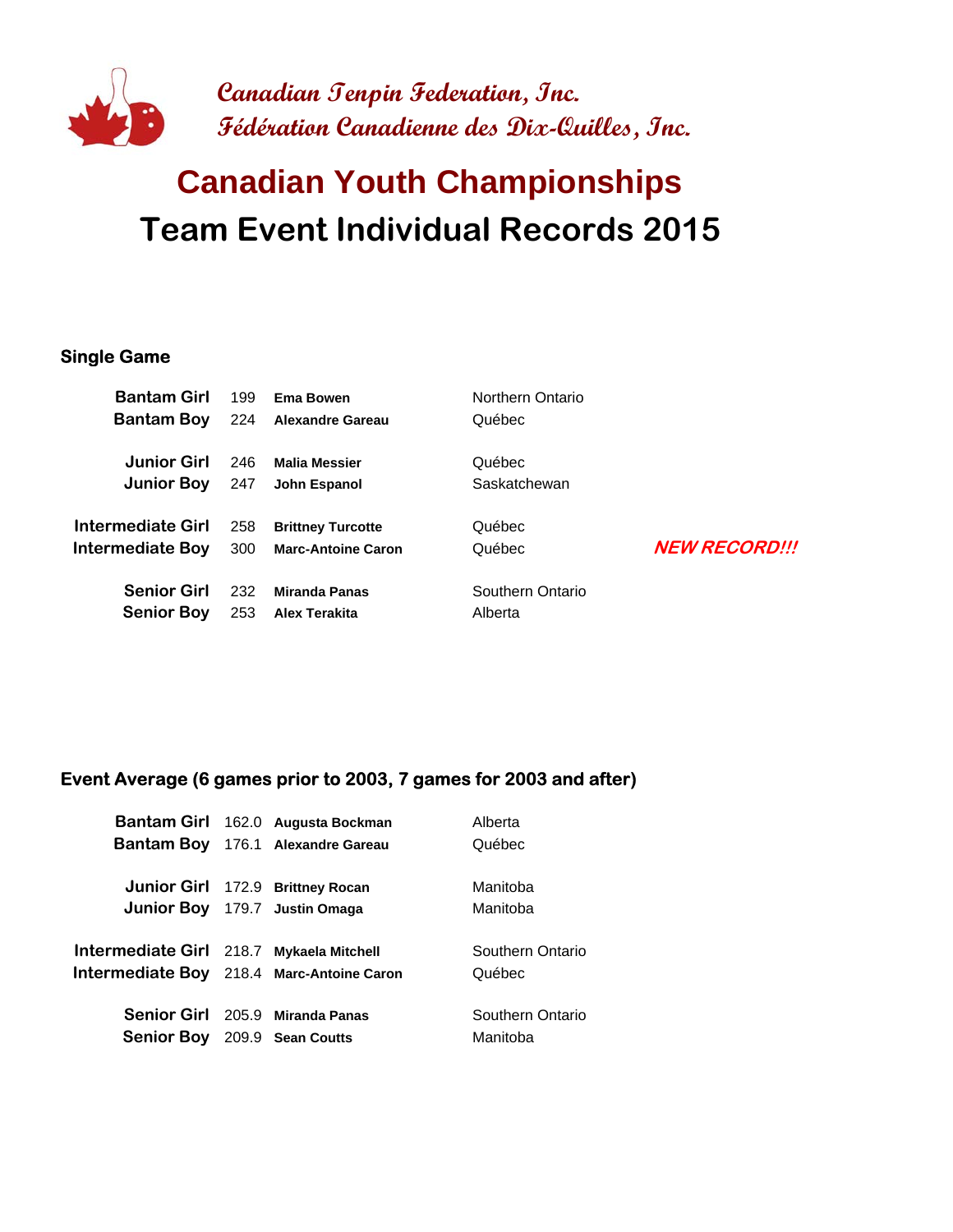#### **Medal Winners - - - Doubles Event**

### Bantam Division Girls Boys **Gold** Québec *Jade Cote Alexandre Gareau* **Silver** Alberta *Augusta Bockman Tyler Quinn* **Bronze** Southern Ontario **Contact Scott** Sierra Baltzer *Wyatt Scott* Junior **Division Gold** Southern Ontario *Rebekah Loker Brayden Vaughan* **Silver** Northern Ontario *Madison Bissonette Mason Lagrange* **Bronze** Québec *Malia Messier Yves Bissonnette* Intermediate **Division Gold** Southern Ontario *Mykaela Mitchell Riley Pellerito* **Silver** Québec *Brittney Turcotte Marc-Antoine Caron* **Bronze** New Brunswick *Zoe Albert-Blanchard Nathan Ruest-Lajoie* Senior Division

| Gold          | <b>Québec</b>    | Courtney Troli              | Kevin Maurice |
|---------------|------------------|-----------------------------|---------------|
| <b>Silver</b> | Southern Ontario | Miranda Panas               | Kenny Ho      |
| <b>Bronze</b> | Manitoba         | <b>Sydney Squire-Carter</b> | Sean Coutts   |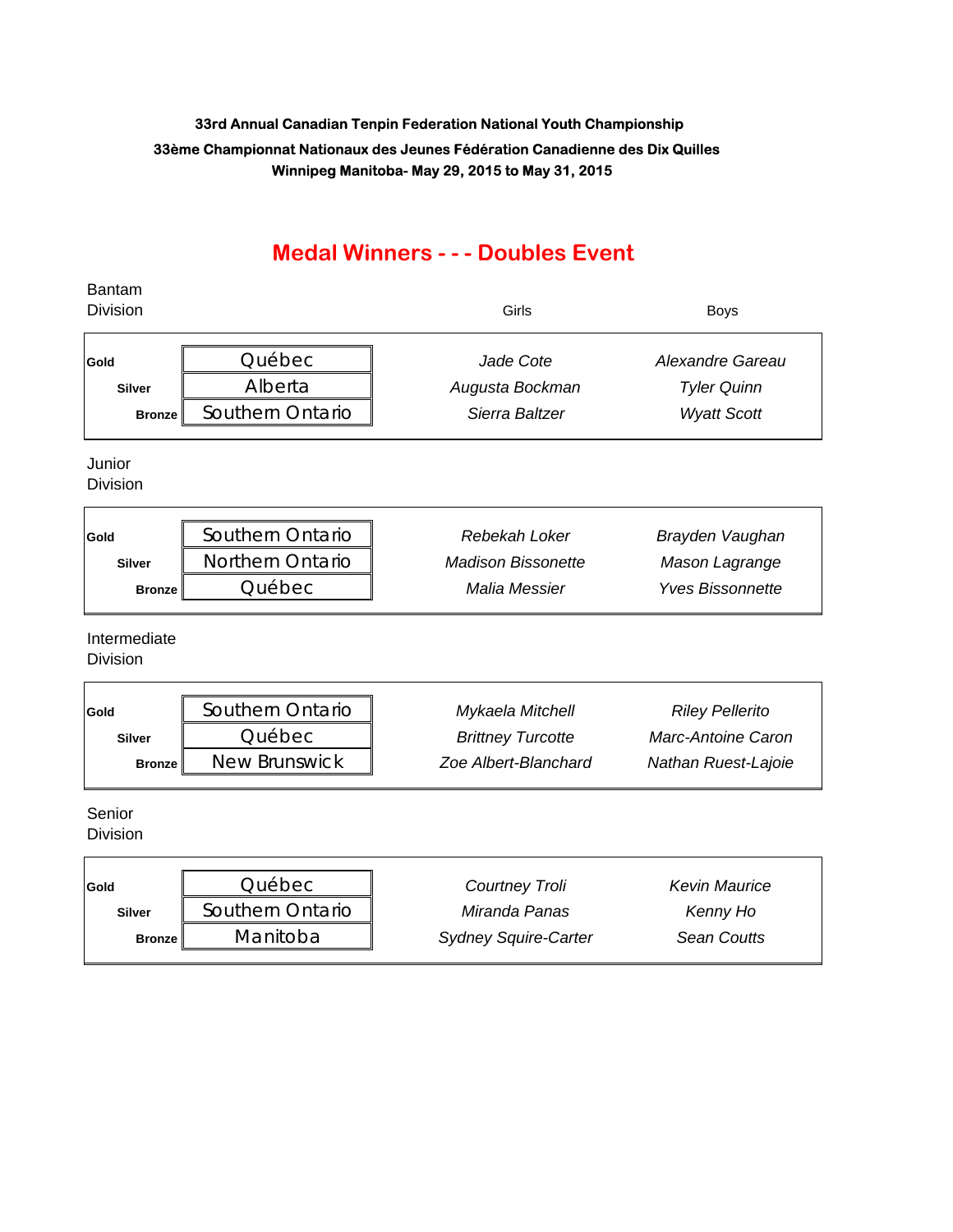## Doubles Matches

| <b>Bantam</b>           | Alberta |     | British Columbia<br>Manitoba |     | New Bringwick | Northern Ontario<br>Quebec | Socketatorewan |     | Southern Ontario<br>Points | Rolloffs      |
|-------------------------|---------|-----|------------------------------|-----|---------------|----------------------------|----------------|-----|----------------------------|---------------|
| <b>Alberta</b>          |         | 301 | 355                          | 316 | 304           | 292                        | 325            | 315 | 5.00317                    | Silver        |
| <b>British Columbia</b> | 328     |     | 300                          | 299 | 277           | 334                        | 247            | 292 | 4.5                        |               |
| <b>Manitoba</b>         | 323     | 275 |                              | 282 | 279           | 343                        | 275            | 282 | 3                          |               |
| <b>New Brunswick</b>    | 254     | 276 | 221                          |     | 253           | 293                        | 191            | 243 | $\mathbf 0$                |               |
| <b>Northern Ontario</b> | 283     | 294 | 233                          | 282 |               | 265                        | 261            | 232 | 3                          |               |
| Québec                  | 379     | 334 | 362                          | 363 | 359           |                            | 308            | 319 | 6.5                        | Gold          |
| Saskatchewan            | 206     | 230 | 251                          | 237 | 244           | 306                        |                | 240 | 1                          |               |
| <b>Southern Ontario</b> | 302     | 317 | 295                          | 297 | 268           | 290                        | 245            |     | 5.00289                    | <b>Bronze</b> |

| Junior                  | Alberta |     | British Columbia<br>Manitoba |     | New Brunswick | Morthern Ontario<br>Quebec | Saskatchewan |     | Southern Ontario<br>Points | Rolloffe      |
|-------------------------|---------|-----|------------------------------|-----|---------------|----------------------------|--------------|-----|----------------------------|---------------|
| Alberta                 |         | 305 | 288                          | 316 | 308           | 315                        | 309          | 277 | $\overline{2}$             |               |
| <b>British Columbia</b> | 293     |     | 259                          | 337 | 322           | 265                        | 300          | 303 | 3                          |               |
| <b>Manitoba</b>         | 348     | 317 |                              | 354 | 293           | 274                        | 310          | 323 | 4.0036                     | 4th           |
| <b>New Brunswick</b>    | 283     | 324 | 279                          |     | 258           | 344                        | 306          | 223 | $\overline{2}$             |               |
| <b>Northern Ontario</b> | 315     | 297 | 323                          | 419 | 8             | 277                        | 297          | 393 | 5                          | Silver        |
| Québec                  | 323     | 299 | 308                          | 315 | 334           | $\delta$                   | 246          | 358 | 4.0039                     | <b>Bronze</b> |
| <b>Saskatchewan</b>     | 316     | 277 | 307                          | 295 | 263           | 326                        |              | 325 | $\overline{2}$             |               |
| <b>Southern Ontario</b> | 321     | 407 | 352                          | 310 | 369           | 359                        | 356          |     | 6                          | Gold          |

Each row represents a team's match scores with the columns being their opponents.

A **bold double-underlined** score means the game was won.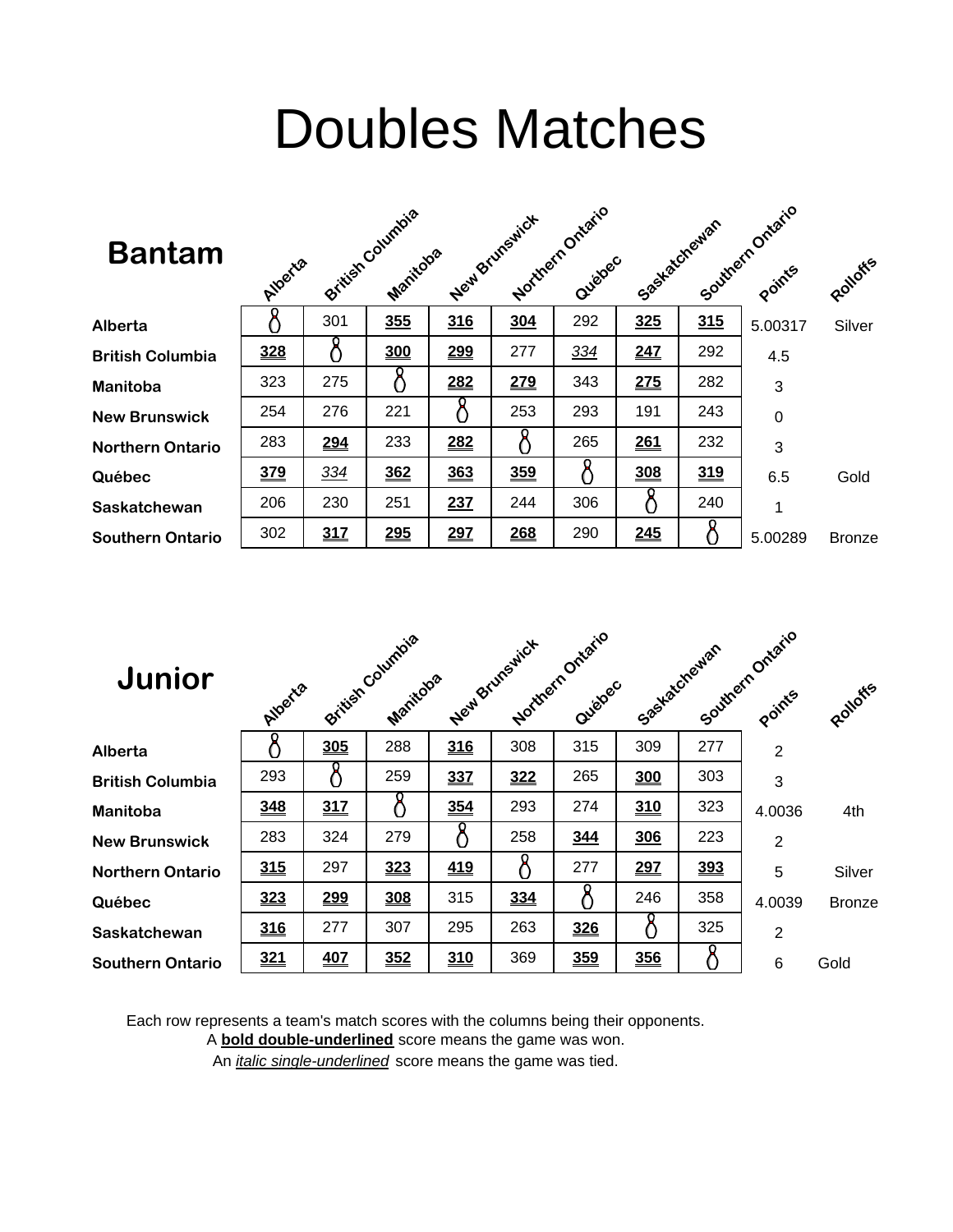## Doubles Matches

| <b>Intermediate</b>     | Alberta    |     | British Columbia<br>Manicoba |            | New Bringwick | Morthern Ontario<br>Quebec | Seattlet chewan |     | Southern Ontario<br>Points | Rolloffe      |
|-------------------------|------------|-----|------------------------------|------------|---------------|----------------------------|-----------------|-----|----------------------------|---------------|
| Alberta                 |            | 274 | 339                          | 296        | 341           | 298                        | 313             | 328 | 1                          |               |
| <b>British Columbia</b> | 375        |     | 319                          | 396        | 365           | 356                        | 388             | 306 | 3                          |               |
| Manitoba                | <u>354</u> | 336 |                              | 319        | 394           | 371                        | 403             | 309 | 4.00317                    | 4th           |
| <b>New Brunswick</b>    | 364        | 326 | 352                          |            | 345           | 392                        | 337             | 341 | 4.00343                    | <b>Bronze</b> |
| <b>Northern Ontario</b> | 330        | 381 | 309                          | <b>409</b> |               | 273                        | 322             | 354 | $\overline{2}$             |               |
| Québec                  | 386        | 359 | 381                          | 331        | <b>400</b>    |                            | 419             | 360 | 5                          | Silver        |
| Saskatchewan            | 323        | 322 | 314                          | 321        | 341           | 364                        |                 | 363 | $\overline{2}$             |               |
| <b>Southern Ontario</b> | 378        | 359 | 366                          | 356        | 376           | 373                        | 402             |     | 7                          | Gold          |

| <b>Senior</b>           | Alberta    |     | British Columbia<br>Manitoba |            | New Bringwick | Morthern Ontario<br>Quebec | Sastachewan |     | Southern Ontario<br>Points | Rolloffs      |
|-------------------------|------------|-----|------------------------------|------------|---------------|----------------------------|-------------|-----|----------------------------|---------------|
| Alberta                 |            | 347 | 331                          | 391        | 348           | 275                        | 309         | 326 | $\overline{2}$             |               |
| <b>British Columbia</b> | 368        |     | 354                          | <b>402</b> | 357           | 374                        | 345         | 354 | 3                          |               |
| Manitoba                | 288        | 358 |                              | 392        | 369           | 393                        | 391         | 381 | 4.00381                    | <b>Bronze</b> |
| <b>New Brunswick</b>    | 300        | 271 | 341                          |            | 327           | 358                        | 362         | 357 |                            |               |
| <b>Northern Ontario</b> | 368        | 363 | 374                          | 313        |               | 365                        | 408         | 370 | 4.00331                    | 4th           |
| Québec                  | 414        | 375 | <u>411</u>                   | 395        | 415           |                            | 389         | 408 | 6                          | Gold          |
| Saskatchewan            | 399        | 366 | 368                          | 446        | 397           | 358                        |             | 367 | 3                          |               |
| <b>Southern Ontario</b> | <b>365</b> | 353 | 333                          | 361        | 379           | 414                        | 385         |     | 5                          | Silver        |

Each row represents a team's match scores with the columns being their opponents.

A **bold double-underlined** score means the game was won.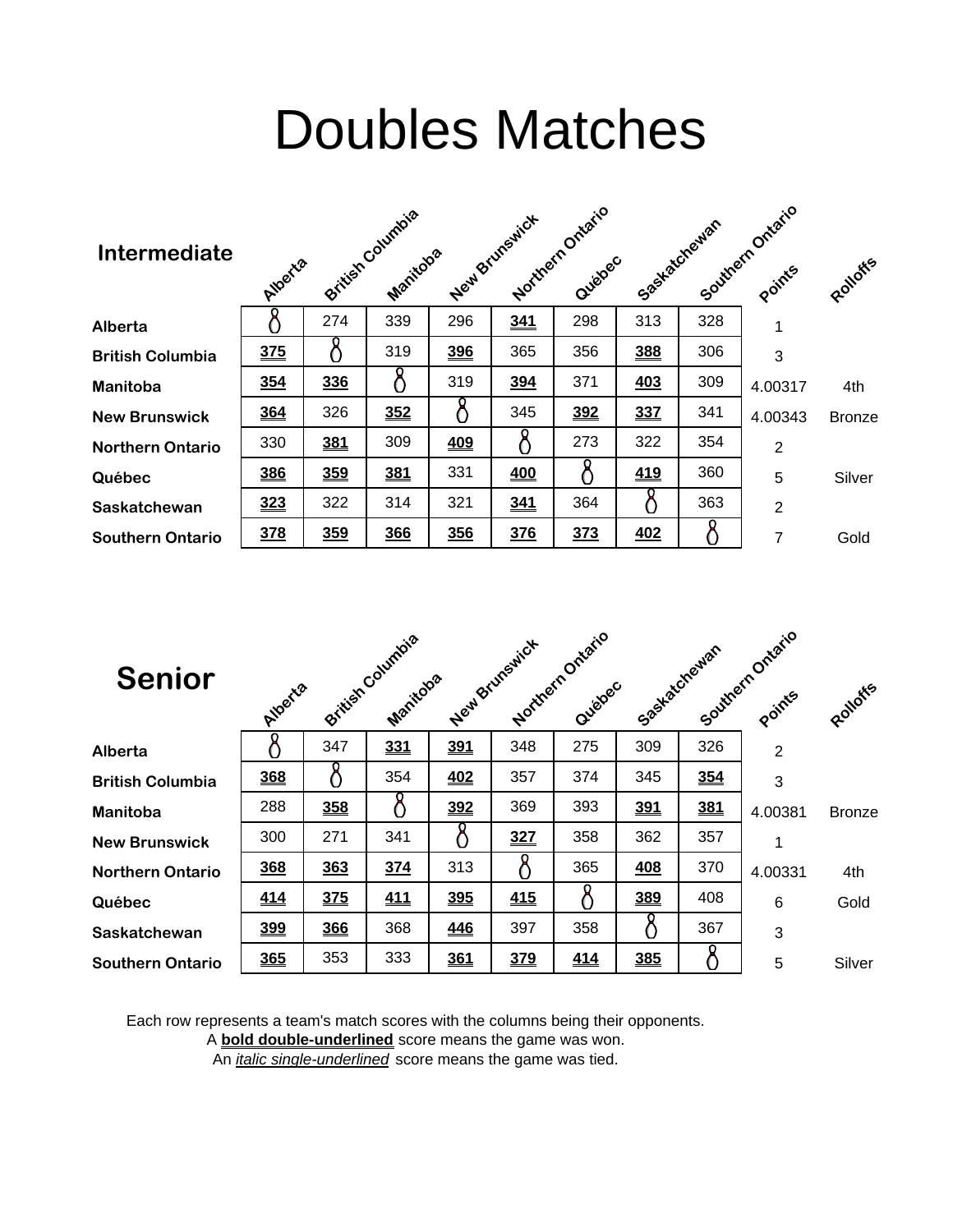

### **Canadian Youth Championships Doubles Event Records 2015**

| <b>Doubles Game</b><br><b>Bantams</b>                                      | 379 | <b>Jade Cote</b><br><b>Alexandre Gareau</b>                        | Québec                  |
|----------------------------------------------------------------------------|-----|--------------------------------------------------------------------|-------------------------|
| <b>Juniors</b>                                                             | 419 | <b>Madison Bissonette</b><br><b>Mason Lagrange</b>                 | <b>Northern Ontario</b> |
| <b>Intermediates</b>                                                       | 419 | <b>Brittney Turcotte</b><br><b>Marc-Antoine Caron</b>              | Québec                  |
| <b>Seniors</b>                                                             | 446 | <b>Brandi Collinge</b><br><b>Clint Espanol</b>                     | Saskatchewan            |
| Doubles Average (now 7 games, was 6 games prior to 2003)<br><b>Bantams</b> |     | 173.1 Jade Cote<br><b>Alexandre Gareau</b>                         | Québec                  |
| <b>Juniors</b>                                                             |     | 176.7 Rebekah Loker<br><b>Brayden Vaughan</b>                      | Southern Ontario        |
|                                                                            |     | Intermediates 188.3 Brittney Turcotte<br><b>Marc-Antoine Caron</b> | Québec                  |
| <b>Seniors</b>                                                             |     | 200.5 Courtney Troli                                               | Québec                  |

**Kevin Maurice**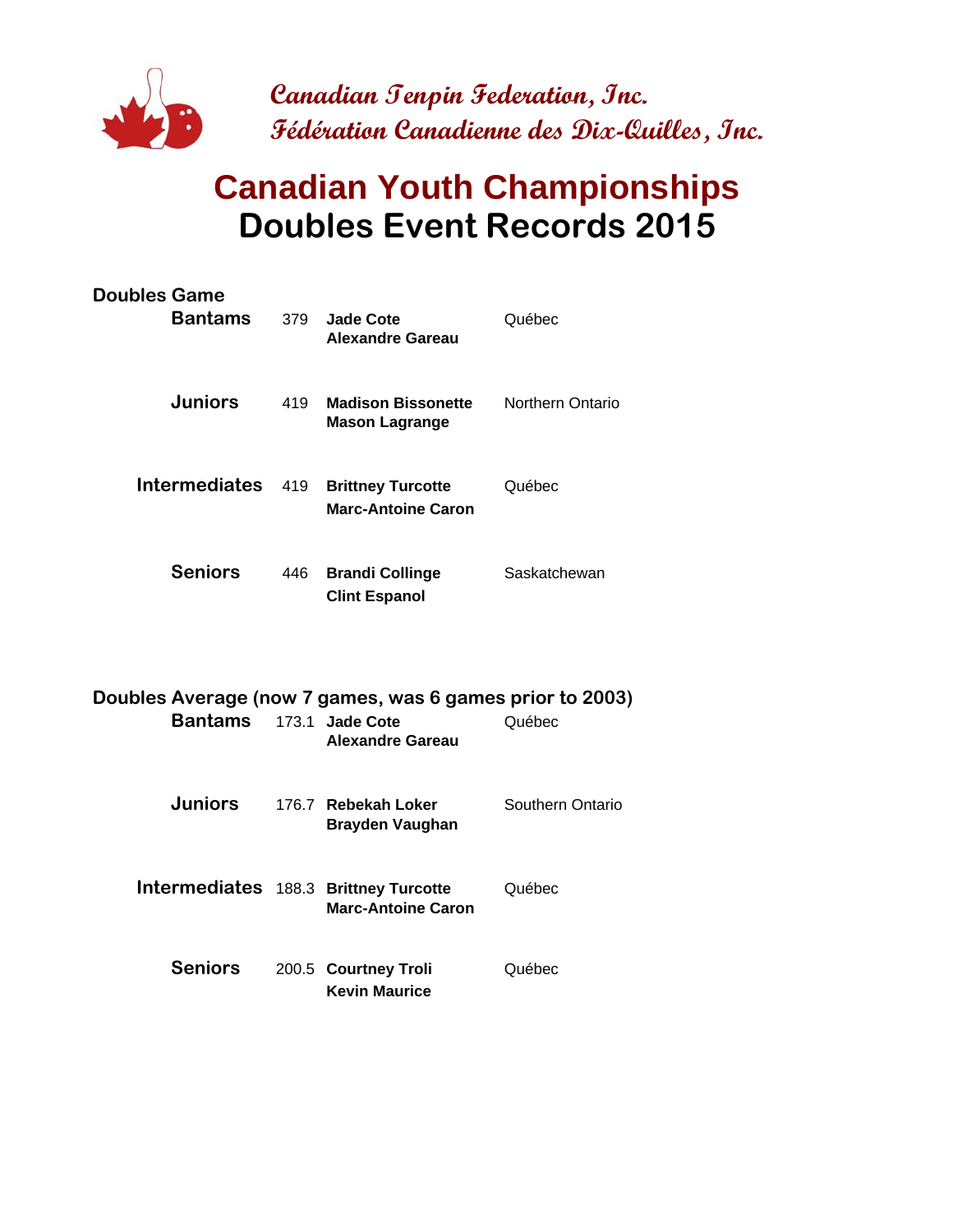

### **Doubles Event Individual Records 2015 Canadian Youth Championships**

#### **Single Game**

| <b>Bantam Girl</b> | 194 | <b>Ema Bowen</b>            | Northern Ontario |
|--------------------|-----|-----------------------------|------------------|
| <b>Bantam Boy</b>  | 206 | <b>Alexandre Gareau</b>     | Québec           |
|                    |     |                             |                  |
| <b>Junior Girl</b> | 217 | <b>Rebekah Loker</b>        | Southern Ontario |
| <b>Junior Boy</b>  | 245 | <b>Mason Lagrange</b>       | Northern Ontario |
|                    |     |                             |                  |
| Intermediate Girl  | 235 | <b>Brittney Turcotte</b>    | Québec           |
| Intermediate Boy   | 256 | <b>Nathan Woods</b>         | Northern Ontario |
|                    |     |                             |                  |
| <b>Senior Girl</b> | 221 | <b>Sydney Squire-Carter</b> | Manitoba         |
| <b>Senior Boy</b>  | 253 | <b>Clint Espanol</b>        | Saskatchewan     |
|                    |     |                             |                  |

#### **Event Average (6 games prior to 2003, 7 games for 2003 and after)**

|                                           |       | Bantam Girl 161.6 Augusta Bockman     | Alberta          |
|-------------------------------------------|-------|---------------------------------------|------------------|
| Bantam Boy                                |       | 186.9 Alexandre Gareau                | Québec           |
|                                           |       |                                       |                  |
|                                           |       | Junior Girl 182.4 Rebekah Loker       | Southern Ontario |
|                                           |       | Junior Boy 175.0 Mason Lagrange       | Northern Ontario |
|                                           |       |                                       |                  |
| Intermediate Girl 186.3 Brittney Turcotte |       |                                       | Québec           |
| Intermediate Boy                          |       | 198.6 Nathan Ruest-Lajoie             | New Brunswick    |
| <b>Senior Girl</b>                        | 190.3 | <b>Miranda Panas</b>                  | Southern Ontario |
|                                           |       | <b>Senior Boy</b> 211.0 Kevin Maurice | Québec           |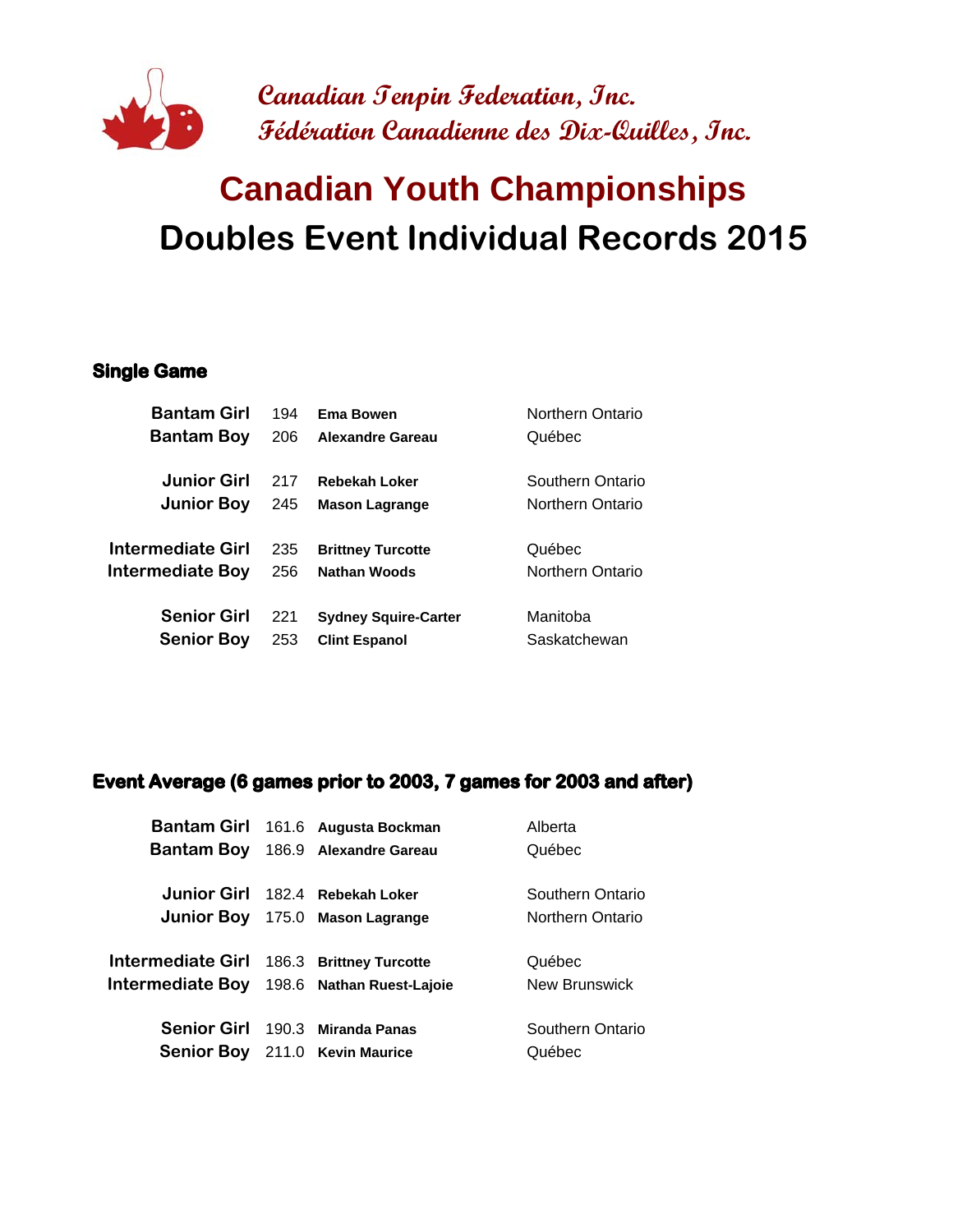GOLD SILVER SILVER BRONZE **Bantam Girls** Southern Ontario  $\|\cdot\|$  Alberta  $\|\cdot\|$  Québec *Sierra Baltzer Augusta Bockman Jade Cote* **Bantam Boys** British Columbia  $\|\cdot\|$  Manitoba  $\|\cdot\|$  Southern Ontario **Mark Rouhana Israel Potter** Wyatt Scott **Junior Girls** Southern Ontario  $\|\cdot\|$  Manitoba  $\|\cdot\|$  Northern Ontario *Rebekah Loker Brittney Rocan Madison Bissonette* **Junior Boys** British Columbia  $\|\cdot\|$  Alberta  $\|\cdot\|$  Québec *Kyle Adams Nicholas Doehring Yves Bissonnette* **Intermediate Girls** Saskatchewan | | Québec | Southern Ontario *Kelsi Beauchamp Brittney Turcotte Mykaela Mitchell* **Intermediate Boys** New Brunswick | | British Columbia | | Northern Ontario *Nathan Ruest-Lajoie Nathan Nerona Nathan Woods* **Senior Girls** Southern Ontario || Northern Ontario || British Columbia *Miranda Panas Haley Stolz Candice Choi* **Senior Boys** Québec  $\|\|$  Alberta  $\|\|$  Manitoba

*Kevin Maurice Alex Terakita Sean Coutts*

#### Medal Winners - - - Singles Event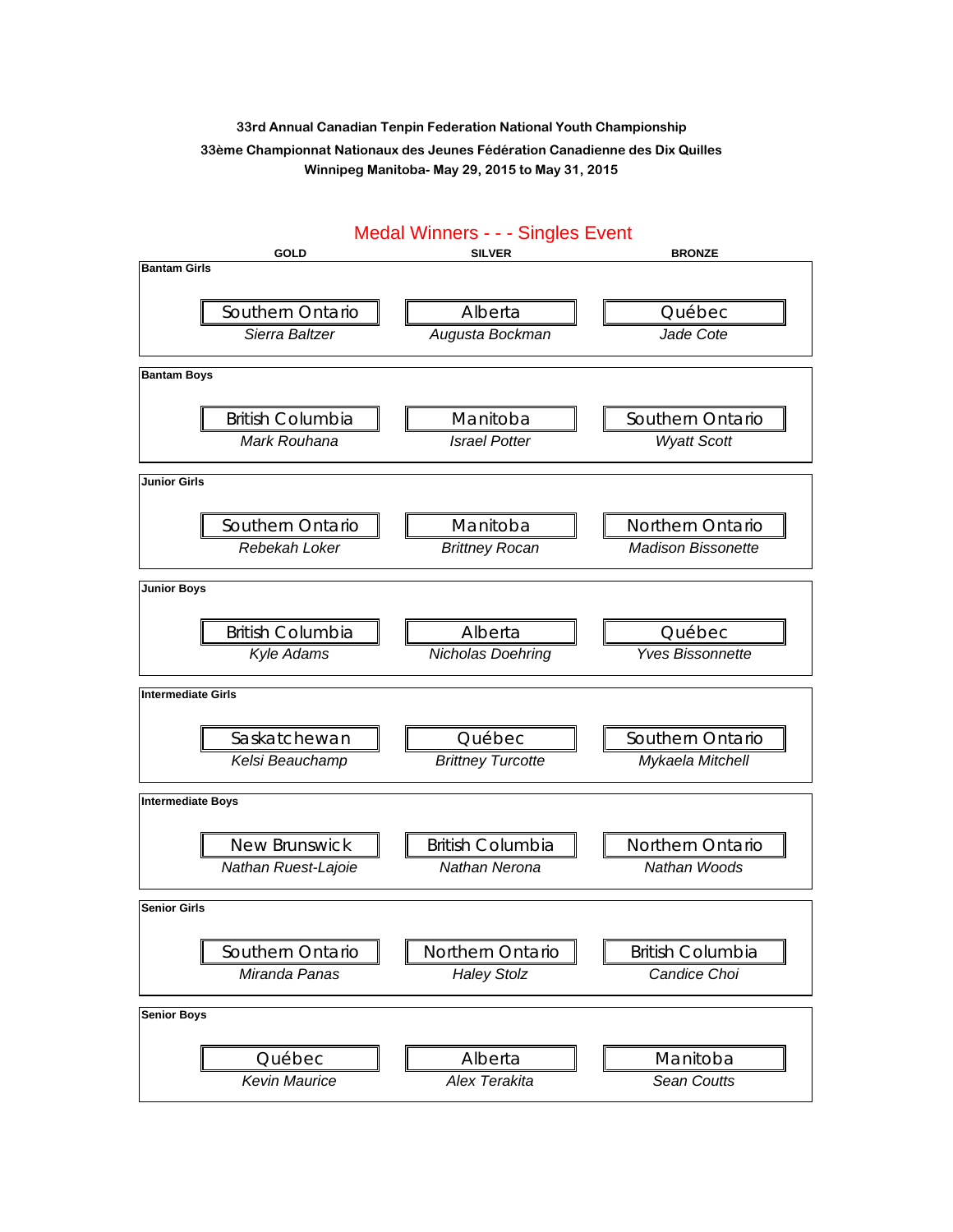

## **Singles Event Records 2015 Canadian Youth Championships**

#### **Single Game**

| <b>Bantam Girl</b>      | 185 | Augusta Bockman          | Alberta                 |
|-------------------------|-----|--------------------------|-------------------------|
| <b>Bantam Boy</b>       | 181 | <b>Tyler Quinn</b>       | Alberta                 |
| Junior Girl             | 236 | <b>Rebekah Loker</b>     | Southern Ontario        |
| <b>Junior Boy</b>       | 248 | John Espanol             | Saskatchewan            |
| Intermediate Girl       | 248 | <b>Brittney Turcotte</b> | Québec                  |
| <b>Intermediate Boy</b> | 246 | <b>Nathan Nerona</b>     | <b>British Columbia</b> |
| <b>Senior Girl</b>      | 248 | <b>Brandi Collinge</b>   | Saskatchewan            |
| <b>Senior Boy</b>       | 248 | <b>Kevin Maurice</b>     | Québec                  |
|                         |     |                          |                         |

#### **Event Average (6 games prior to 2003, 7 games for 2003 and after)**

|                                            | Bantam Girl 164.4 Augusta Bockman        | Alberta          |
|--------------------------------------------|------------------------------------------|------------------|
|                                            | <b>Bantam Boy</b> 158.3 Alexandre Gareau | Québec           |
|                                            |                                          |                  |
|                                            | Junior Girl 190.0 Rebekah Loker          | Southern Ontario |
|                                            | <b>Junior Boy</b> 179.7 Yves Bissonnette | Québec           |
|                                            |                                          |                  |
| Intermediate Girl 192.0 Kelsi Beauchamp    |                                          | Saskatchewan     |
| Intermediate Boy 213.1 Nathan Ruest-Lajoie |                                          | New Brunswick    |
|                                            |                                          |                  |
|                                            | Senior Girl 210.0 Miranda Panas          | Southern Ontario |
|                                            | Senior Boy 225.7 Kevin Maurice           | Québec           |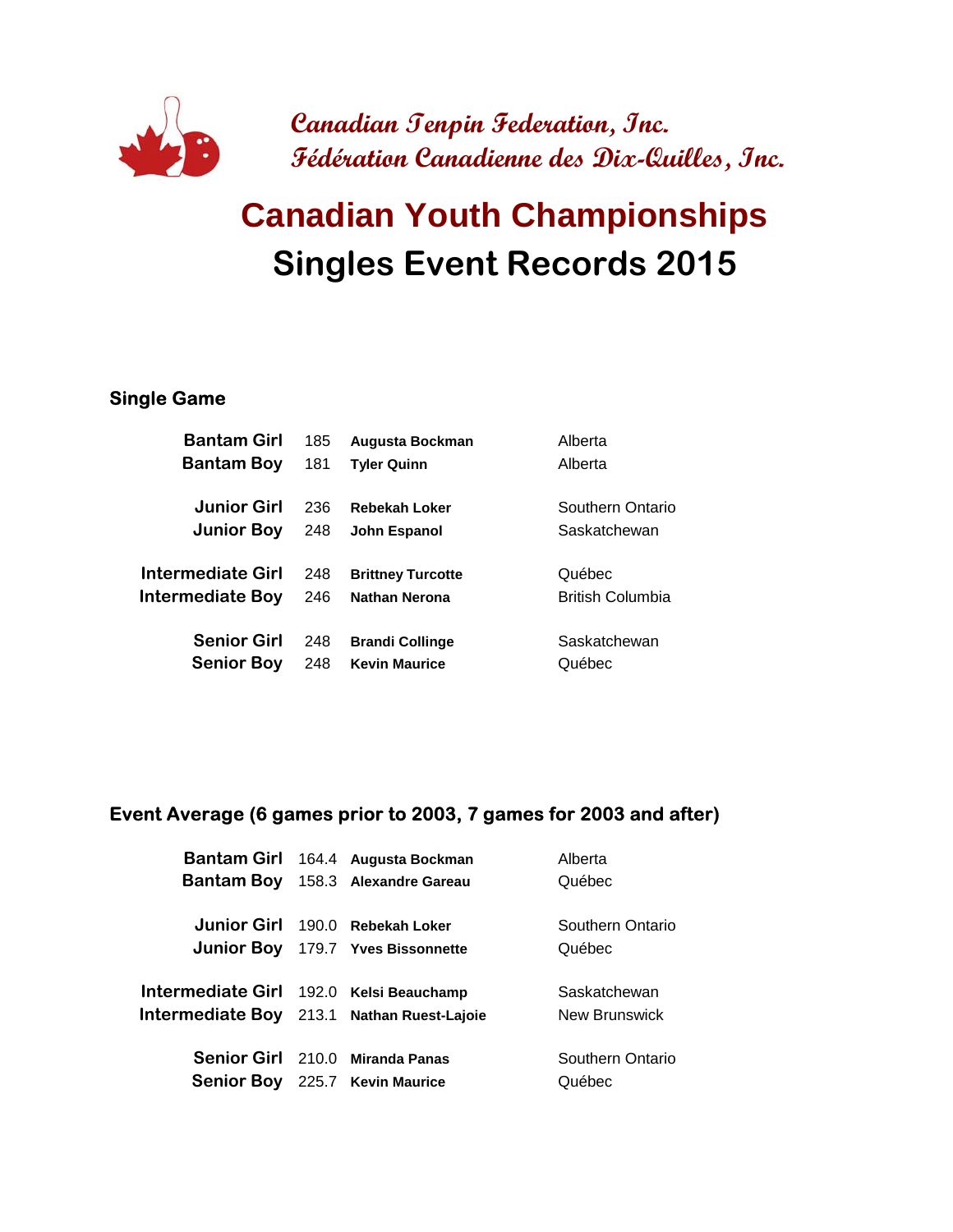### **Bantam**  Gi

| <b>Bantam</b><br><b>Girls</b> | Alperta |            | British Countil<br>Manicoba |            | New Brunswick | Northern Ontario<br>Quebec | Sastatchewan |            | Southern Ontario | Rohoffe       |
|-------------------------------|---------|------------|-----------------------------|------------|---------------|----------------------------|--------------|------------|------------------|---------------|
| Alberta                       |         | <u>185</u> | <u>138</u>                  | <u>171</u> | <u>179</u>    | 175                        | 157          | 146        | 4.5018           | Silver        |
| <b>British Columbia</b>       | 129     |            | <b>170</b>                  | 111        | 128           | 135                        | <b>145</b>   | 140        | 2.5              |               |
| Manitoba                      | 124     | 111        |                             | <u>128</u> | 128           | <u>171</u>                 | 108          | <u>156</u> | 3                |               |
| <b>New Brunswick</b>          | 116     | 127        | 97                          |            | 113           | 87                         | 90           | 108        | 1                |               |
| Northern Ontario              | 134     | 134        | 133                         | <b>141</b> |               | 141                        | <b>184</b>   | 129        | $\overline{4}$   |               |
| Québec                        | 182     | 135        | 165                         | 137        | 151           |                            | 142          | 137        | 4.5012           | <b>Bronze</b> |
| Saskatchewan                  | 157     | 140        | <u>112</u>                  | 167        | 143           | 124                        | 8            | 125        | 2.5              |               |
| Southern Ontario              | 173     | 163        | 133                         | 109        | 145           | 144                        | 175          |            | 6                | Gold          |

| IEW DI UIISWICK  |
|------------------|
| lorthern Ontario |
| luébec           |
| askatchewan      |
| outhern Ontario  |
|                  |

| <b>Bantam</b><br><b>Boys</b> | Alberta    |     | British Countil<br>Manicoba |            | New Brunswick | Northernontario<br>Quidoec | Sestatchewan | Southern Ontario |                | Rolloffe      |
|------------------------------|------------|-----|-----------------------------|------------|---------------|----------------------------|--------------|------------------|----------------|---------------|
| Alberta                      |            | 159 | 100                         | 126        | 132           | 181                        | 116          | 129              | $\overline{2}$ |               |
| <b>British Columbia</b>      | 139        |     | 15Z                         | <u>150</u> | <u>128</u>    | 172                        | <u>160</u>   | 156              | 6              | Gold          |
| Manitoba                     | 133        | 133 |                             | 155        | 170           | 162                        | 174          | 162              | 5              | Silver        |
| <b>New Brunswick</b>         | <u>136</u> | 115 | 117                         | O          | 132           | 133                        | <u>132</u>   | <u>173</u>       | 3              |               |
| Northern Ontario             | 155        | 102 | 104                         | 149        |               | 104                        | 122          | 131              | 3              |               |
| Québec                       | 180        | 149 | 160                         | <u>164</u> | <u>124</u>    | 8                          | 160          | <u>171</u>       | 3              |               |
| Saskatchewan                 | 125        | 106 | 128                         | 118        | 108           | 167                        | 8            | 108              | $\overline{2}$ |               |
| Southern Ontario             | 165        | 143 | <b>176</b>                  | 142        | 146           | 127                        | 148          | ዖ                | $\overline{4}$ | <b>Bronze</b> |
|                              |            |     |                             |            |               |                            |              |                  |                |               |

Each row represents a team's match scores with the columns being their opponents.

A **bold double-underlined** score means the game was won.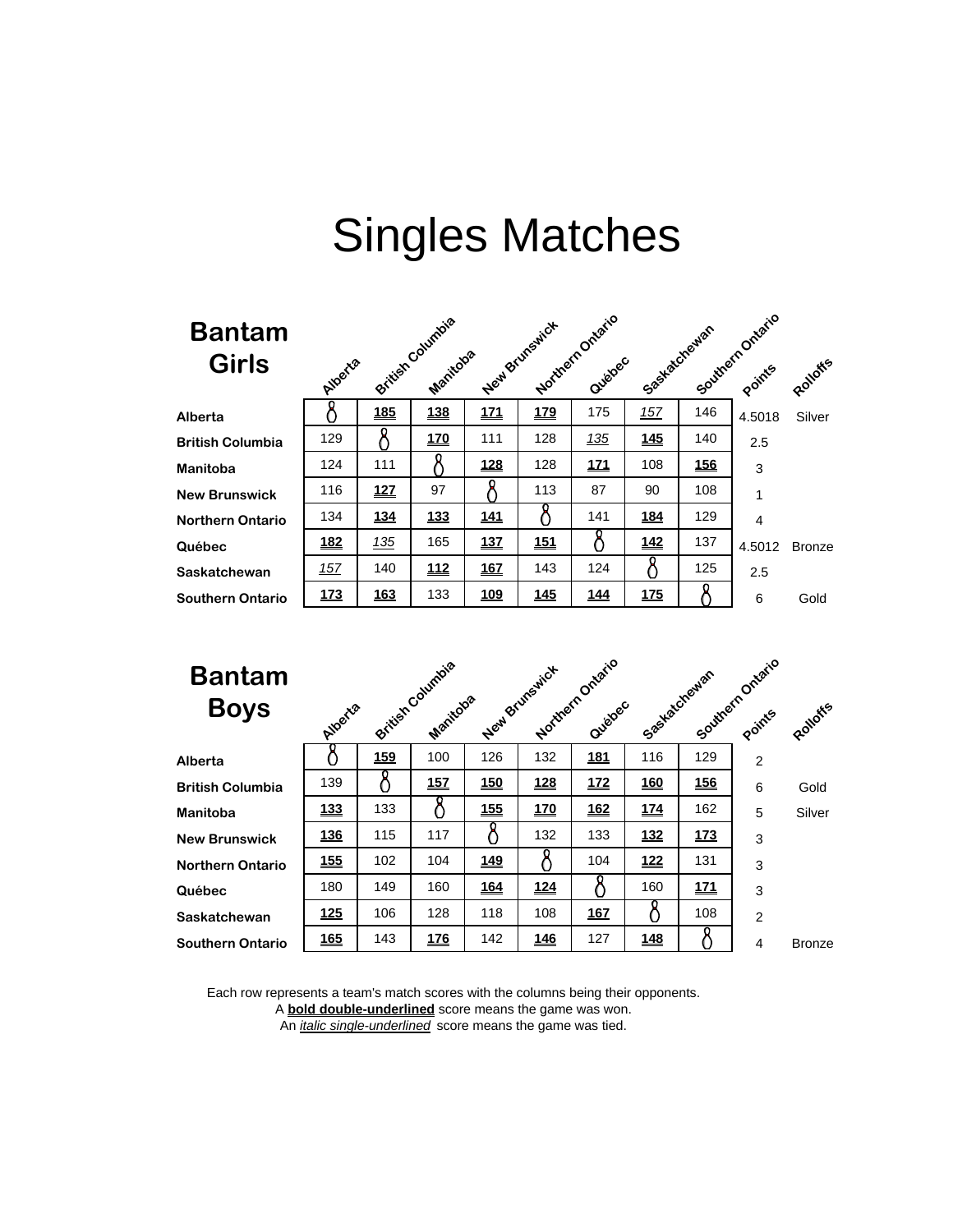### **Junior Gir**

| <b>Junior</b><br><b>Girls</b> | Alberta |            | British Countil<br>Manitoba |            | New Brunswick | Northernontario<br>Quebec | Seekatchewan | Southern Ontario |                | adloffs       |
|-------------------------------|---------|------------|-----------------------------|------------|---------------|---------------------------|--------------|------------------|----------------|---------------|
| Alberta                       |         | 147        | 124                         | 172        | <u>160</u>    | 148                       | 153          | 163              | 3              |               |
| <b>British Columbia</b>       | 105     | 8          | 123                         | <u>166</u> | 146           | <b>182</b>                | 126          | 174              | $\overline{2}$ |               |
| Manitoba                      | 151     | 177        |                             | 134        | 151           | <u>179</u>                | <b>180</b>   | 201              | 5              | Silver        |
| <b>New Brunswick</b>          | 182     | 131        | 161                         |            | 163           | 129                       | 104          | 153              | $\overline{2}$ |               |
| Northern Ontario              | 126     | 173        | 155                         | <b>180</b> | 8             | 144                       | <b>166</b>   | 171              | $\overline{4}$ | <b>Bronze</b> |
| Québec                        | 166     | 163        | 154                         | 181        | 171           | 8                         | 159          | 141              | 3              |               |
| Saskatchewan                  | 128     | <u>139</u> | 148                         | 131        | 114           | <u>168</u>                |              | 111              | 3              |               |
| Southern Ontario              | 194     | 236        | 177                         | 173        | 179           | 172                       | 199          |                  | 6              | Gold          |

| <b>Junior</b> |
|---------------|
| Bovs          |

| <b>Junior</b><br><b>Boys</b> | Alperte |     | British Country's<br>Manicoba |             | New Brunswick | Northern Ontario<br>Quebec | Soskatchewan |            | Southern Ontario | Rolloffe      |
|------------------------------|---------|-----|-------------------------------|-------------|---------------|----------------------------|--------------|------------|------------------|---------------|
| Alberta                      |         | 185 | 183                           | 203         | 152           | 188                        | 150          | 167        | 4.5018           | Silver        |
| <b>British Columbia</b>      | 142     | 8   | 178                           | 127         | 191           | <u>181</u>                 | 218          | 214        | 4.5021           | Gold          |
| Manitoba                     | 133     | 169 | δ                             | 170         | 157           | 147                        | 149          | 148        | 3                |               |
| <b>New Brunswick</b>         | 137     | 155 | 146                           |             | 129           | 120                        | <b>184</b>   | <u>169</u> | 3                |               |
| Northern Ontario             | 160     | 191 | 129                           | 180         |               | 179                        | 142          | 202        | 3.5              |               |
| Québec                       | 133     | 167 | <b>150</b>                    | 212         | 222           | $\delta$                   | 211          | 163        | 4                | <b>Bronze</b> |
| Saskatchewan                 | 173     | 149 | 148                           | 151         | 176           | 179                        | 8            | 166        | $\overline{2}$   |               |
| Southern Ontario             | 0       | 0   | 0                             | $\mathbf 0$ | 0             | 0                          | 0            |            | $\mathbf 0$      |               |

Each row represents a team's match scores with the columns being their opponents.

A **bold double-underlined** score means the game was won.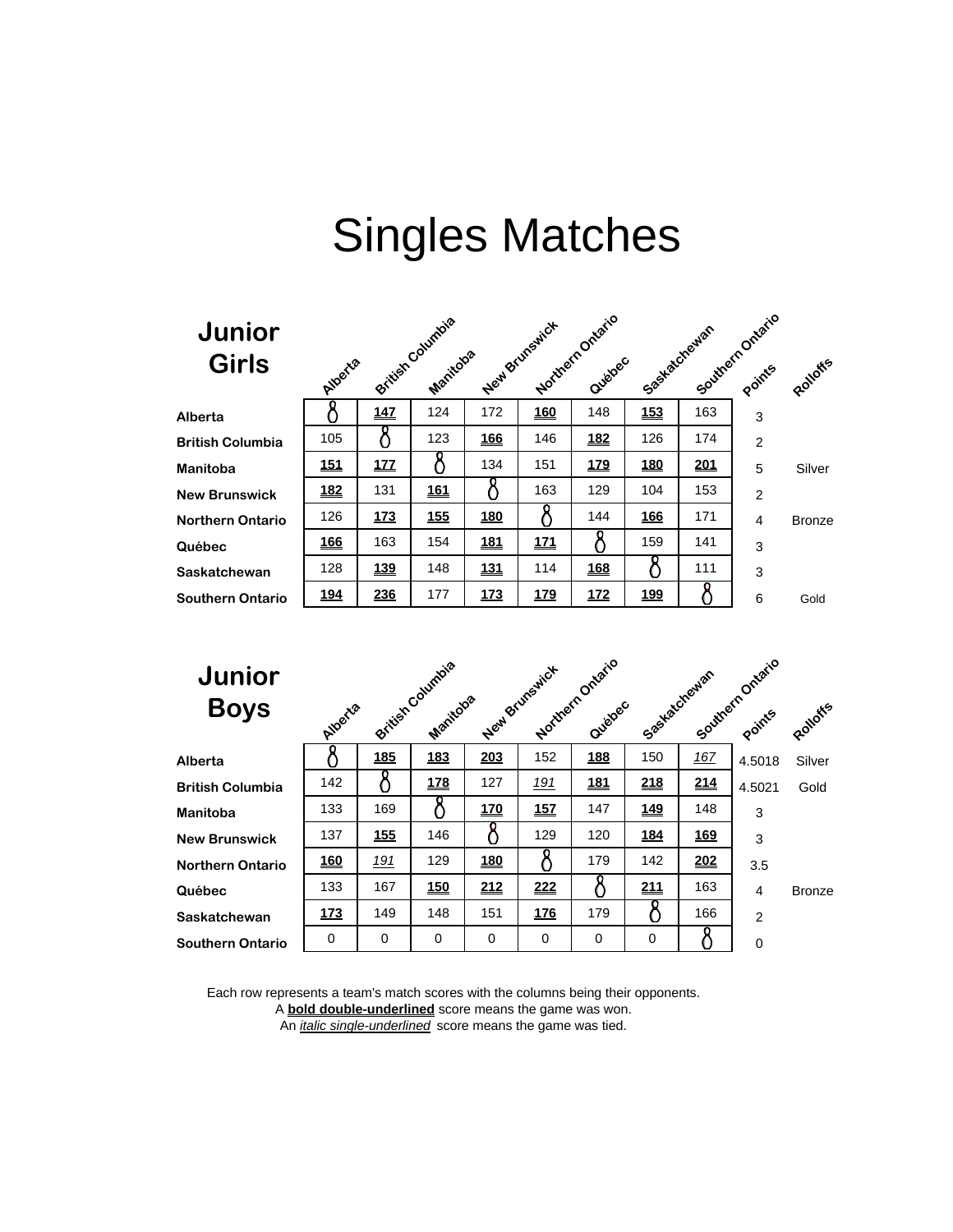| <b>Intermediate</b><br><b>Girls</b> | Alberta    |            | British Countil<br>Manitoba |            | New Brunswick | Northern Ontario<br>Quebec | Sostatchewan |            | Southern Points | Rohoffe       |
|-------------------------------------|------------|------------|-----------------------------|------------|---------------|----------------------------|--------------|------------|-----------------|---------------|
|                                     |            |            |                             |            |               |                            |              |            |                 |               |
| Alberta                             |            | 139        | 120                         | 212        | <u>168</u>    | 149                        | 148          | <u>177</u> | 3               |               |
| <b>British Columbia</b>             | <u>180</u> |            | 168                         | 155        | 175           | 149                        | 146          | 194        | 3               |               |
| Manitoba                            | 221        | 154        |                             | <b>172</b> | <u>161</u>    | 165                        | 160          | 155        | 3               |               |
| <b>New Brunswick</b>                | 183        | 173        | 157                         |            | 193           | 183                        | 154          | 141        | $\overline{2}$  |               |
| <b>Northern Ontario</b>             | 154        | 156        | 155                         | 195        |               | 154                        | 145          | 149        | 1               |               |
| Québec                              | 174        | 248        | 176                         | 181        | 188           |                            | 160          | 183        | 5               | Silver        |
| Saskatchewan                        | 233        | <u>184</u> | <u>184</u>                  | <u>195</u> | <u>178</u>    | <u>178</u>                 | Ω            | <u>192</u> | 7               | Gold          |
| <b>Southern Ontario</b>             | 165        | 236        | 160                         | 236        | 176           | 174                        | 190          |            | 4               | <b>Bronze</b> |

| <b>Intermediate</b><br><b>Boys</b> |            |            | exitist Country's |     | New Brunswick | Northernontario | Seekatchewan |     | Southern Ontario |               |
|------------------------------------|------------|------------|-------------------|-----|---------------|-----------------|--------------|-----|------------------|---------------|
|                                    | Alberte    |            | Manicoba          |     |               | Quebec          |              |     |                  | Rohoffe       |
| Alberta                            |            | 135        | 199               | 147 | 186           | 175             | 135          | 181 | 1                |               |
| <b>British Columbia</b>            | <u>178</u> |            | <u>185</u>        | 212 | 184           | 246             | <u>144</u>   | 203 | 6.0018           | Silver        |
| Manitoba                           | 181        | 148        |                   | 214 | 158           | 201             | 173          | 238 | $\overline{2}$   |               |
| <b>New Brunswick</b>               | 223        | 168        | 232               |     | 226           | <u>193</u>      | 214          | 236 | 6.002            | Gold          |
| <b>Northern Ontario</b>            | 193        | <b>187</b> | 188               | 210 |               | 157             | 179          | 165 | 4.0018           | <b>Bronze</b> |
| Québec                             | <u>195</u> | 196        | 210               | 158 | <b>180</b>    | 8               | <u>190</u>   | 205 | 3.5              |               |
| Saskatchewan                       | 167        | 134        | 130               | 183 | 158           | <u>190</u>      | 8            | 166 | 1.5              |               |
| Southern Ontario                   | 221        | 155        | 174               | 172 | <u>197</u>    | 216             | <b>168</b>   |     | 4.0014           | 4th           |
|                                    |            |            |                   |     |               |                 |              |     |                  |               |

Each row represents a team's match scores with the columns being their opponents.

A **bold double-underlined** score means the game was won.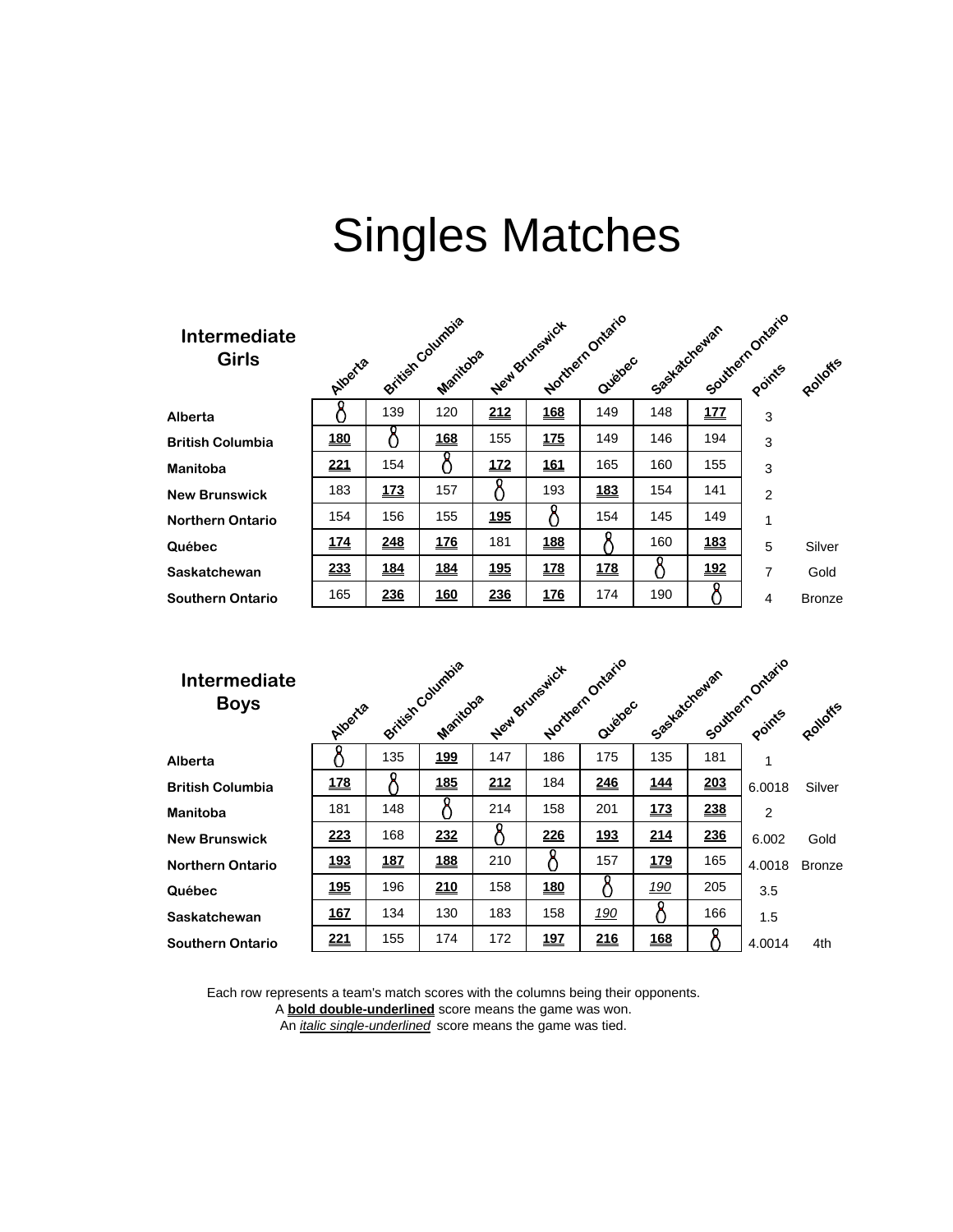### **Senior**  Gi<sub>l</sub>

| <b>Senior</b><br><b>Girls</b> | Alperta    |     | exitist Country's<br>Manicoba |            | New Brunswick | Northernontario<br>Quebec | Saskatchewan |     | Southern Ontario | Rohoffs       |
|-------------------------------|------------|-----|-------------------------------|------------|---------------|---------------------------|--------------|-----|------------------|---------------|
| Alberta                       |            | 221 | 174                           | 110        | 153           | <b>170</b>                | 146          | 175 | 3                |               |
| <b>British Columbia</b>       | 200        | 8   | <b>166</b>                    | <b>198</b> | 213           | <u>191</u>                | 183          | 136 | 5.0018           | <b>Bronze</b> |
| Manitoba                      | <u>194</u> | 152 | 8                             | 158        | 156           | <u>184</u>                | <b>200</b>   | 135 | 3                |               |
| <b>New Brunswick</b>          | 122        | 161 | 161                           |            | 163           | 168                       | 156          | 163 | 3                |               |
| Northern Ontario              | <u>192</u> | 150 | <b>171</b>                    | 160        |               | 203                       | <u>189</u>   | 214 | 5.0019           | Silver        |
| Québec                        | 156        | 137 | 178                           | 184        | 164           |                           | 191          | 163 | $\overline{2}$   |               |
| Saskatchewan                  | 144        | 164 | 165                           | 157        | 157           | 131                       | 8            | 151 | 1                |               |
| Southern Ontario              | 216        | 201 | 235                           | 212        | 173           | 186                       | 247          |     | 6                | Gold          |

| <b>Senior</b> |  |
|---------------|--|
| Bovs          |  |

| <b>Senior</b><br><b>Boys</b> | Alperte |            | exitist Country's<br>Manicoba |            | New Brunswick | Meridenoniano<br>Quichec | Soskatchewan |            | Southern Ontario | Rolloffs      |
|------------------------------|---------|------------|-------------------------------|------------|---------------|--------------------------|--------------|------------|------------------|---------------|
| Alberta                      |         | 211        | 142                           | 245        | 162           | 210                      | 170          | <b>180</b> | 4.0022           | Silver        |
| <b>British Columbia</b>      | 191     | 8          | 232                           | 192        | 223           | 174                      | <b>188</b>   | 160        | 3                |               |
| <b>Manitoba</b>              | 155     | 212        | Ω                             | 220        | 145           | 171                      | 193          | 168        | 4.002            | <b>Bronze</b> |
| <b>New Brunswick</b>         | 214     | 237        | 202                           | 8          | 166           | 160                      | <u>173</u>   | 192        | 2                |               |
| <b>Northern Ontario</b>      | 159     | 177        | 165                           | 193        |               | 166                      | 183          | 201        | 4.0018           | 4th           |
| Québec                       | 248     | 244        | 213                           | <b>168</b> | 245           |                          | 225          | 237        | 7                | Gold          |
| Saskatchewan                 | 191     | 164        | 164                           | 125        | 180           | 187                      |              | 144        | 1                |               |
| <b>Southern Ontario</b>      | 159     | <u>187</u> | 158                           | 214        | 172           | 134                      | <u>192</u>   |            | 3                |               |

Each row represents a team's match scores with the columns being their opponents.

A **bold double-underlined** score means the game was won.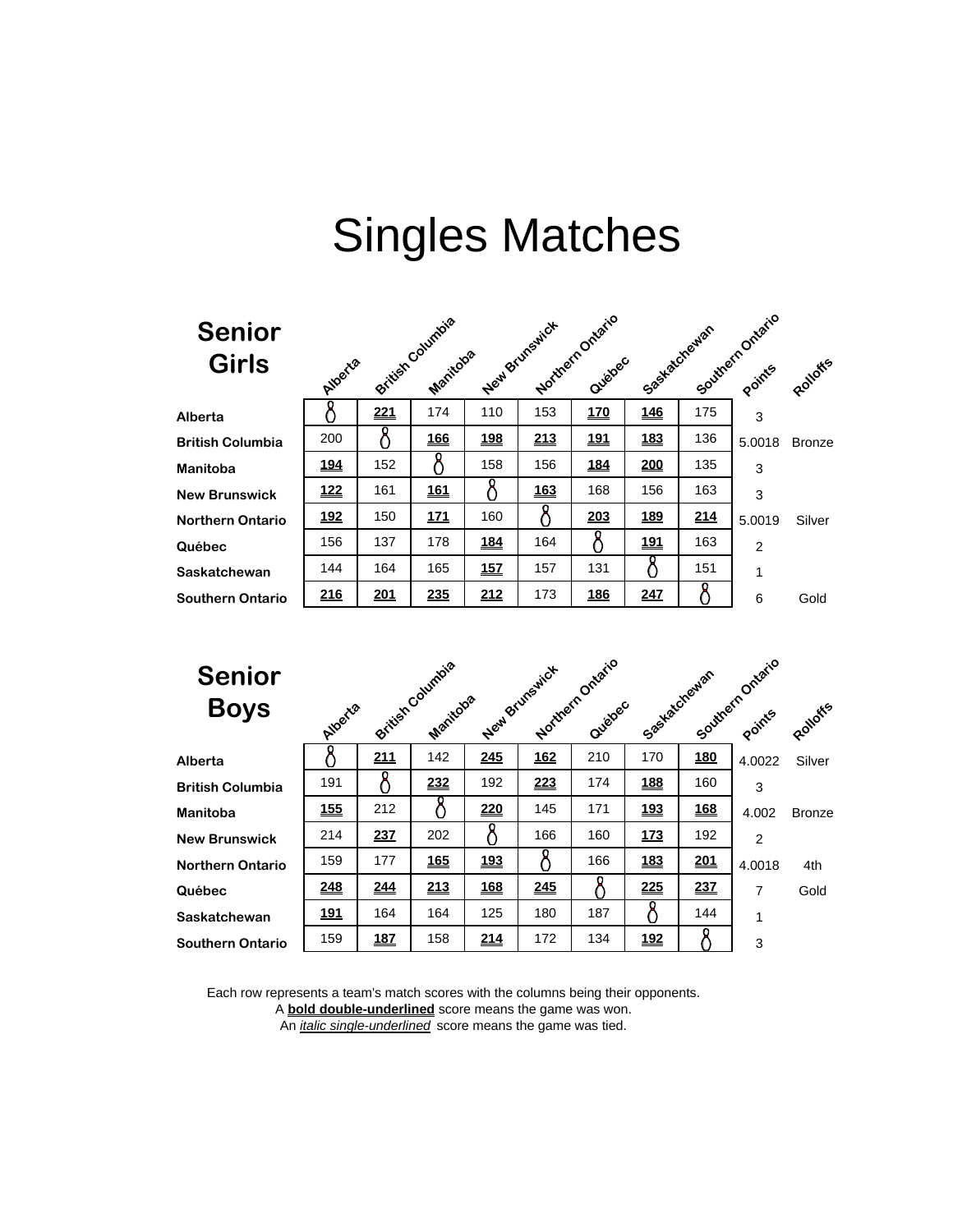#### **Medal Winners - - - Team All Events**

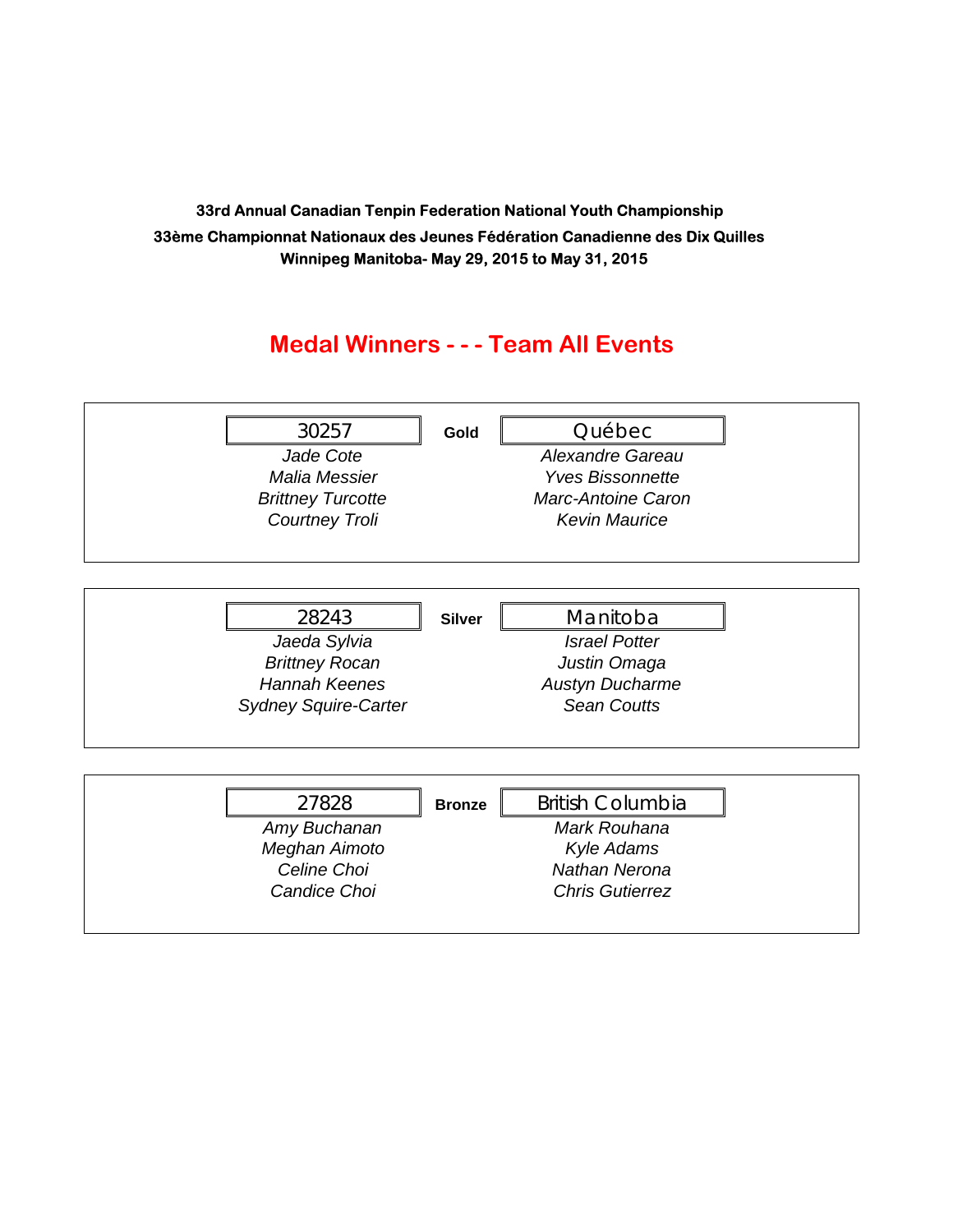

Marc-Antoine Caron Kevin Maurice

### **Team All-Event Records 2015 Canadian Youth Championships**

#### **Team Game**

| <b>Girls</b> | 10,260<br>Jade Cote<br>Malia Messier<br><b>Brittney Turcotte</b><br><b>Courtney Troli</b> | Québec<br><b>Team Event</b> |
|--------------|-------------------------------------------------------------------------------------------|-----------------------------|
| <b>Boys</b>  | Alexandre Gareau<br><b>Yves Bissonnette</b>                                               |                             |

#### **Team Series**

|              | 30,257                   | Québec |
|--------------|--------------------------|--------|
| <b>Girls</b> | Jade Cote                |        |
|              | Malia Messier            |        |
|              | <b>Brittney Turcotte</b> |        |
|              | <b>Courtney Troli</b>    |        |
|              |                          |        |
| Boys         | Alexandre Gareau         |        |
|              | <b>Yves Bissonnette</b>  |        |
|              | Marc-Antoine Caron       |        |
|              | Kevin Maurice            |        |
|              |                          |        |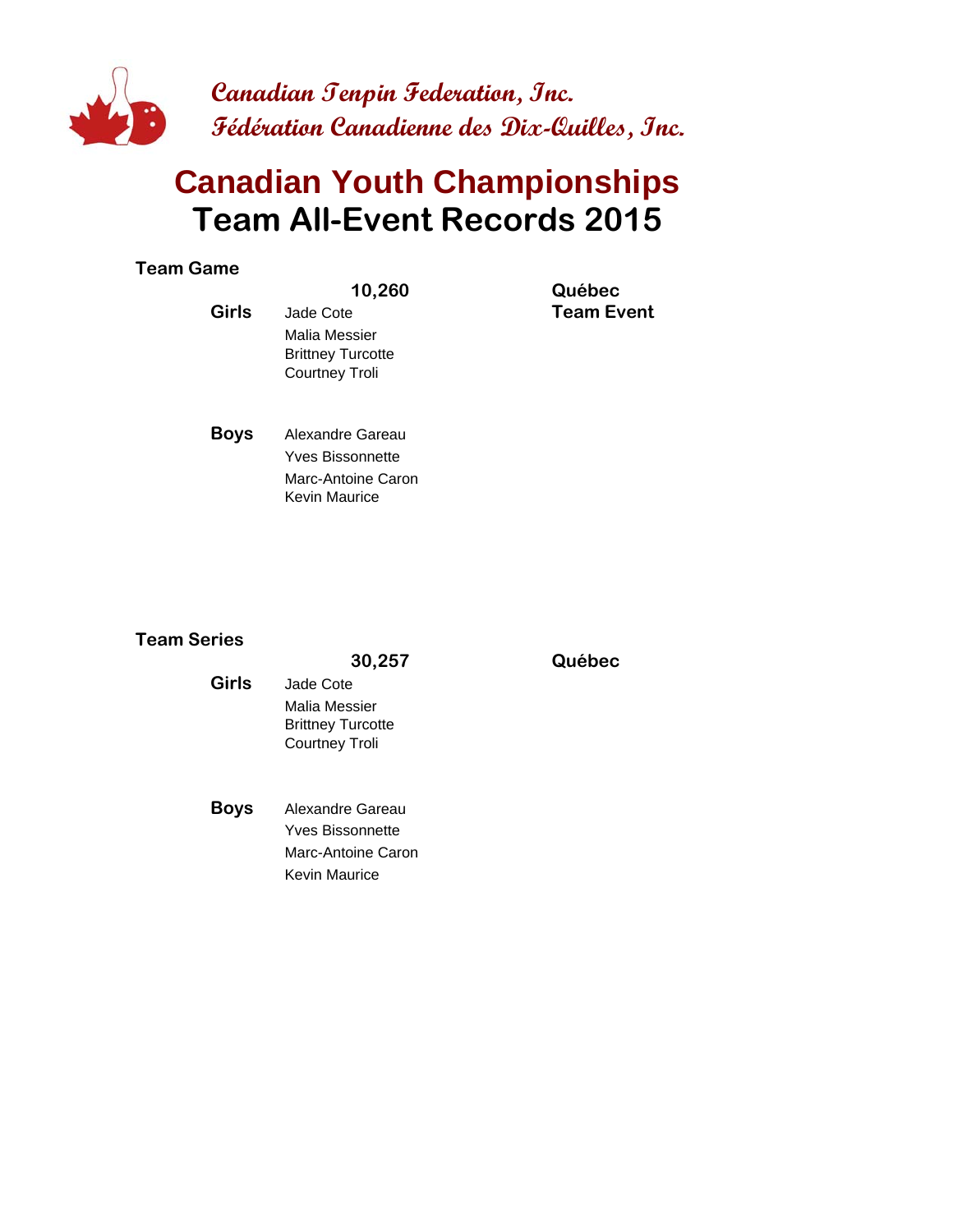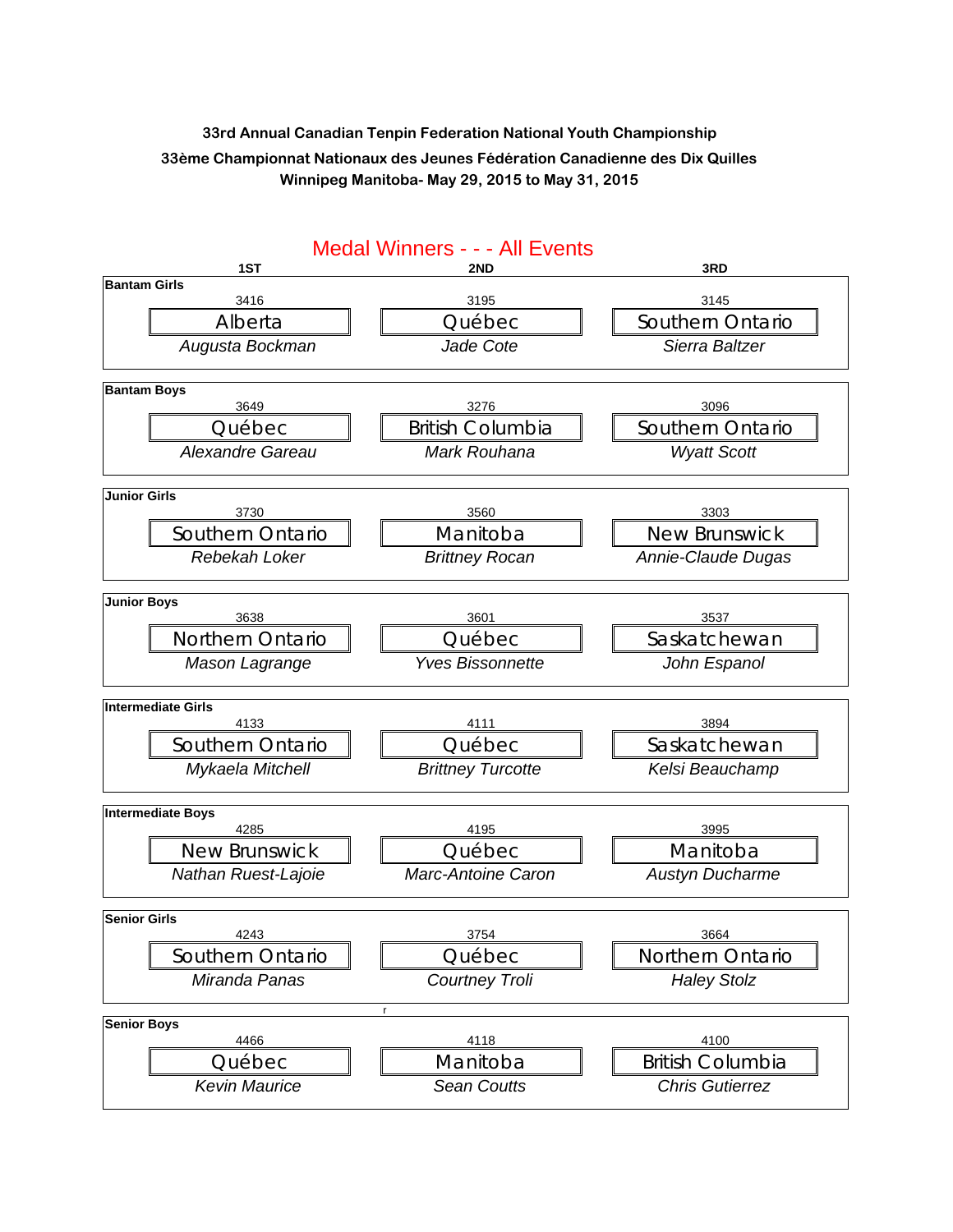

### **All Events Records 2015 Canadian Youth Championships**

#### **Average (18 games prior to 2003, 21 games for 2003 and after)**

|                               |       | Bantam Girl 162.7 Augusta Bockman     | Alberta          |
|-------------------------------|-------|---------------------------------------|------------------|
| Bantam Boy                    |       | 173.8 Alexandre Gareau                | Québec           |
|                               |       |                                       |                  |
|                               |       | Junior Girl 177.6 Rebekah Loker       | Southern Ontario |
|                               |       | Junior Boy 173.2 Mason Lagrange       | Northern Ontario |
|                               |       |                                       |                  |
| Intermediate Girl             | 196.8 | <b>Mykaela Mitchell</b>               | Southern Ontario |
| <b>Intermediate Boy</b> 204.0 |       | <b>Nathan Ruest-Lajoie</b>            | New Brunswick    |
|                               |       |                                       |                  |
| <b>Senior Girl</b> 202.0      |       | <b>Miranda Panas</b>                  | Southern Ontario |
|                               |       | <b>Senior Boy</b> 212.7 Kevin Maurice | Québec           |

#### **Top Tournament Averages by Division**

|                    |                 |       | TOLAI PINS |
|--------------------|-----------------|-------|------------|
| <b>Bantam Girl</b> | Overall average | 141.0 | 23,686     |
| <b>Bantam Boy</b>  | Overall average | 143.1 | 24,043     |
|                    |                 |       |            |
| <b>Junior Girl</b> | Overall average | 154.9 | 26,022     |
| <b>Junior Boy</b>  | Overall average | 164.5 | 26,486     |
|                    |                 |       |            |
| Intermediate Girl  | Overall average | 174.2 | 29,267     |
| Intermediate Boy   | Overall average | 184.3 | 30,955     |
|                    |                 |       |            |
| <b>Senior Girl</b> | Overall average | 174.4 | 29,303     |
|                    |                 |       |            |
| <b>Senior Boy</b>  | Overall average | 190.1 | 31,942     |
|                    |                 |       |            |
| <b>All Girls</b>   | Overall average | 161.1 | 108,278    |
| <b>All Boys</b>    | Overall average | 170.5 | 113,426    |

**Total Pins**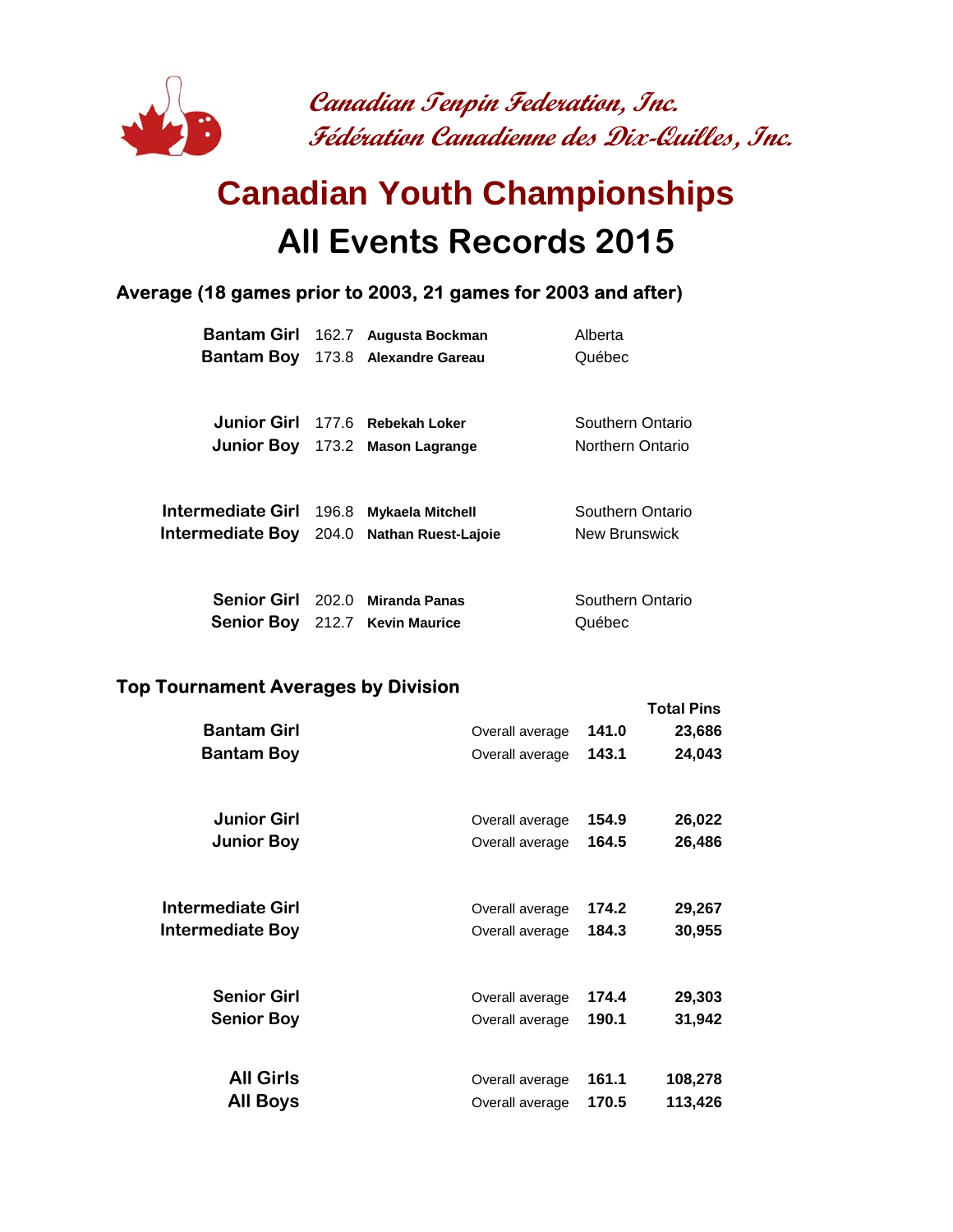| <b>Tournament Statistics</b>         | Pinfall | Games | Average |
|--------------------------------------|---------|-------|---------|
| <b>Team Alberta</b>                  | 26,951  | 168   | 160.42  |
| <b>Team British Columbia</b>         | 27,828  | 168   | 165.64  |
| Team Manitoba                        | 28,243  | 168   | 168.11  |
| Team New Brunswick                   | 26,601  | 168   | 158.34  |
| <b>Team Northern Ontario</b>         | 27,158  | 168   | 161.65  |
| Team Québec                          | 30,257  | 168   | 180.10  |
| Team Saskatchewan                    | 26,257  | 168   | 156.29  |
| <b>Team Southern Ontario</b>         | 27,741  | 157   | 176.69  |
| <b>Team Event Pinfall/Average</b>    | 75,056  | 448   | 167.54  |
| <b>Doubles Event Pinfall/Average</b> | 72,966  | 444   | 164.34  |
| <b>Singles Event Pinfall/Average</b> | 73,014  | 441   | 165.56  |
| <b>Bantam division pinfall</b>       | 47,729  | 336   | 142.05  |
| <b>Junior division pinfall</b>       | 51,840  | 325   | 159.51  |
| Intermediate division pinfall        | 60,222  | 336   | 179.23  |
| <b>Senior division pinfall</b>       | 61,245  | 336   | 182.28  |
| <b>Tournament Total (Boys)</b>       | 112758  | 661   | 170.59  |
| <b>Tournament Total (Girls)</b>      | 108278  | 672   | 161.13  |
| <b>Tournament Overall</b>            | 221,036 | 1333  | 165.82  |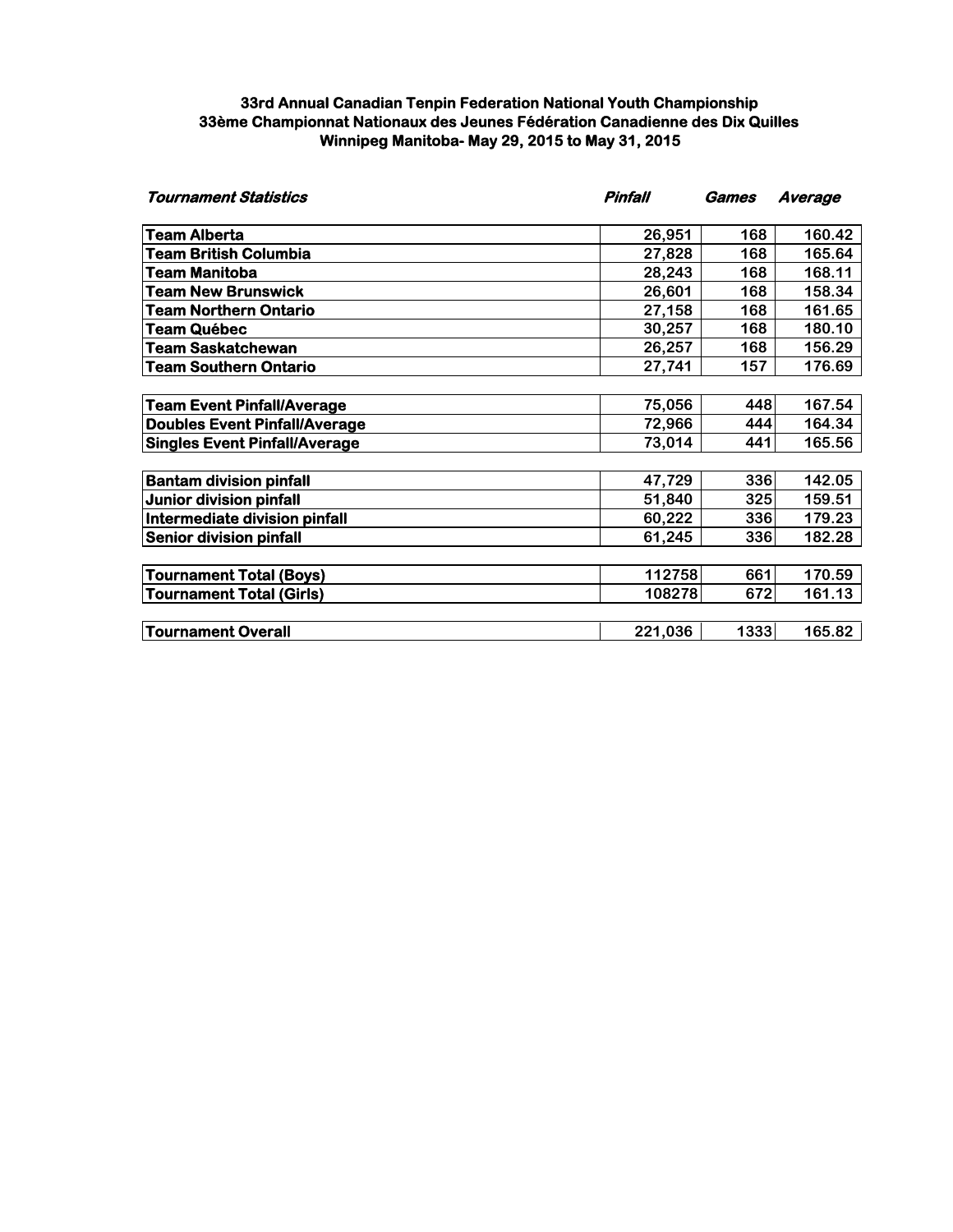

### **Historical Event Averages**

|      |                         |                         | #     | #       | Overall |
|------|-------------------------|-------------------------|-------|---------|---------|
| Year | City                    | <b>Host Province</b>    | games | bowlers | Average |
| 1983 | Winnipeg                | Manitoba                | 12    | 36      | 157.00  |
| 1984 | Vancouver               | <b>British Columbia</b> | 12    | 36      | 160.10  |
| 1985 | <b>Montreal</b>         | Québec                  | 18    | 42      | 156.10  |
| 1986 | Edmonton                | Alberta                 | 18    | 42      | 158.10  |
| 1987 | Regina                  | Saskatchewan            | 18    | 42      | 165.70  |
| 1988 | <b>Thunder Bay</b>      | <b>Northern Ontario</b> | 18    | 56      | 167.70  |
| 1989 | Winnipeg                | Manitoba                | 18    | 56      | 160.90  |
| 1990 | Kingston                | <b>Southern Ontario</b> | 18    | 56      | 166.80  |
| 1991 | Victoria                | <b>British Columbia</b> | 18    | 56      | 166.30  |
| 1992 | <b>Montreal</b>         | Québec                  | 18    | 56      | 168.90  |
| 1993 | Edmonton                | Alberta                 | 18    | 56      | 171.20  |
| 1994 | Sault Ste. Marie        | Northern Ontario        | 18    | 56      | 175.80  |
| 1995 | Regina                  | Saskatchewan            | 18    | 56      | 166.40  |
| 1996 | Winnipeg                | Manitoba                | 18    | 55      | 170.10  |
| 1997 | Windsor                 | <b>Southern Ontario</b> | 18    | 56      | 176.31  |
| 1998 | <b>Burnaby</b>          | <b>British Columbia</b> | 18    | 56      | 175.00  |
| 1999 | <b>Quebec City</b>      | Québec                  | 18    | 56      | 183.00  |
| 2000 | Lethbridge              | Alberta                 | 18    | 56      | 176.30  |
| 2001 | <b>Thunder Bay</b>      | <b>Northern Ontario</b> | 18    | 56      | 173.80  |
| 2002 | Winnipeg                | Manitoba                | 18    | 56      | 169.96  |
| 2003 | <b>Sault Ste. Marie</b> | <b>Northern Ontario</b> | 21    | 64      | 169.38  |
| 2004 | St. Catharines          | <b>Southern Ontario</b> | 21    | 64      | 165.32  |
| 2005 | Victoria                | <b>British Columbia</b> | 21    | 64      | 174.52  |
| 2006 | Laval                   | Québec                  | 21    | 64      | 184.64  |
| 2007 | Edmonton                | Alberta                 | 21    | 64      | 173.86  |
| 2008 | <b>Sault Ste. Marie</b> | <b>Northern Ontario</b> | 21    | 64      | 167.30  |
| 2009 | Winnipeg                | Manitoba                | 21    | 64      | 176.44  |
| 2010 | St. Catharines          | Southern Ontario        | 21    | 64      | 167.61  |
| 2011 | Vancouver               | <b>British Columbia</b> | 21    | 64      | 175.75  |
| 2012 | Quebec City             | Québec                  | 21    | 64      | 174.19  |
| 2013 | Calgary                 | Alberta                 | 21    | 64      | 165.27  |
| 2014 | Sault Ste. Marie        | Ontario                 | 21    | 64      | 159.97  |
| 2015 | Winnipeg                | Manitoba                | 21    | 64      | 165.82  |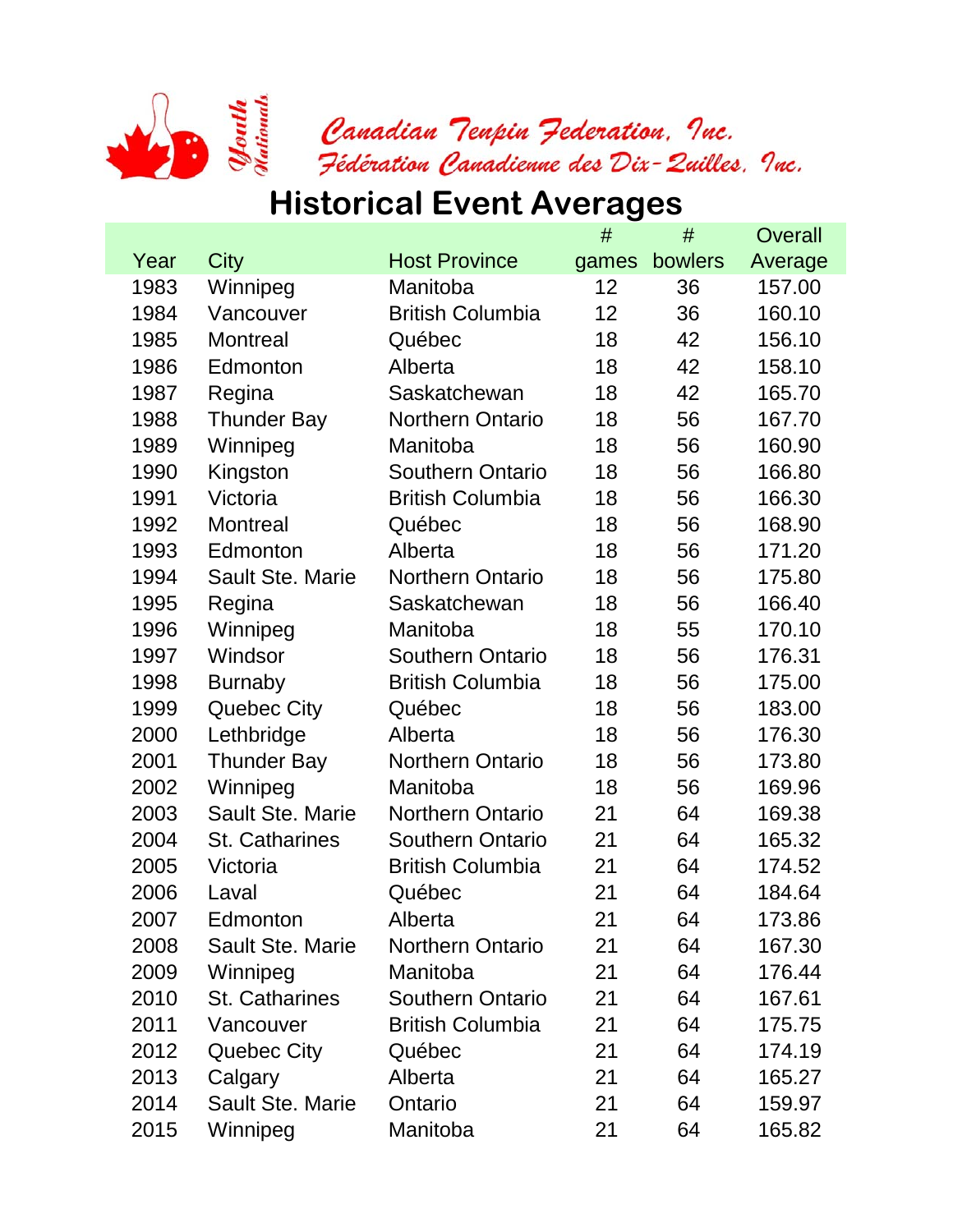

### Ivan Nelson Memorial Sportsmanship Award

*Northern Ontario* **Aaron Craig** Senior Boy

### Chris Tucker Memorial Sportsmanship Award

*Manitoba* **Sydney Carter- Squire** Senior Girl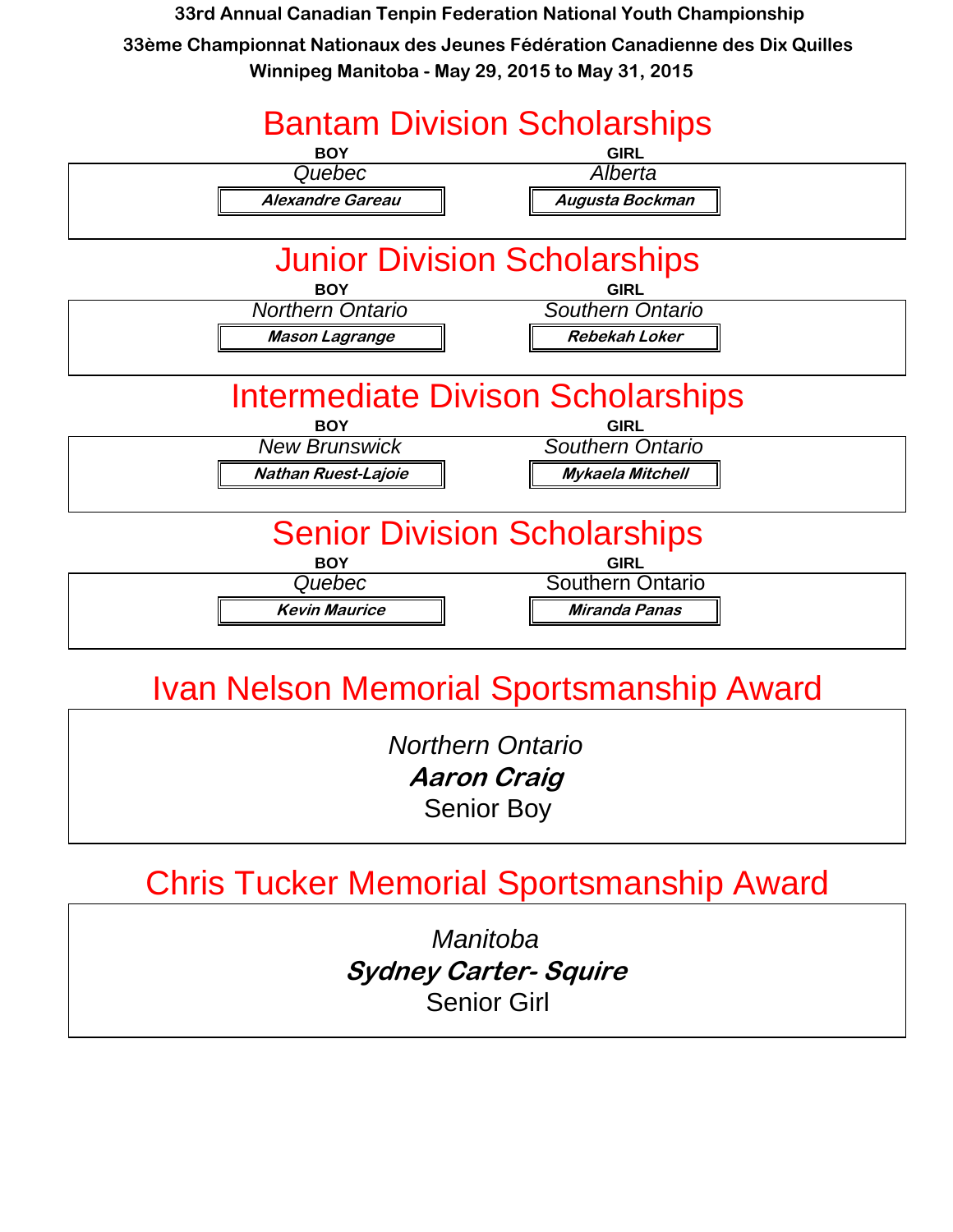### Team Alberta

|                      |                          |              | 1   | $\overline{2}$ | 3   | 4   | 5   | 6   | $\overline{7}$ |      | <b>Total Average</b> | <b>Ties</b> |
|----------------------|--------------------------|--------------|-----|----------------|-----|-----|-----|-----|----------------|------|----------------------|-------------|
| Girls                | Augusta Bockman          |              | 174 | 127            | 173 | 160 | 166 | 146 | 188            | 1134 | 162.0                | 0           |
| <b>Team</b>          | <b>Rachelle Ward</b>     |              | 151 | 158            | 165 | 133 | 146 | 113 | 139            | 1005 | 143.6                | $\bf{0}$    |
|                      | <b>Kelsey Pauls</b>      |              | 138 | 130            | 160 | 158 | 181 | 148 | 147            | 1062 | 151.7                | $\pmb{0}$   |
|                      | <b>Gemma Oxley</b>       |              | 181 | 146            | 144 | 153 | 154 | 163 | 208            | 1149 | 164.1                | $\pmb{0}$   |
|                      |                          | <b>TOTAL</b> | 644 | 561            | 642 | 604 | 647 | 570 | 682            | 4350 | 155.4                | $\bf{0}$    |
| <b>Boys</b>          | <b>Tyler Quinn</b>       |              | 162 | 125            | 116 | 115 | 133 | 141 | 127            | 919  | 131.3                | $\bf{0}$    |
| Team                 | <b>Nicholas Doehring</b> |              | 120 | 121            | 220 | 147 | 153 | 142 | 193            | 1096 | 156.6                | $\bf{0}$    |
|                      | <b>Justin Yeung</b>      |              | 200 | 167            | 185 | 142 | 171 | 168 | 161            | 1194 | 170.6                | $\pmb{0}$   |
|                      | <b>Alex Terakita</b>     |              | 142 | 181            | 187 | 253 | 227 | 229 | 202            | 1421 | 203.0                | $\bf{0}$    |
|                      |                          | <b>TOTAL</b> | 624 | 594            | 708 | 657 | 684 | 680 | 683            | 4630 | 165.4                | $\bf{0}$    |
| <b>Bantam</b>        | Augusta Bockman          |              | 167 | 185            | 172 | 155 | 135 | 159 | 158            | 1131 | 161.6                | 177         |
| <b>Doubles</b>       | <b>Tyler Quinn</b>       |              | 148 | 170            | 132 | 170 | 181 | 133 | 143            | 1077 | 153.9                | 140         |
|                      |                          | <b>TOTAL</b> | 315 | 355            | 304 | 325 | 316 | 292 | 301            | 2208 | 157.7                | 317         |
| Junior               | <b>Rachelle Ward</b>     |              | 135 | 116            | 131 | 156 | 127 | 164 | 175            | 1004 | 143.4                | $\pmb{0}$   |
| <b>Doubles</b>       | <b>Nicholas Doehring</b> |              | 142 | 172            | 177 | 153 | 189 | 151 | 130            | 1114 | 159.1                | $\bf{0}$    |
|                      |                          | <b>TOTAL</b> | 277 | 288            | 308 | 309 | 316 | 315 | 305            | 2118 | 151.3                | $\pmb{0}$   |
| Intermediate         | <b>Kelsey Pauls</b>      |              | 184 | 169            | 177 | 140 | 127 | 126 | 126            | 1049 | 149.9                | $\bf{0}$    |
| <b>Doubles</b>       | <b>Justin Yeung</b>      |              | 144 | 170            | 164 | 173 | 169 | 172 | 148            | 1140 | 162.9                | $\pmb{0}$   |
|                      |                          | <b>TOTAL</b> | 328 | 339            | 341 | 313 | 296 | 298 | 274            | 2189 | 156.4                | $\pmb{0}$   |
| Senior               | <b>Gemma Oxley</b>       |              | 160 | 180            | 194 | 141 | 149 | 129 | 154            | 1107 | 158.1                | $\pmb{0}$   |
| <b>Doubles</b>       | <b>Alex Terakita</b>     |              | 166 | 151            | 154 | 168 | 242 | 146 | 193            | 1220 | 174.3                | $\pmb{0}$   |
|                      |                          | <b>TOTAL</b> | 326 | 331            | 348 | 309 | 391 | 275 | 347            | 2327 | 166.2                | 0           |
| <b>Girls Singles</b> |                          |              |     |                |     |     |     |     |                |      |                      |             |
| <b>Bantam</b>        | Augusta Bockman          |              | 185 | 175            | 171 | 179 | 157 | 138 | 146            | 1151 | 164.4                | 177         |
| Junior               | <b>Rachelle Ward</b>     |              | 147 | 148            | 172 | 160 | 153 | 124 | 163            | 1067 | 152.4                | 0           |
| Intermediate         | <b>Kelsey Pauls</b>      |              | 139 | 149            | 212 | 168 | 148 | 120 | 177            | 1113 | 159.0                | 0           |
| <b>Senior</b>        | <b>Gemma Oxley</b>       |              | 221 | 170            | 110 | 153 | 146 | 174 | 175            | 1149 | 164.1                | $\pmb{0}$   |
| <b>Boys Singles</b>  |                          |              |     |                |     |     |     |     |                |      |                      |             |
| <b>Bantam</b>        | <b>Tyler Quinn</b>       |              | 159 | 181            | 126 | 132 | 116 | 100 | 129            | 943  | 134.7                | $\bf{0}$    |
| <b>Junior</b>        | <b>Nicholas Doehring</b> |              | 185 | 188            | 203 | 152 | 150 | 183 | 167            | 1228 | 175.4                | 175         |
| Intermediate         | <b>Justin Yeung</b>      |              | 135 | 175            | 147 | 186 | 135 | 199 | 181            | 1158 | 165.4                | $\bf{0}$    |
| <b>Senior</b>        | <b>Alex Terakita</b>     |              | 211 | 210            | 245 | 162 | 170 | 142 | 180            | 1320 | 188.6                | 218         |
|                      |                          |              |     |                |     |     |     |     |                |      |                      |             |

| Team Alberta total pinfall      | 26951 |       | 887 |
|---------------------------------|-------|-------|-----|
| Team Alberta total games        | 168   |       |     |
| Team Alberta tournament average |       | 160.4 |     |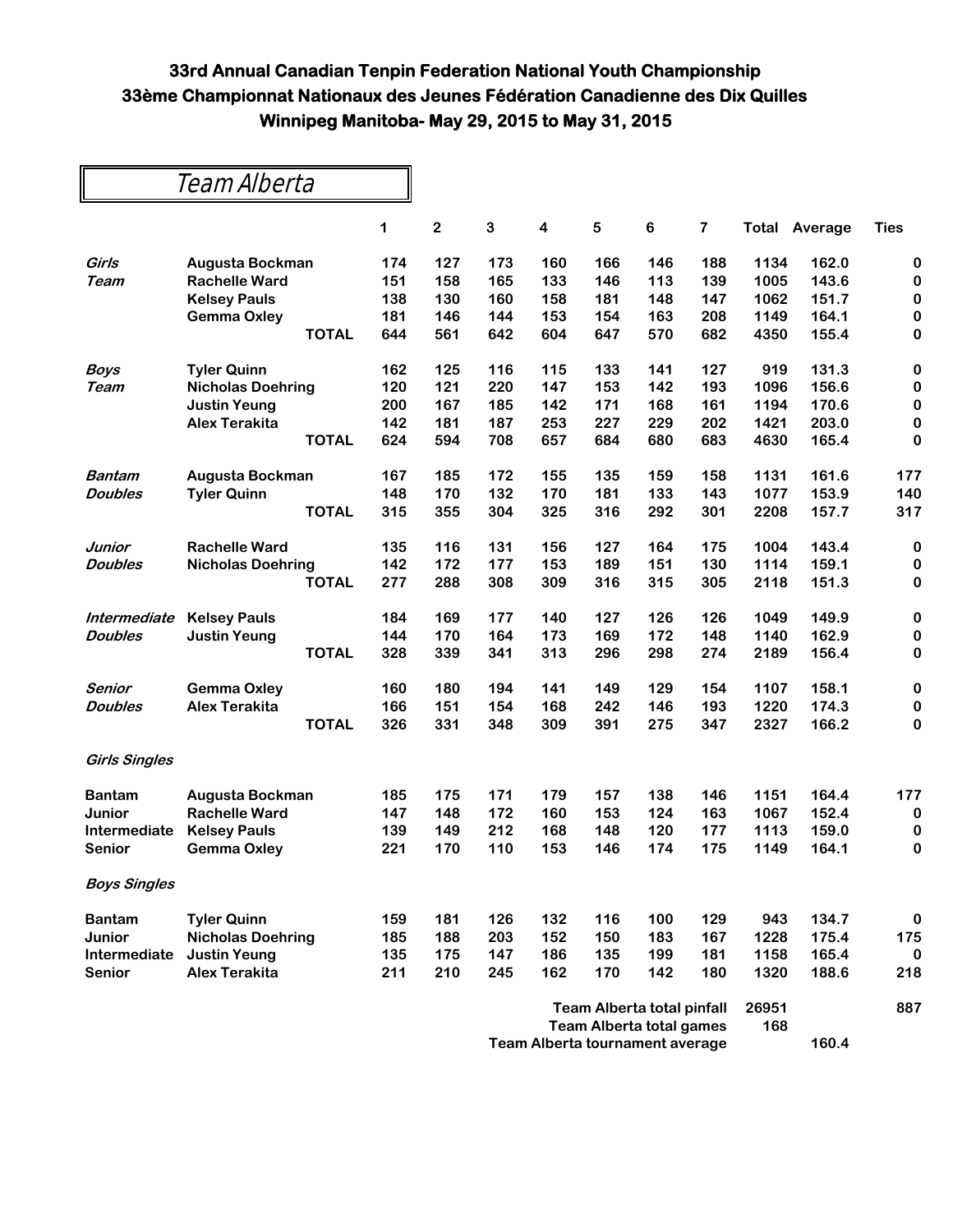#### Team British Columbia

|                      |                        |              | 1   | 2   | 3   | 4   | 5   | 6                                                                                      | 7   |              | <b>Total Average</b> | Ties     |
|----------------------|------------------------|--------------|-----|-----|-----|-----|-----|----------------------------------------------------------------------------------------|-----|--------------|----------------------|----------|
| Girls                | Amy Buchanan           |              | 138 | 136 | 117 | 164 | 147 | 159                                                                                    | 136 | 997          | 142.4                | $\bf{0}$ |
| Team                 | <b>Meghan Aimoto</b>   |              | 110 | 179 | 124 | 99  | 118 | 137                                                                                    | 165 | 932          | 133.1                | $\bf{0}$ |
|                      | <b>Celine Choi</b>     |              | 208 | 165 | 142 | 182 | 141 | 160                                                                                    | 135 | 1133         | 161.9                | $\bf{0}$ |
|                      | <b>Candice Choi</b>    |              | 186 | 172 | 151 | 170 | 178 | 162                                                                                    | 194 | 1213         | 173.3                | 0        |
|                      |                        | <b>TOTAL</b> | 642 | 652 | 534 | 615 | 584 | 618                                                                                    | 630 | 4275         | 152.7                | $\bf{0}$ |
| <b>Boys</b>          | <b>Mark Rouhana</b>    |              | 149 | 143 | 204 | 179 | 158 | 168                                                                                    | 128 | 1129         | 161.3                | 139      |
| Team                 | <b>Kyle Adams</b>      |              | 143 | 153 | 139 | 136 | 183 | 200                                                                                    | 147 | 1101         | 157.3                | 142      |
|                      | <b>Nathan Nerona</b>   |              | 211 | 210 | 170 | 180 | 133 | 245                                                                                    | 156 | 1305         | 186.4                | 198      |
|                      | <b>Chris Gutierrez</b> |              | 227 | 157 | 168 | 190 | 236 | 193                                                                                    | 173 | 1344         | 192.0                | 175      |
|                      |                        | <b>TOTAL</b> | 730 | 663 | 681 | 685 | 710 | 806                                                                                    | 604 | 4879         | 174.3                | 654      |
| <b>Bantam</b>        | Amy Buchanan           |              | 145 | 135 | 169 | 123 | 129 | 130                                                                                    | 161 | 992          | 141.7                | $\bf{0}$ |
| <b>Doubles</b>       | <b>Mark Rouhana</b>    |              | 155 | 157 | 165 | 176 | 118 | 147                                                                                    | 167 | 1085         | 155.0                | 0        |
|                      |                        | <b>TOTAL</b> | 300 | 292 | 334 | 299 | 247 | 277                                                                                    | 328 | 2077         | 148.4                | 0        |
| Junior               | <b>Meghan Aimoto</b>   |              | 95  | 152 | 144 | 139 | 143 | 139                                                                                    | 137 | 949          | 135.6                | 0        |
| <b>Doubles</b>       | <b>Kyle Adams</b>      |              | 164 | 151 | 121 | 198 | 157 | 183                                                                                    | 156 | 1130         | 161.4                | $\bf{0}$ |
|                      |                        | <b>TOTAL</b> | 259 | 303 | 265 | 337 | 300 | 322                                                                                    | 293 | 2079         | 148.5                | 0        |
| Intermediate         | <b>Celine Choi</b>     |              | 159 | 183 | 145 | 170 | 194 | 165                                                                                    | 183 | 1199         | 171.3                | $\bf{0}$ |
| <b>Doubles</b>       | <b>Nathan Nerona</b>   |              | 160 | 123 | 211 | 226 | 194 | 200                                                                                    | 192 | 1306         | 186.6                | 0        |
|                      |                        | <b>TOTAL</b> | 319 | 306 | 356 | 396 | 388 | 365                                                                                    | 375 | 2505         | 178.9                | $\bf{0}$ |
| Senior               | <b>Candice Choi</b>    |              | 152 | 152 | 187 | 190 | 143 | 166                                                                                    | 168 | 1158         | 165.4                | $\bf{0}$ |
| <b>Doubles</b>       | <b>Chris Gutierrez</b> |              | 202 | 202 | 187 | 212 | 202 | 191                                                                                    | 200 | 1396         | 199.4                | 0        |
|                      |                        | <b>TOTAL</b> | 354 | 354 | 374 | 402 | 345 | 357                                                                                    | 368 | 2554         | 182.4                | 0        |
| <b>Girls Singles</b> |                        |              |     |     |     |     |     |                                                                                        |     |              |                      |          |
| <b>Bantam</b>        | Amy Buchanan           |              | 129 | 128 | 145 | 111 | 135 | 140                                                                                    | 170 | 958          | 136.9                | 0        |
| Junior               | <b>Meghan Aimoto</b>   |              | 105 | 146 | 126 | 166 | 182 | 174                                                                                    | 123 | 1022         | 146.0                | $\bf{0}$ |
| Intermediate         | <b>Celine Choi</b>     |              | 180 | 175 | 146 | 155 | 149 | 194                                                                                    | 168 | 1167         | 166.7                | 0        |
| <b>Senior</b>        | <b>Candice Choi</b>    |              | 200 | 213 | 183 | 198 | 191 | 136                                                                                    | 166 | 1287         | 183.9                | 176      |
| <b>Boys Singles</b>  |                        |              |     |     |     |     |     |                                                                                        |     |              |                      |          |
| <b>Bantam</b>        | <b>Mark Rouhana</b>    |              | 139 | 128 | 160 | 150 | 172 | 156                                                                                    | 157 | 1062         | 151.7                | 0        |
| Junior               | Kyle Adams             |              | 142 | 191 | 218 | 127 | 181 | 214                                                                                    | 178 | 1251         | 178.7                | 212      |
| Intermediate         | <b>Nathan Nerona</b>   |              | 178 | 184 | 144 | 212 | 246 | 203                                                                                    | 185 | 1352         | 193.1                | 176      |
| Senior               | <b>Chris Gutierrez</b> |              | 191 | 223 | 188 | 192 | 174 | 160                                                                                    | 232 | 1360         | 194.3                | $\bf{0}$ |
|                      |                        |              |     |     |     |     |     | <b>Team British Columbia total pinfall</b><br><b>Team British Columbia total games</b> |     | 27828<br>168 |                      | 1218     |

**Team British Columbia tournament average 165.6**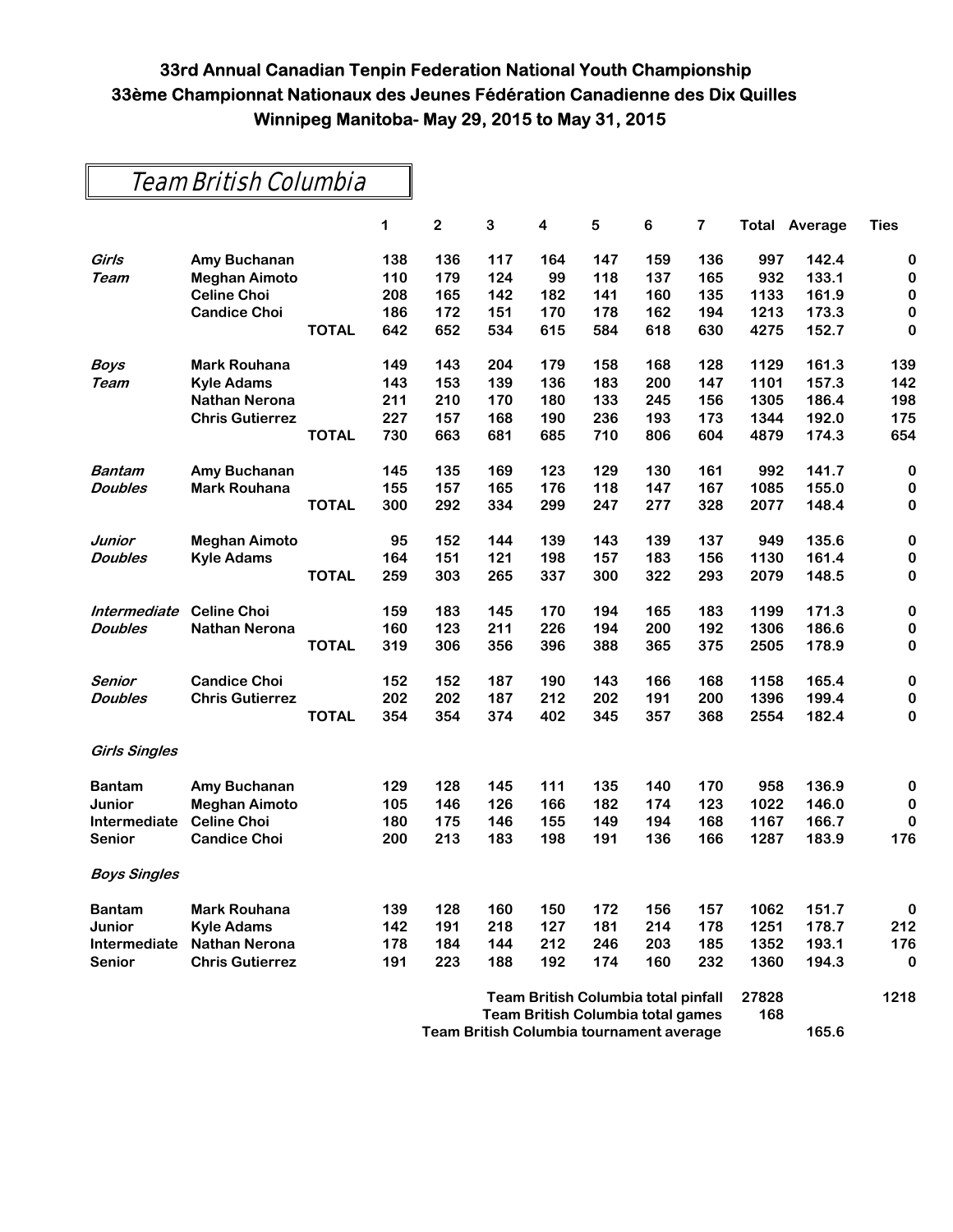#### Team Manitoba

|                      |                             | 1   | $\overline{2}$ | 3   | 4   | 5   | 6                           | $\overline{\mathbf{7}}$ | Total | Average | <b>Ties</b> |
|----------------------|-----------------------------|-----|----------------|-----|-----|-----|-----------------------------|-------------------------|-------|---------|-------------|
| Girls                | Jaeda Sylvia                | 150 | 152            | 116 | 129 | 118 | 137                         | 125                     | 927   | 132.4   | $\bf{0}$    |
| Team                 | <b>Brittney Rocan</b>       | 177 | 161            | 199 | 167 | 180 | 148                         | 178                     | 1210  | 172.9   | $\bf{0}$    |
|                      | <b>Hannah Keenes</b>        | 150 | 197            | 178 | 156 | 182 | 226                         | 188                     | 1277  | 182.4   | $\bf{0}$    |
|                      | <b>Sydney Squire-Carter</b> | 159 | 180            | 154 | 199 | 204 | 210                         | 153                     | 1259  | 179.9   | $\bf{0}$    |
|                      | <b>TOTAL</b>                | 636 | 690            | 647 | 651 | 684 | 721                         | 644                     | 4673  | 166.9   | $\bf{0}$    |
| <b>Boys</b>          | <b>Israel Potter</b>        | 141 | 155            | 112 | 114 | 123 | 101                         | 146                     | 892   | 127.4   | $\bf{0}$    |
| Team                 | Justin Omaga                | 131 | 130            | 190 | 202 | 209 | 212                         | 184                     | 1258  | 179.7   | $\bf{0}$    |
|                      | <b>Austyn Ducharme</b>      | 181 | 149            | 235 | 245 | 197 | 226                         | 177                     | 1410  | 201.4   | $\bf{0}$    |
|                      | <b>Sean Coutts</b>          | 191 | 219            | 235 | 233 | 182 | 249                         | 160                     | 1469  | 209.9   | $\bf{0}$    |
|                      | <b>TOTAL</b>                | 644 | 653            | 772 | 794 | 711 | 788                         | 667                     | 5029  | 179.6   | 0           |
| Bantam               | Jaeda Sylvia                | 159 | 175            | 153 | 178 | 120 | 125                         | 133                     | 1043  | 149.0   | $\bf{0}$    |
| <b>Doubles</b>       | <b>Israel Potter</b>        | 116 | 148            | 129 | 165 | 159 | 150                         | 149                     | 1016  | 145.1   | $\bf{0}$    |
|                      | <b>TOTAL</b>                | 275 | 323            | 282 | 343 | 279 | 275                         | 282                     | 2059  | 147.1   | $\bf{0}$    |
| Junior               | <b>Brittney Rocan</b>       | 164 | 168            | 152 | 156 | 155 | 182                         | 200                     | 1177  | 168.1   | 172         |
| <b>Doubles</b>       | <b>Justin Omaga</b>         | 153 | 180            | 202 | 118 | 138 | 128                         | 123                     | 1042  | 148.9   | 188         |
|                      | <b>TOTAL</b>                | 317 | 348            | 354 | 274 | 293 | 310                         | 323                     | 2219  | 158.5   | 360         |
| Intermediate         | <b>Hannah Keenes</b>        | 156 | 188            | 133 | 192 | 201 | 169                         | 175                     | 1214  | 173.4   | 156         |
| <b>Doubles</b>       | <b>Austyn Ducharme</b>      | 180 | 166            | 186 | 179 | 193 | 234                         | 134                     | 1272  | 181.7   | 161         |
|                      | <b>TOTAL</b>                | 336 | 354            | 319 | 371 | 394 | 403                         | 309                     | 2486  | 177.6   | 317         |
| Senior               | <b>Sydney Squire-Carter</b> | 143 | 127            | 221 | 168 | 185 | 166                         | 177                     | 1187  | 169.6   | 158         |
| Doubles              | <b>Sean Coutts</b>          | 215 | 161            | 171 | 225 | 184 | 225                         | 204                     | 1385  | 197.9   | 223         |
|                      | <b>TOTAL</b>                | 358 | 288            | 392 | 393 | 369 | 391                         | 381                     | 2572  | 183.7   | 381         |
| <b>Girls Singles</b> |                             |     |                |     |     |     |                             |                         |       |         |             |
| <b>Bantam</b>        | Jaeda Sylvia                | 156 | 108            | 128 | 171 | 128 | 124                         | 111                     | 926   | 132.3   | 0           |
| Junior               | <b>Brittney Rocan</b>       | 201 | 180            | 151 | 179 | 134 | 151                         | 177                     | 1173  | 167.6   | $\bf{0}$    |
| <b>Intermediate</b>  | <b>Hannah Keenes</b>        | 155 | 160            | 161 | 165 | 172 | 221                         | 154                     | 1188  | 169.7   | 0           |
| <b>Senior</b>        | <b>Sydney Squire-Carter</b> | 135 | 200            | 156 | 184 | 158 | 194                         | 152                     | 1179  | 168.4   | 0           |
| <b>Boys Singles</b>  |                             |     |                |     |     |     |                             |                         |       |         |             |
| <b>Bantam</b>        | <b>Israel Potter</b>        | 162 | 174            | 170 | 162 | 155 | 133                         | 133                     | 1089  | 155.6   | 0           |
| Junior               | Justin Omaga                | 148 | 149            | 157 | 147 | 170 | 133                         | 169                     | 1073  | 153.3   | 0           |
| <b>Intermediate</b>  | <b>Austyn Ducharme</b>      | 238 | 173            | 158 | 201 | 214 | 181                         | 148                     | 1313  | 187.6   | $\bf{0}$    |
| <b>Senior</b>        | <b>Sean Coutts</b>          | 168 | 193            | 145 | 171 | 220 | 155                         | 212                     | 1264  | 180.6   | 204         |
|                      |                             |     |                |     |     |     | Team Manitoba total pinfall |                         | 28243 |         | 1262        |

**Team Manitoba total games 168 Team Manitoba tournament average 168.1**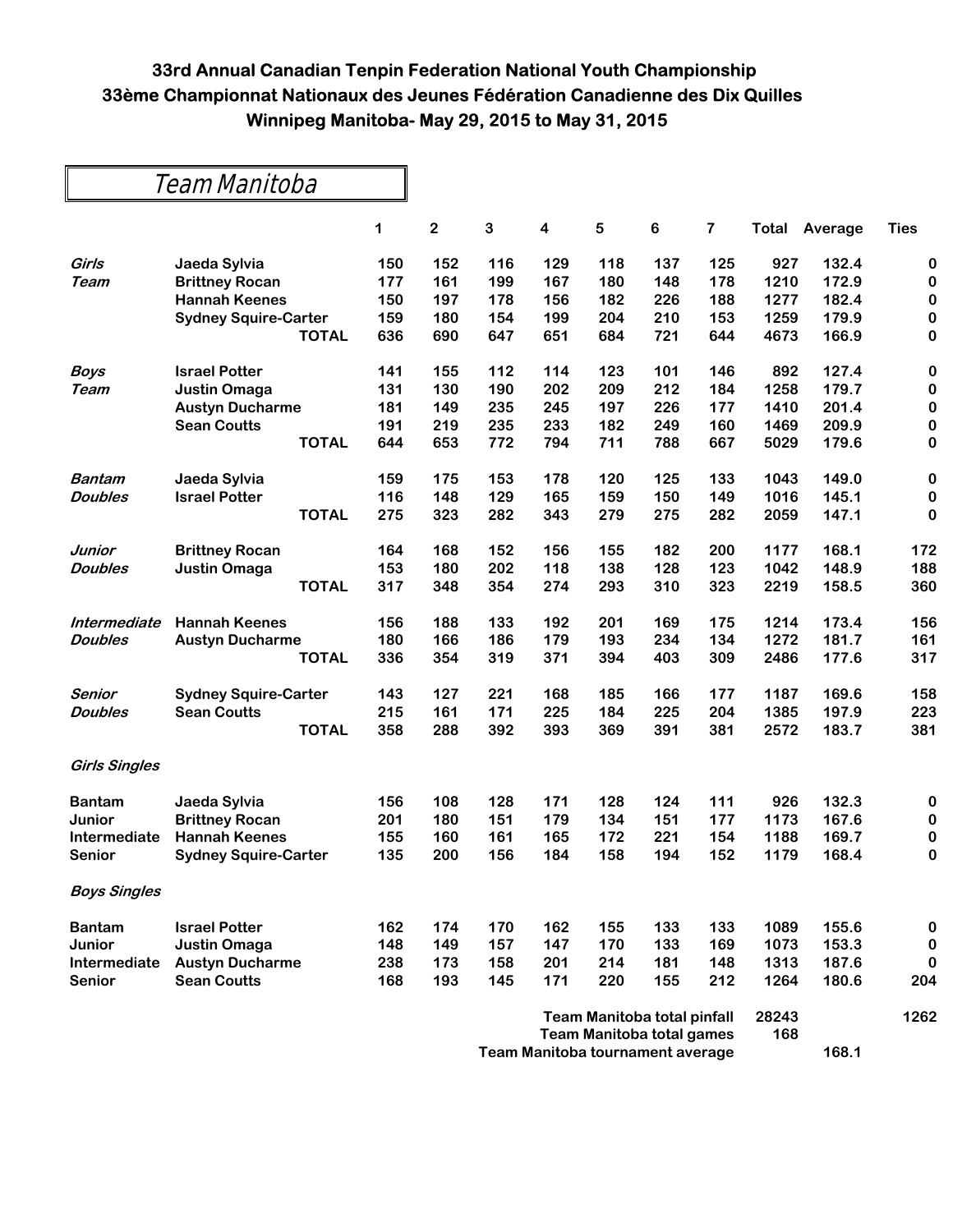### Team New Brunswick

|                      |                               | 1                                       | $\mathbf 2$ | 3   | 4   | 5   | 6                                     | 7     | <b>Total</b> | Avg   | Ties      |
|----------------------|-------------------------------|-----------------------------------------|-------------|-----|-----|-----|---------------------------------------|-------|--------------|-------|-----------|
| Girls                | <b>Helene St-Onge</b>         | 113                                     | 137         | 129 | 99  | 122 | 85                                    | 109   | 794          | 113.4 | 0         |
| Team                 | <b>Annie-Claude Dugas</b>     | 146                                     | 180         | 186 | 157 | 157 | 127                                   | 198   | 1151         | 164.4 | 0         |
|                      | Zoe Albert-Blanchard          | 193                                     | 175         | 158 | 214 | 178 | 157                                   | 201   | 1276         | 182.3 | $\pmb{0}$ |
|                      | <b>Stephanie Vienneau</b>     | 143                                     | 140         | 188 | 129 | 180 | 156                                   | 199   | 1135         | 162.1 | $\pmb{0}$ |
|                      | <b>TOTAL</b>                  | 595                                     | 632         | 661 | 599 | 637 | 525                                   | 707   | 4356         | 155.6 | 0         |
| <b>Boys</b>          | <b>Simon Chiasson</b>         | 127                                     | 172         | 144 | 173 | 150 | 142                                   | 170   | 1078         | 154.0 | 0         |
| Team                 | <b>Tommy Doucet</b>           | 153                                     | 156         | 134 | 184 | 163 | 104                                   | 177   | 1071         | 153.0 | 0         |
|                      | <b>Nathan Ruest-Lajoie</b>    | 170                                     | 228         | 200 | 159 | 235 | 226                                   | 185   | 1403         | 200.4 | 0         |
|                      | <b>Pier-Luc LeBouthillier</b> | 217                                     | 183         | 171 | 224 | 188 | 169                                   | 167   | 1319         | 188.4 | $\pmb{0}$ |
|                      | <b>TOTAL</b>                  | 667                                     | 739         | 649 | 740 | 736 | 641                                   | 699   | 4871         | 174.0 | 0         |
| Bantam               | <b>Helene St-Onge</b>         | 128                                     | 100         | 95  | 119 | 105 | 113                                   | 82    | 742          | 106.0 | 0         |
| <b>Doubles</b>       | <b>Simon Chiasson</b>         | 165                                     | 153         | 126 | 157 | 149 | 130                                   | 109   | 989          | 141.3 | 0         |
|                      | <b>TOTAL</b>                  | 293                                     | 253         | 221 | 276 | 254 | 243                                   | 191   | 1731         | 123.6 | 0         |
| Junior               | <b>Annie-Claude Dugas</b>     | 198                                     | 146         | 119 | 198 | 151 | 157                                   | 160   | 1129         | 161.3 | $\pmb{0}$ |
| <b>Doubles</b>       | <b>Tommy Doucet</b>           | 146                                     | 112         | 160 | 126 | 132 | 66                                    | 146   | 888          | 126.9 | 0         |
|                      | <b>TOTAL</b>                  | 344                                     | 258         | 279 | 324 | 283 | 223                                   | 306   | 2017         | 144.1 | 0         |
| Intermediate         | Zoe Albert-Blanchard          | 145                                     | 171         | 153 | 166 | 133 | 141                                   | 158   | 1067         | 152.4 | 180       |
| <b>Doubles</b>       | Nathan Ruest-Lajoie           | 247                                     | 174         | 199 | 160 | 231 | 200                                   | 179   | 1390         | 198.6 | 163       |
|                      | <b>TOTAL</b>                  | 392                                     | 345         | 352 | 326 | 364 | 341                                   | 337   | 2457         | 175.5 | 343       |
| Senior               | <b>Stephanie Vienneau</b>     | 166                                     | 175         | 192 | 124 | 136 | 177                                   | 186   | 1156         | 165.1 | 0         |
| <b>Doubles</b>       | <b>Pier-Luc LeBouthillier</b> | 192                                     | 152         | 149 | 147 | 164 | 180                                   | 176   | 1160         | 165.7 | 0         |
|                      | <b>TOTAL</b>                  | 358                                     | 327         | 341 | 271 | 300 | 357                                   | 362   | 2316         | 165.4 | 0         |
| <b>Girls Singles</b> |                               |                                         |             |     |     |     |                                       |       |              |       |           |
| <b>Bantam</b>        | <b>Helene St-Onge</b>         | 90                                      | 108         | 116 | 127 | 97  | 113                                   | 87    | 738          | 105.4 | 0         |
| Junior               | <b>Annie-Claude Dugas</b>     | 104                                     | 153         | 182 | 131 | 161 | 163                                   | 129   | 1023         | 146.1 | 0         |
| Intermediate         | Zoe Albert-Blanchard          | 154                                     | 141         | 183 | 173 | 157 | 193                                   | 183   | 1184         | 169.1 | $\pmb{0}$ |
| Senior               | Stephanie Vienneau            | 156                                     | 163         | 122 | 161 | 161 | 163                                   | 168   | 1094         | 156.3 | 0         |
| <b>Boys Singles</b>  |                               |                                         |             |     |     |     |                                       |       |              |       |           |
| <b>Bantam</b>        | <b>Simon Chiasson</b>         | 132                                     | 173         | 136 | 115 | 117 | 132                                   | 133   | 938          | 134.0 | 0         |
| Junior               | <b>Tommy Doucet</b>           | 184                                     | 169         | 137 | 155 | 146 | 129                                   | 120   | 1040         | 148.6 | 0         |
| Intermediate         | <b>Nathan Ruest-Lajoie</b>    | 214                                     | 236         | 223 | 168 | 232 | 226                                   | 193   | 1492         | 213.1 | 201       |
| <b>Senior</b>        | <b>Pier-Luc LeBouthillier</b> | 173                                     | 192         | 214 | 237 | 202 | 166                                   | 160   | 1344         | 192.0 | 0         |
|                      |                               | <b>Team New Brunswick total pinfall</b> |             |     |     |     |                                       | 26601 |              | 544   |           |
|                      |                               |                                         |             |     |     |     | <b>Team New Brunswick total games</b> |       | 168          |       |           |
|                      |                               | Team New Brunswick tournament average   |             |     |     |     |                                       |       | 158.3        |       |           |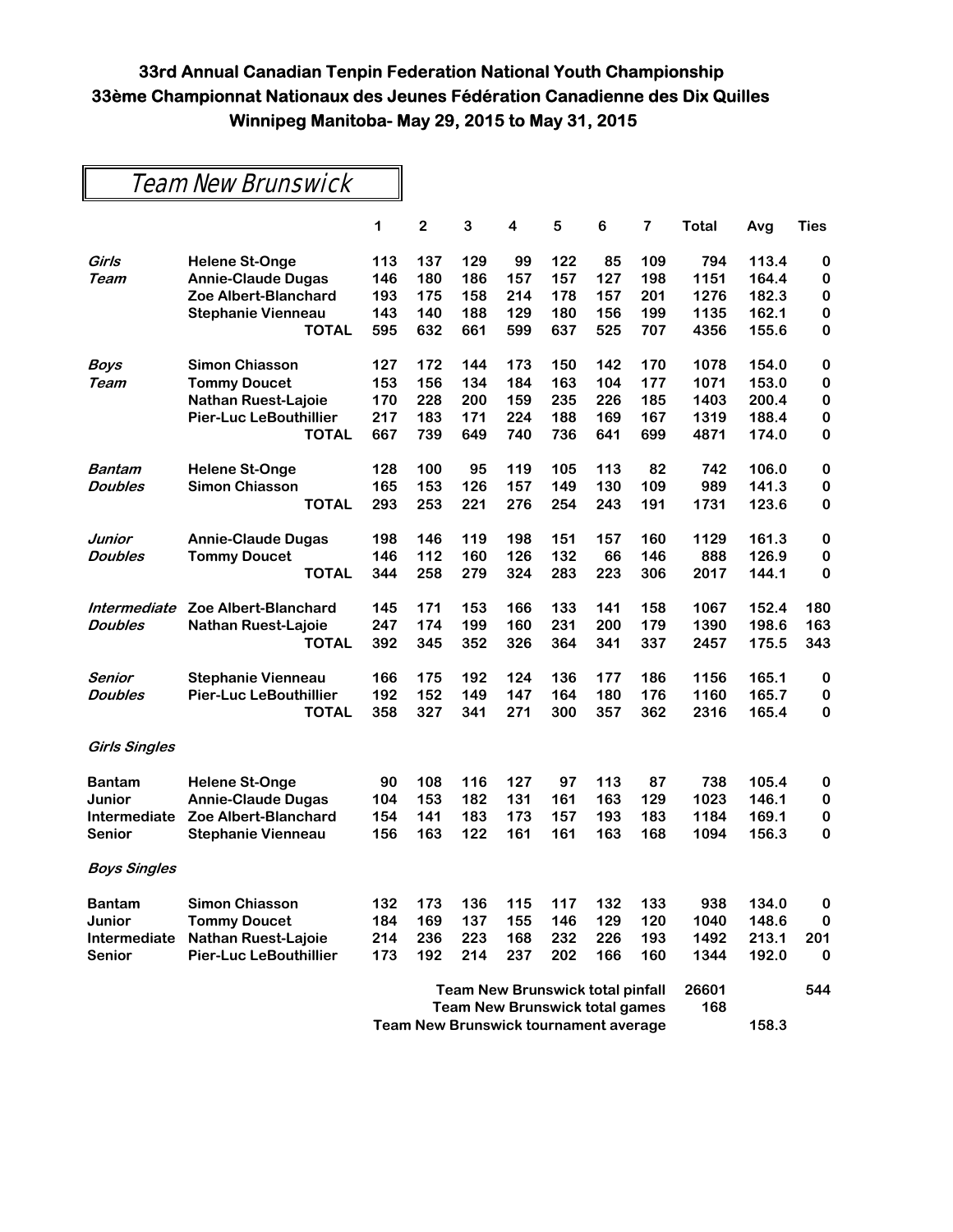### Team Northern Ontario

|                      |                                | 1   | $\overline{\mathbf{c}}$ | 3   | 4   | 5   | 6                                                                        | $\overline{7}$ | <b>Total</b> | Avg   | <b>Ties</b> |
|----------------------|--------------------------------|-----|-------------------------|-----|-----|-----|--------------------------------------------------------------------------|----------------|--------------|-------|-------------|
| Girls                | <b>Ema Bowen</b>               | 199 | 110                     | 74  | 130 | 113 | 167                                                                      | 106            | 899          | 128.4 | 0           |
| Team                 | <b>Madison Bissonette</b>      | 177 | 151                     | 119 | 158 | 160 | 154                                                                      | 154            | 1073         | 153.3 | 0           |
|                      | <b>Hayleigh Hayes-Sheen</b>    | 134 | 181                     | 181 | 161 | 121 | 135                                                                      | 154            | 1067         | 152.4 | $\pmb{0}$   |
|                      | <b>Haley Stolz</b>             | 192 | 147                     | 175 | 176 | 168 | 198                                                                      | 134            | 1190         | 170.0 | $\bf{0}$    |
|                      | <b>TOTAL</b>                   | 702 | 589                     | 549 | 625 | 562 | 654                                                                      | 548            | 4229         | 151.0 | $\bf{0}$    |
| <b>Boys</b>          | <b>Matthew Massicotte-Finc</b> | 134 | 120                     | 108 | 110 | 152 | 100                                                                      | 120            | 844          | 120.6 | 159         |
| <b>Team</b>          | <b>Mason Lagrange</b>          | 172 | 201                     | 178 | 132 | 165 | 184                                                                      | 198            | 1230         | 175.7 | 117         |
|                      | <b>Nathan Woods</b>            | 168 | 195                     | 154 | 161 | 217 | 204                                                                      | 187            | 1286         | 183.7 | 174         |
|                      | <b>Aaron Craig</b>             | 181 | 213                     | 168 | 186 | 183 | 235                                                                      | 222            | 1388         | 198.3 | 183         |
|                      | <b>TOTAL</b>                   | 655 | 729                     | 608 | 589 | 717 | 723                                                                      | 727            | 4748         | 169.6 | 633         |
| <b>Bantam</b>        | <b>Ema Bowen</b>               | 136 | 139                     | 148 | 101 | 109 | 194                                                                      | 153            | 980          | 140.0 | 0           |
| <b>Doubles</b>       | <b>Matthew Massicotte-Finc</b> | 125 | 143                     | 135 | 131 | 124 | 100                                                                      | 112            | 870          | 124.3 | 0           |
|                      | <b>TOTAL</b>                   | 261 | 282                     | 283 | 232 | 233 | 294                                                                      | 265            | 1850         | 132.1 | $\pmb{0}$   |
| Junior               | <b>Madison Bissonette</b>      | 145 | 174                     | 139 | 163 | 178 | 148                                                                      | 149            | 1096         | 156.6 | $\pmb{0}$   |
| <b>Doubles</b>       | <b>Mason Lagrange</b>          | 152 | 245                     | 176 | 230 | 145 | 149                                                                      | 128            | 1225         | 175.0 | $\bf{0}$    |
|                      | <b>TOTAL</b>                   | 297 | 419                     | 315 | 393 | 323 | 297                                                                      | 277            | 2321         | 165.8 | 0           |
| Intermediate         | <b>Hayleigh Hayes-Sheen</b>    | 128 | 153                     | 147 | 161 | 137 | 186                                                                      | 113            | 1025         | 146.4 | $\pmb{0}$   |
| <b>Doubles</b>       | <b>Nathan Woods</b>            | 194 | 256                     | 183 | 193 | 172 | 195                                                                      | 160            | 1353         | 193.3 | $\bf{0}$    |
|                      | <b>TOTAL</b>                   | 322 | 409                     | 330 | 354 | 309 | 381                                                                      | 273            | 2378         | 169.9 | 0           |
| Senior               | <b>Haley Stolz</b>             | 201 | 146                     | 200 | 166 | 188 | 148                                                                      | 146            | 1195         | 170.7 | 157         |
| <b>Doubles</b>       | <b>Aaron Craig</b>             | 207 | 167                     | 168 | 204 | 186 | 215                                                                      | 219            | 1366         | 195.1 | 174         |
|                      | <b>TOTAL</b>                   | 408 | 313                     | 368 | 370 | 374 | 363                                                                      | 365            | 2561         | 182.9 | 331         |
| <b>Girls Singles</b> |                                |     |                         |     |     |     |                                                                          |                |              |       |             |
| <b>Bantam</b>        | <b>Ema Bowen</b>               | 141 | 134                     | 133 | 134 | 129 | 141                                                                      | 184            | 996          | 142.3 | $\bf{0}$    |
| Junior               | <b>Madison Bissonette</b>      | 144 | 173                     | 155 | 126 | 171 | 180                                                                      | 166            | 1115         | 159.3 | $\pmb{0}$   |
| Intermediate         | <b>Hayleigh Hayes-Sheen</b>    | 154 | 156                     | 155 | 154 | 149 | 195                                                                      | 145            | 1108         | 158.3 | $\bf{0}$    |
| <b>Senior</b>        | <b>Haley Stolz</b>             | 203 | 150                     | 171 | 192 | 214 | 160                                                                      | 189            | 1279         | 182.7 | 191         |
| <b>Boys Singles</b>  |                                |     |                         |     |     |     |                                                                          |                |              |       |             |
| <b>Bantam</b>        | <b>Matthew Massicotte-Finc</b> | 104 | 102                     | 104 | 155 | 131 | 149                                                                      | 122            | 867          | 123.9 | 0           |
| Junior               | <b>Mason Lagrange</b>          | 179 | 191                     | 129 | 160 | 202 | 180                                                                      | 142            | 1183         | 169.0 | 0           |
| Intermediate         | <b>Nathan Woods</b>            | 157 | 187                     | 188 | 193 | 165 | 210                                                                      | 179            | 1279         | 182.7 | 179         |
| Senior               | <b>Aaron Craig</b>             | 166 | 177                     | 165 | 159 | 201 | 193                                                                      | 183            | 1244         | 177.7 | 176         |
|                      |                                |     |                         |     |     |     | Team Northern Ontario total pinfall<br>Team Northern Ontario total games |                | 27158<br>168 |       | 1510        |

**Team Northern Ontario tournament average 161.7**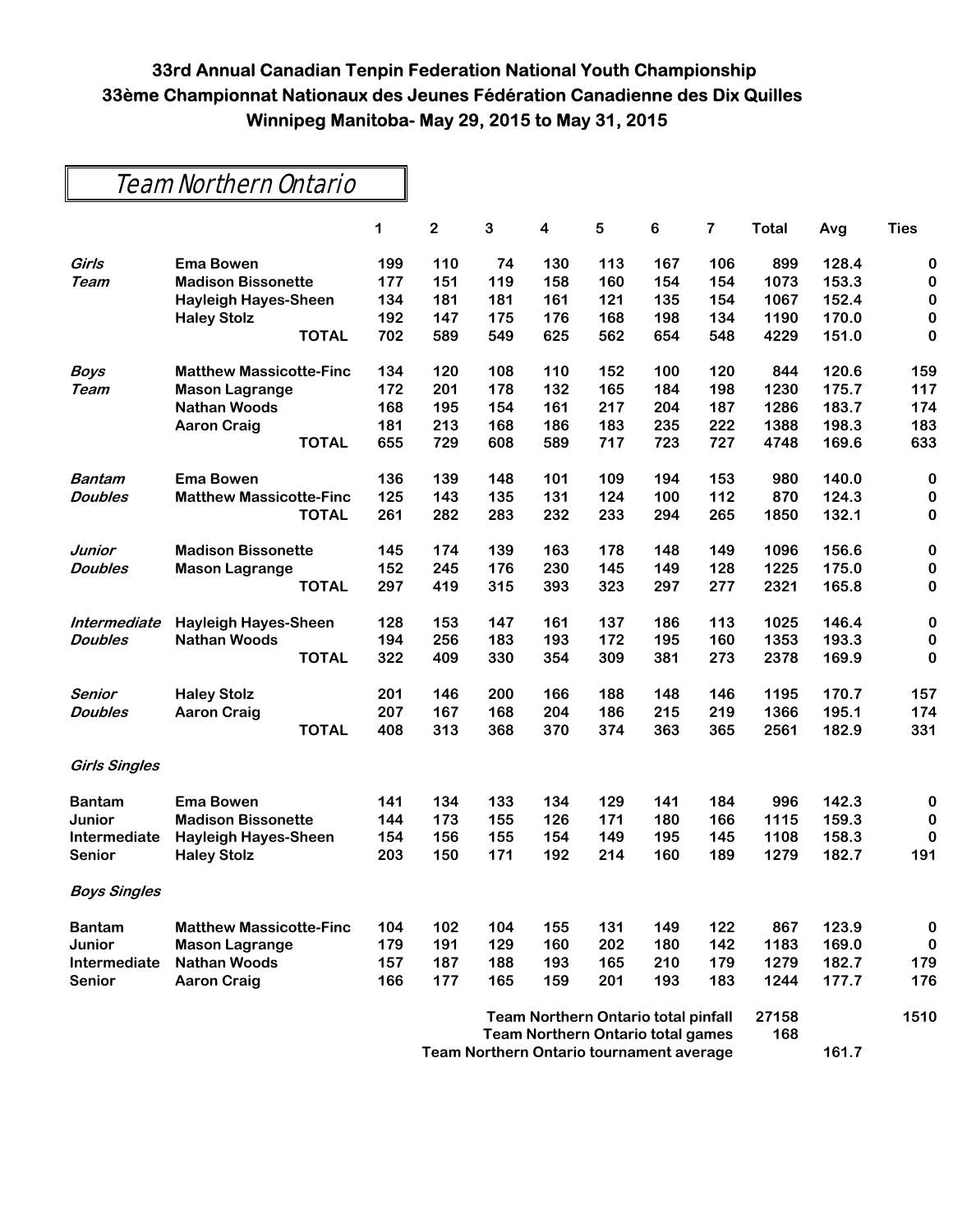|                                          |                           | 1                                          | $\mathbf 2$ | 3   | 4   | 5   | 6   | 7   | Total | Avg   | <b>Ties</b> |
|------------------------------------------|---------------------------|--------------------------------------------|-------------|-----|-----|-----|-----|-----|-------|-------|-------------|
| Girls                                    | <b>Jade Cote</b>          | 125                                        | 165         | 100 | 168 | 154 | 136 | 182 | 1030  | 147.1 | 0           |
| Team                                     | <b>Malia Messier</b>      | 136                                        | 246         | 136 | 123 | 135 | 151 | 160 | 1087  | 155.3 | 0           |
|                                          | <b>Brittney Turcotte</b>  | 258                                        | 210         | 256 | 177 | 187 | 186 | 223 | 1497  | 213.9 | $\bf{0}$    |
|                                          | <b>Courtney Troli</b>     | 164                                        | 187         | 199 | 159 | 179 | 190 | 173 | 1251  | 178.7 | $\bf{0}$    |
|                                          | <b>TOTAL</b>              | 683                                        | 808         | 691 | 627 | 655 | 663 | 738 | 4865  | 173.8 | 0           |
| <b>Boys</b>                              | <b>Alexandre Gareau</b>   | 156                                        | 174         | 175 | 224 | 180 | 139 | 185 | 1233  | 176.1 | 0           |
| Team                                     | <b>Yves Bissonnette</b>   | 181                                        | 193         | 162 | 174 | 152 | 167 | 195 | 1224  | 174.9 | $\bf{0}$    |
|                                          | <b>Marc-Antoine Caron</b> | 224                                        | 162         | 170 | 241 | 300 | 246 | 186 | 1529  | 218.4 | $\bf{0}$    |
|                                          | <b>Kevin Maurice</b>      | 203                                        | 219         | 181 | 195 | 196 | 205 | 210 | 1409  | 201.3 | $\bf{0}$    |
|                                          | <b>TOTAL</b>              | 764                                        | 748         | 688 | 834 | 828 | 757 | 776 | 5395  | 192.7 | 0           |
| Bantam                                   | <b>Jade Cote</b>          | 158                                        | 144         | 134 | 166 | 171 | 173 | 170 | 1116  | 159.4 | 0           |
| <b>Doubles</b>                           | <b>Alexandre Gareau</b>   | 205                                        | 164         | 200 | 196 | 148 | 206 | 189 | 1308  | 186.9 | $\bf{0}$    |
|                                          | <b>TOTAL</b>              | 363                                        | 308         | 334 | 362 | 319 | 379 | 359 | 2424  | 173.1 | $\bf{0}$    |
| Junior                                   | <b>Malia Messier</b>      | 138                                        | 100         | 150 | 158 | 147 | 188 | 183 | 1064  | 152.0 | 175         |
| <b>Doubles</b>                           | <b>Yves Bissonnette</b>   | 177                                        | 146         | 149 | 150 | 211 | 135 | 151 | 1119  | 159.9 | 215         |
|                                          | <b>TOTAL</b>              | 315                                        | 246         | 299 | 308 | 358 | 323 | 334 | 2183  | 155.9 | 390         |
| Intermediate                             | <b>Brittney Turcotte</b>  | 144                                        | 235         | 179 | 210 | 166 | 178 | 192 | 1304  | 186.3 | 0           |
| <b>Doubles</b>                           | <b>Marc-Antoine Caron</b> | 187                                        | 184         | 180 | 171 | 194 | 208 | 208 | 1332  | 190.3 | 0           |
|                                          | <b>TOTAL</b>              | 331                                        | 419         | 359 | 381 | 360 | 386 | 400 | 2636  | 188.3 | 0           |
| Senior                                   | <b>Courtney Troli</b>     | 193                                        | 189         | 189 | 177 | 202 | 178 | 202 | 1330  | 190.0 | 0           |
| <b>Doubles</b>                           | <b>Kevin Maurice</b>      | 202                                        | 200         | 186 | 234 | 206 | 236 | 213 | 1477  | 211.0 | 0           |
|                                          | <b>TOTAL</b>              | 395                                        | 389         | 375 | 411 | 408 | 414 | 415 | 2807  | 200.5 | $\pmb{0}$   |
| <b>Girls Singles</b>                     |                           |                                            |             |     |     |     |     |     |       |       |             |
| <b>Bantam</b>                            | <b>Jade Cote</b>          | 151                                        | 182         | 137 | 165 | 135 | 142 | 137 | 1049  | 149.9 | 115         |
| Junior                                   | <b>Malia Messier</b>      | 171                                        | 166         | 141 | 154 | 163 | 159 | 181 | 1135  | 162.1 | $\bf{0}$    |
| Intermediate                             | <b>Brittney Turcotte</b>  | 188                                        | 174         | 183 | 176 | 248 | 160 | 181 | 1310  | 187.1 | $\bf{0}$    |
| Senior                                   | <b>Courtney Troli</b>     | 164                                        | 156         | 163 | 178 | 137 | 191 | 184 | 1173  | 167.6 | $\bf{0}$    |
| <b>Boys Singles</b>                      |                           |                                            |             |     |     |     |     |     |       |       |             |
| <b>Bantam</b>                            | <b>Alexandre Gareau</b>   | 124                                        | 180         | 171 | 160 | 149 | 160 | 164 | 1108  | 158.3 | $\bf{0}$    |
| Junior                                   | <b>Yves Bissonnette</b>   | 222                                        | 133         | 163 | 150 | 167 | 211 | 212 | 1258  | 179.7 | $\bf{0}$    |
| Intermediate                             | <b>Marc-Antoine Caron</b> | 180                                        | 195         | 205 | 210 | 196 | 190 | 158 | 1334  | 190.6 | $\bf{0}$    |
| <b>Senior</b>                            | <b>Kevin Maurice</b>      | 245                                        | 248         | 237 | 213 | 244 | 225 | 168 | 1580  | 225.7 | 0           |
|                                          |                           | Équipe Provinciale du Québec Broches Total |             |     |     |     |     |     | 30257 |       | 505         |
| Équipe Provinciale du Québec Jours Total |                           |                                            |             |     |     |     | 168 |     |       |       |             |

Équipe Provinciale du Québec

**Équipe Provinciale du Québec Moyenne De Tournoi 180.1**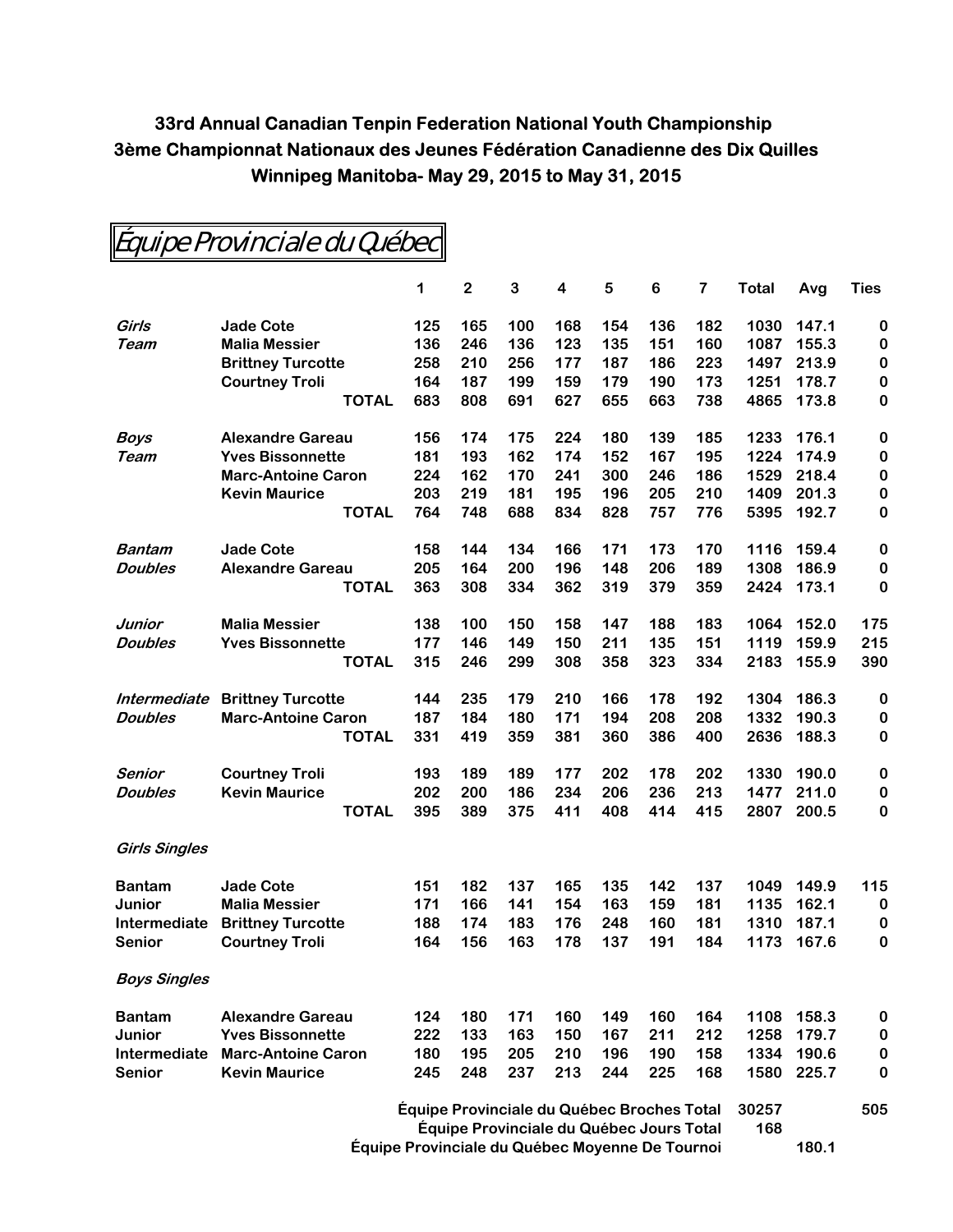### Team Saskatchewan

|                      |                        |              | 1   | $\mathbf 2$ | 3   | $\overline{\mathbf{4}}$ | 5   | 6                                    | 7   | Total | Average | <b>Ties</b> |
|----------------------|------------------------|--------------|-----|-------------|-----|-------------------------|-----|--------------------------------------|-----|-------|---------|-------------|
| Girls                | <b>Emily Gooding</b>   |              | 160 | 149         | 146 | 128                     | 182 | 119                                  | 138 | 1022  | 146.0   | 0           |
| <b>Team</b>          | <b>Abby Bauer</b>      |              | 142 | 147         | 148 | 147                     | 125 | 155                                  | 122 | 986   | 140.9   | 0           |
|                      | <b>Kelsi Beauchamp</b> |              | 192 | 180         | 182 | 178                     | 168 | 184                                  | 205 | 1289  | 184.1   | $\bf{0}$    |
|                      | <b>Brandi Collinge</b> |              | 151 | 201         | 179 | 181                     | 165 | 145                                  | 170 | 1192  | 170.3   | $\bf{0}$    |
|                      |                        | <b>TOTAL</b> | 645 | 677         | 655 | 634                     | 640 | 603                                  | 635 | 4489  | 160.3   | 0           |
| <b>Boys</b>          | <b>Dylan Mowbray</b>   |              | 136 | 93          | 147 | 100                     | 130 | 167                                  | 101 | 874   | 124.9   | $\bf{0}$    |
| <b>Team</b>          | <b>John Espanol</b>    |              | 137 | 171         | 157 | 247                     | 201 | 194                                  | 134 | 1241  | 177.3   | 0           |
|                      | <b>Drew Heidinger</b>  |              | 184 | 162         | 156 | 179                     | 163 | 122                                  | 143 | 1109  | 158.4   | $\bf{0}$    |
|                      | <b>Clint Espanol</b>   |              | 162 | 172         | 147 | 134                     | 152 | 139                                  | 161 | 1067  | 152.4   | $\bf{0}$    |
|                      |                        | <b>TOTAL</b> | 619 | 598         | 607 | 660                     | 646 | 622                                  | 539 | 4291  | 153.3   | $\bf{0}$    |
| Bantam               | <b>Emily Gooding</b>   |              | 120 | 165         | 119 | 122                     | 127 | 166                                  | 129 | 948   | 135.4   | $\bf{0}$    |
| <b>Doubles</b>       | <b>Dylan Mowbray</b>   |              | 124 | 141         | 121 | 84                      | 103 | 85                                   | 108 | 766   | 109.4   | 0           |
|                      |                        | <b>TOTAL</b> | 244 | 306         | 240 | 206                     | 230 | 251                                  | 237 | 1714  | 122.4   | 0           |
| <b>Junior</b>        | <b>Abby Bauer</b>      |              | 123 | 115         | 152 | 157                     | 139 | 140                                  | 129 | 955   | 136.4   | $\bf{0}$    |
| <b>Doubles</b>       | <b>John Espanol</b>    |              | 140 | 211         | 173 | 159                     | 138 | 167                                  | 166 | 1154  | 164.9   | 0           |
|                      |                        | <b>TOTAL</b> | 263 | 326         | 325 | 316                     | 277 | 307                                  | 295 | 2109  | 150.6   | 0           |
| Intermediate         | Kelsi Beauchamp        |              | 178 | 212         | 176 | 162                     | 171 | 173                                  | 189 | 1261  | 180.1   | $\bf{0}$    |
| <b>Doubles</b>       | <b>Drew Heidinger</b>  |              | 163 | 152         | 187 | 161                     | 151 | 141                                  | 132 | 1087  | 155.3   | 0           |
|                      |                        | <b>TOTAL</b> | 341 | 364         | 363 | 323                     | 322 | 314                                  | 321 | 2348  | 167.7   | 0           |
| Senior               | <b>Brandi Collinge</b> |              | 209 | 177         | 173 | 187                     | 195 | 174                                  | 193 | 1308  | 186.9   | $\bf{0}$    |
| <b>Doubles</b>       | <b>Clint Espanol</b>   |              | 188 | 181         | 194 | 212                     | 171 | 194                                  | 253 | 1393  | 199.0   | 0           |
|                      |                        | <b>TOTAL</b> | 397 | 358         | 367 | 399                     | 366 | 368                                  | 446 | 2701  | 192.9   | 0           |
| <b>Girls Singles</b> |                        |              |     |             |     |                         |     |                                      |     |       |         |             |
| <b>Bantam</b>        | <b>Emily Gooding</b>   |              | 167 | 112         | 140 | 125                     | 157 | 124                                  | 143 | 968   | 138.3   | 0           |
| Junior               | <b>Abby Bauer</b>      |              | 131 | 148         | 139 | 111                     | 128 | 168                                  | 114 | 939   | 134.1   | 0           |
| Intermediate         | Kelsi Beauchamp        |              | 195 | 184         | 184 | 192                     | 233 | 178                                  | 178 | 1344  | 192.0   | 0           |
| <b>Senior</b>        | <b>Brandi Collinge</b> |              | 157 | 165         | 164 | 151                     | 144 | 131                                  | 157 | 1069  | 152.7   | $\bf{0}$    |
| <b>Boys Singles</b>  |                        |              |     |             |     |                         |     |                                      |     |       |         |             |
| <b>Bantam</b>        | <b>Dylan Mowbray</b>   |              | 118 | 128         | 106 | 108                     | 125 | 167                                  | 108 | 860   | 122.9   | 0           |
| Junior               | John Espanol           |              | 151 | 148         | 149 | 166                     | 173 | 179                                  | 176 | 1142  | 163.1   | 0           |
| Intermediate         | <b>Drew Heidinger</b>  |              | 183 | 130         | 134 | 166                     | 167 | 190                                  | 158 | 1128  | 161.1   | 0           |
| Senior               | <b>Clint Espanol</b>   |              | 125 | 164         | 164 | 144                     | 191 | 187                                  | 180 | 1155  | 165.0   | 0           |
|                      |                        |              |     |             |     |                         |     | Team Saskatchewan total pinfall      |     | 26257 |         | 0           |
|                      |                        |              |     |             |     |                         |     | <b>Team Saskatchewan total games</b> |     | 168   |         |             |
|                      |                        |              |     |             |     |                         |     | Team Saskatchewan tournament average |     |       | 156.3   |             |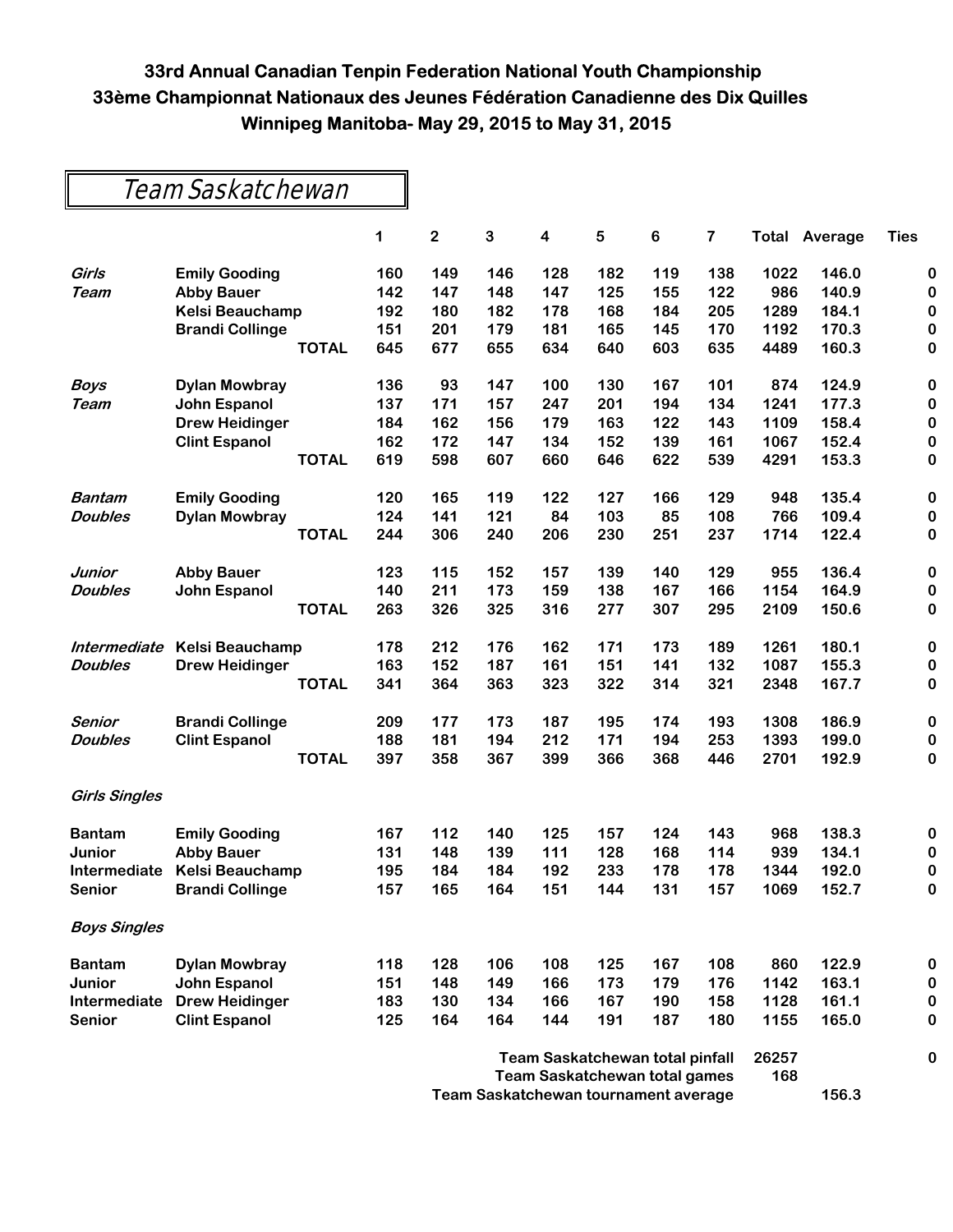$\blacksquare$ 

|                      | Team Southern Ontario   |          |                         |           |                                            |             |          |             |             |         |             |
|----------------------|-------------------------|----------|-------------------------|-----------|--------------------------------------------|-------------|----------|-------------|-------------|---------|-------------|
|                      |                         | 1        | $\overline{\mathbf{2}}$ | 3         | 4                                          | 5           | $\bf 6$  | 7           | Total       | Average | <b>Ties</b> |
| Girls                | <b>Sierra Baltzer</b>   | 163      | 158                     | 193       | 128                                        | 177         | 125      | 159         | 1103        | 157.6   | 0           |
| Team                 | <b>Rebekah Loker</b>    | 137      | 151                     | 184       | 180                                        | 155         | 156      | 160         | 1123        | 160.4   | 0           |
|                      | <b>Mykaela Mitchell</b> | 204      | 225                     | 212       | 220                                        | 211         | 203      | 256         | 1531        | 218.7   | 0           |
|                      | <b>Miranda Panas</b>    | 182      | 232                     | 209       | 223                                        | 201         | 200      | 194         | 1441        | 205.9   | 0           |
|                      | <b>TOTAL</b>            | 686      | 766                     | 798       | 751                                        | 744         | 684      | 769         | 5198        | 185.6   | 0           |
| Boys                 | <b>Wyatt Scott</b>      | 118      | 197                     | 146       | 164                                        | 144         | 142      | 124         | 1035        | 147.9   | $\bf{0}$    |
| Team                 | <b>Brayden Vaughan</b>  | 190      | 141                     | 190       | 169                                        | 194         | 181      | 156         | 1221        | 174.4   | 0           |
|                      | <b>Riley Pellerito</b>  | 166      | 143                     | 200       | 117                                        | 152         | 173      | 184         | 1135        | 162.1   | 0           |
|                      | <b>Kenny Ho</b>         | 181      | 182                     | 245       | 210                                        | 163         | 202      | 204         | 1387        | 198.1   | 0           |
|                      | <b>TOTAL</b>            | 655      | 663                     | 781       | 660                                        | 653         | 698      | 668         | 4778        | 170.6   | 0           |
| Bantam               | <b>Sierra Baltzer</b>   | 148      | 147                     | 124       | 137                                        | 163         | 138      | 143         | 1000        | 142.9   | 148         |
| <b>Doubles</b>       | <b>Wyatt Scott</b>      | 154      | 170                     | 121       | 131                                        | 127         | 159      | 152         | 1014        | 144.9   | 141         |
|                      | <b>TOTAL</b>            | 302      | 317                     | 245       | 268                                        | 290         | 297      | 295         | 2014        | 143.9   | 289         |
| Junior               | <b>Rebekah Loker</b>    | 155      | 217                     | 183       | 202                                        | 192         | 143      | 185         | 1277        | 182.4   | 0           |
| <b>Doubles</b>       | <b>Brayden Vaughan</b>  | 166      | 190                     | 173       | 0                                          | $\mathbf 0$ | 0        | 0           | 529         | 176.3   | 0           |
|                      | <b>TOTAL</b>            | 321      | 407                     | 356       | 202                                        | 192         | 143      | 185         | 1806        | 180.6   | 0           |
| Intermediate         | <b>Mykaela Mitchell</b> | 189      | 189                     | 181       | 192                                        | 192         | 157      | 165         | 1265        | 180.7   | $\bf{0}$    |
| <b>Doubles</b>       | <b>Riley Pellerito</b>  | 189      | 170                     | 221       | 184                                        | 181         | 199      | 201         | 1345        | 192.1   | 0           |
|                      | <b>TOTAL</b>            | 378      | 359                     | 402       | 376                                        | 373         | 356      | 366         | 2610        | 186.4   | 0           |
| Senior               | <b>Miranda Panas</b>    | 190      | 214                     | 189       | 207                                        | 202         | 202      | 128         | 1332        | 190.3   | 0           |
| <b>Doubles</b>       | <b>Kenny Ho</b>         | 175      | 139                     | 196       | 172                                        | 212         | 159      | 205         | 1258        | 179.7   | 0           |
|                      | <b>TOTAL</b>            | 365      | 353                     | 385       | 379                                        | 414         | 361      | 333         | 2590        | 185.0   | 0           |
| <b>Girls Singles</b> |                         |          |                         |           |                                            |             |          |             |             |         |             |
| <b>Bantam</b>        | <b>Sierra Baltzer</b>   | 133      | 109                     | 144       | 175                                        | 145         | 163      | 173         | 1042        | 148.9   | 0           |
| <b>Junior</b>        | <b>Rebekah Loker</b>    | 177      | 173                     | 172       | 199                                        | 179         | 236      | 194         | 1330        | 190.0   | 0           |
| Intermediate         | <b>Mykaela Mitchell</b> | 160      | 236                     | 174       | 190                                        | 176         | 236      | 165         | 1337        | 191.0   | $\bf{0}$    |
| Senior               | <b>Miranda Panas</b>    | 235      | 212                     | 186       | 247                                        | 173         | 201      | 216         | 1470        | 210.0   | 0           |
| <b>Boys Singles</b>  |                         |          |                         |           |                                            |             |          |             |             |         |             |
| <b>Bantam</b>        | <b>Wyatt Scott</b>      | 176      | 142                     | 127       | 148                                        | 146         | 143      | 165         | 1047        | 149.6   | 0           |
| Junior               | <b>Brayden Vaughan</b>  | $\bf{0}$ | $\bf{0}$                | $\pmb{0}$ | $\mathbf 0$                                | $\bf{0}$    | $\bf{0}$ | $\mathbf 0$ | $\mathbf 0$ | 0.0     | 0           |
| Intermediate         | <b>Riley Pellerito</b>  | 174      | 172                     | 216       | 168                                        | 197         | 155      | 221         | 1303        | 186.1   | 139         |
| <b>Senior</b>        | <b>Kenny Ho</b>         | 158      | 214                     | 134       | 192                                        | 172         | 187      | 159         | 1216        | 173.7   | 0           |
|                      |                         |          |                         |           | <b>Team Southern Ontario total pinfall</b> |             |          |             | 27741       |         | 428         |
|                      |                         |          |                         |           | <b>Team Southern Ontario total games</b>   |             |          |             | 157         |         |             |

**Team Southern Ontario tournament average 176.7**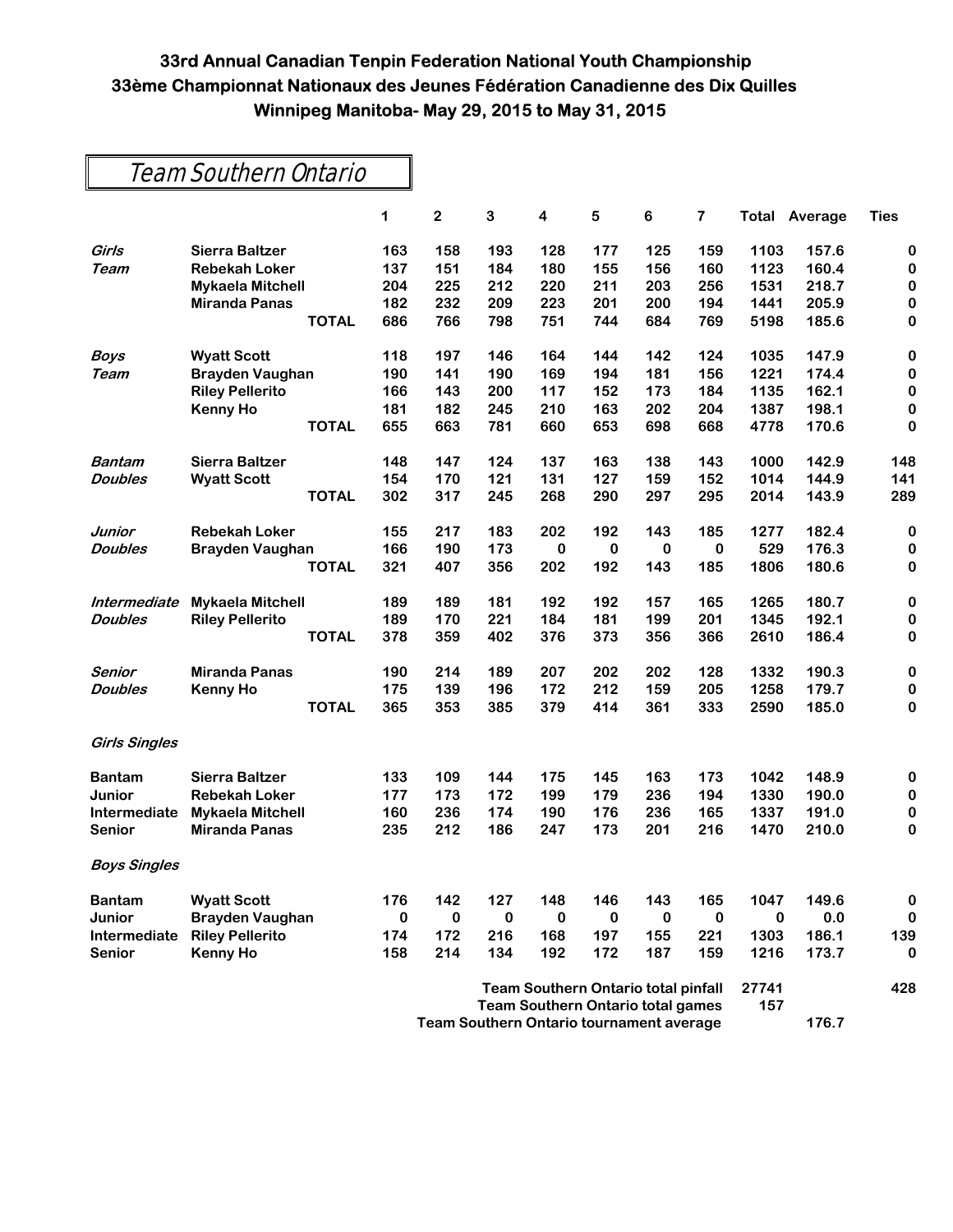

### **Overall Medal Count Canadian Youth Championships**

#### **Total Medals**

| Southern Ontario        | 404 | (14 this year) |
|-------------------------|-----|----------------|
| Québec                  | 363 | (18 this year) |
| <b>British Columbia</b> | 317 | (8 this year)  |
| Manitoba                | 285 | (9 this year)  |
| Northern Ontario        | 218 | (7 this year)  |
| Saskatchewan            | 204 | (4 this year)  |
| Alberta                 | 173 | (5 this year)  |
| New Brunswick           | 37  | (4 this year)  |

| Gold             |        | Silver <sup>**</sup>    |        | <b>Bronze</b>           |        |
|------------------|--------|-------------------------|--------|-------------------------|--------|
| Southern Ontario | 186(7) | Québec                  | 125(7) | <b>Northern Ontario</b> | 104(5) |
| Québec           | 139(9) | Southern Ontario        | 120(2) | Québec                  | 99 (2) |
| British Columbia | 122(2) | Manitoba                | 112(6) | Southern Ontario        | 98(5)  |
| Manitoba         | 83(0)  | <b>British Columbia</b> | 98(3)  | <b>British Columbia</b> | 97(3)  |
| Northern Ontario | 60(1)  | Saskatchewan            | 75(0)  | Manitoba                | 90(3)  |
| Saskatchewan     | 39(1)  | Alberta                 | 65(4)  | Saskatchewan            | 90(3)  |
| Alberta          | 35(1)  | Northern Ontario        | 54(1)  | Alberta                 | 73 (0) |
| New Brunswick    | 7(2)   | <b>New Brunswick</b>    | 12(0)  | <b>New Brunswick</b>    | 18(2)  |

**\*\* NB: Silver 1996 tied All-Events, duplicate medals awarded**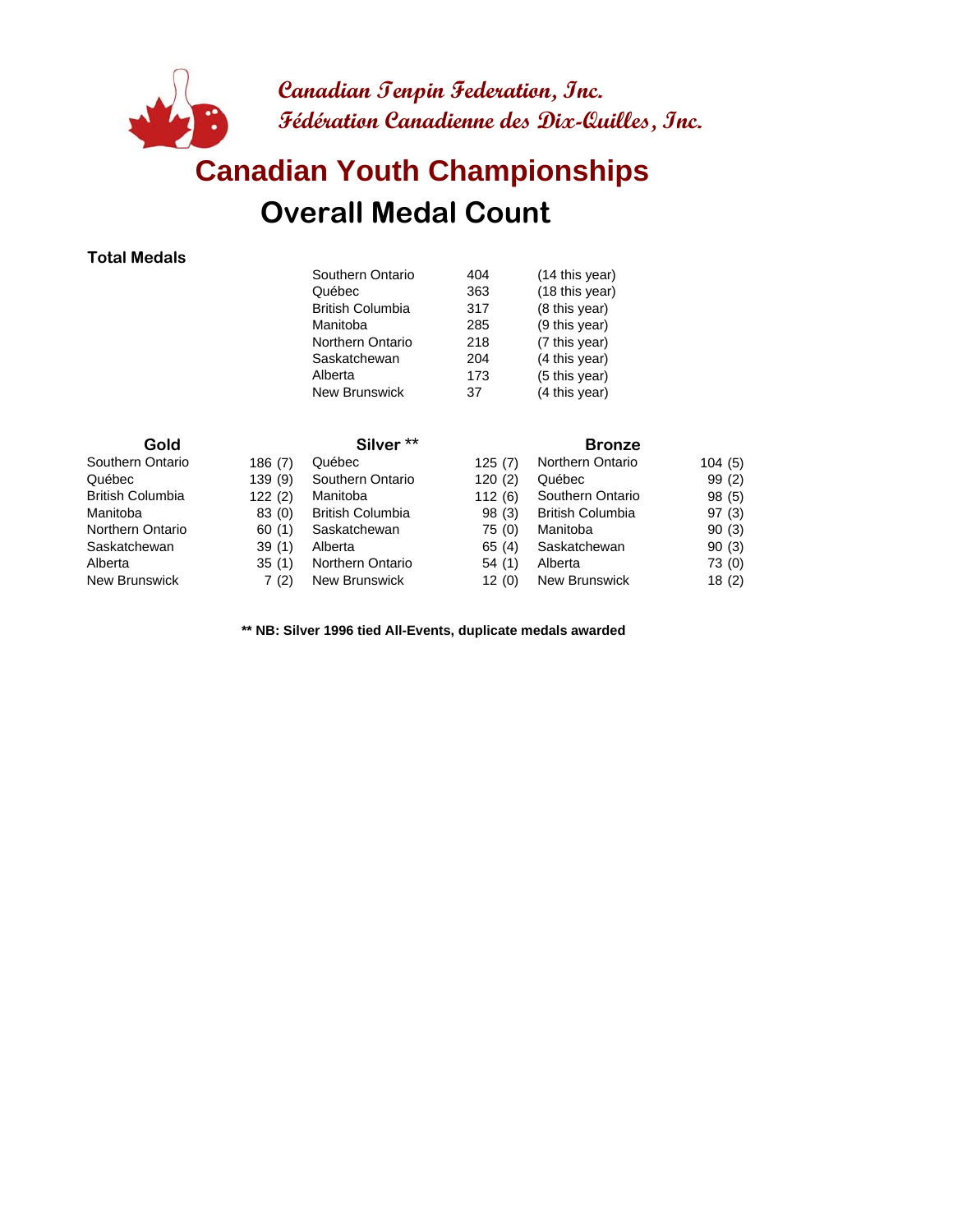

## **Team Medal Count Canadian Youth Championships**

#### **Total Medals**

| Southern Ontario        | 48            | (1 this year) |
|-------------------------|---------------|---------------|
| Québec                  | 32            | (2 this year) |
| <b>British Columbia</b> | 30            | (1 this year) |
| Manitoba                | 24            | (0 this year) |
| Alberta                 | 18            | (0 this year) |
| Saskatchewan            | 17            | (1 this year) |
| <b>Northern Ontario</b> | 17            | (1 this year) |
| <b>New Brunswick</b>    | $\mathcal{P}$ | (0 this year) |
|                         |               |               |

- Southern Ontario 22 (0) Southern Ontario 17
- Québec 14 (2) British Columbia
	-
	-
	-
	-
- Saskatchewan 1 (0) Northern Ontario
- New Brunswick 0 (0) New Brunswick

#### **Gold Silver Bronze**

| Southern Ontario<br>22(0)<br>Southern Ontario<br>17(1) | 11(0)<br>Québec                 |
|--------------------------------------------------------|---------------------------------|
| 14(2)<br><b>British Columbia</b><br>Québec<br>12(1)    | 10(0)<br>Manitoba               |
| British Columbia<br>10(0)<br>9(0)<br>Alberta           | Southern Ontario<br>9(0)        |
| Manitoba<br>8(0)<br>Québec<br>7(0)                     | 9(1)<br>Saskatchewan            |
| Alberta<br>4(0)<br>Saskatchewan<br>7(0)                | <b>British Columbia</b><br>8(0) |
| Northern Ontario<br>3(0)<br>Manitoba<br>6(0)           | <b>Northern Ontario</b><br>8(1) |
| Saskatchewan<br>Northern Ontario<br>1 $(0)$<br>6(0)    | Alberta<br>5(0)                 |
| New Brunswick<br>New Brunswick<br>0(0)<br>0(0)         | New Brunswick<br>2(0)           |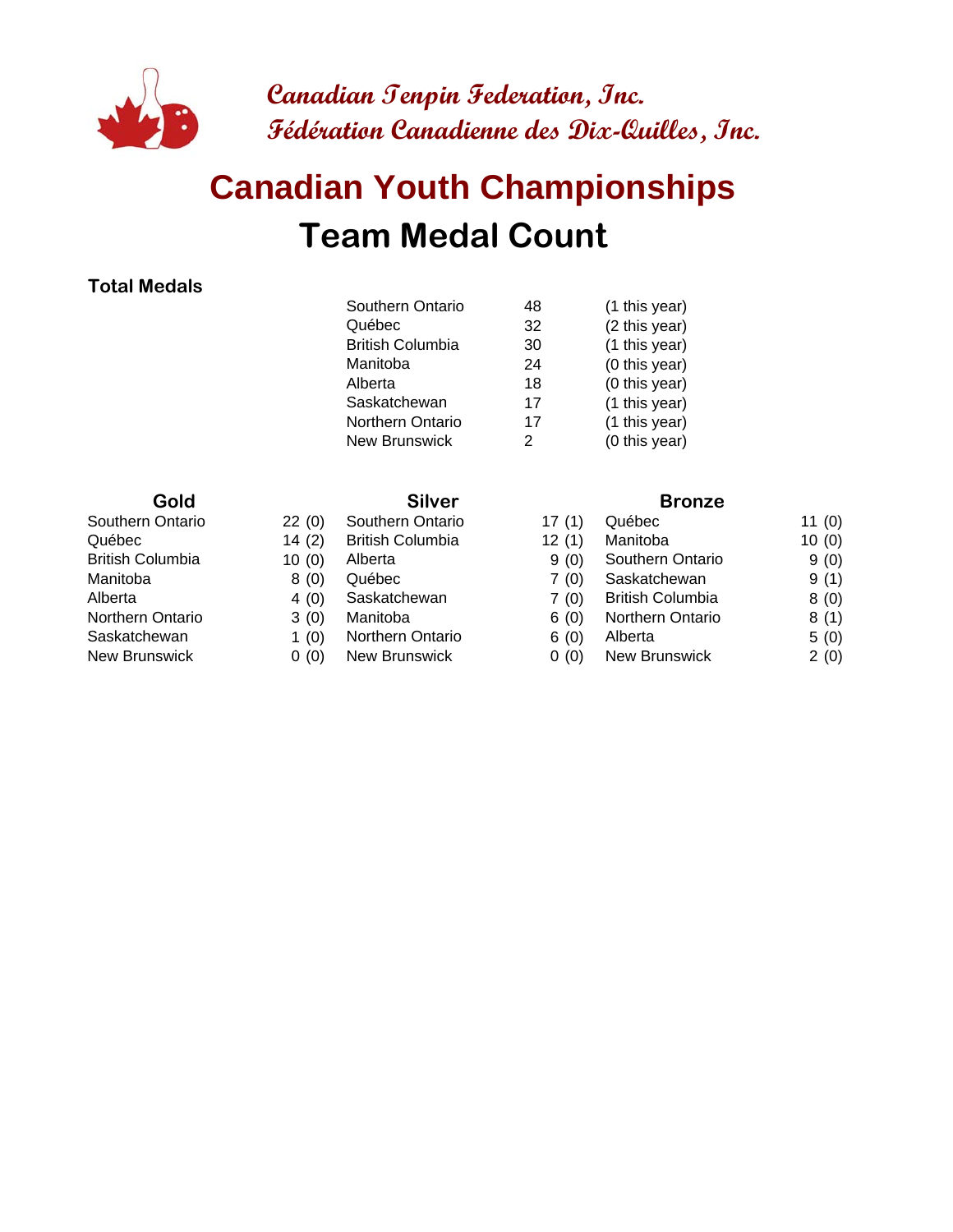

### **Doubles Medal Count Canadian Youth Championships**

#### **Total Medals**

| Southern Ontario        | 80 | (3 this year) |
|-------------------------|----|---------------|
| Québec                  | 75 | (4 this year) |
| <b>British Columbia</b> | 55 | (0 this year) |
| Manitoba                | 45 | (2 this year) |
| Saskatchewan            | 33 | (0 this year) |
| <b>Northern Ontario</b> | 32 | (1 this year) |
| Alberta                 | 30 | (1 this year) |
| <b>New Brunswick</b>    | 9  | (1 this year) |
|                         |    |               |

| Gold                    |    |     | <b>Silver</b>           |    |     | <b>Bronze</b>           |    |     |
|-------------------------|----|-----|-------------------------|----|-----|-------------------------|----|-----|
| Southern Ontario        | 41 | (1) | Québec                  | 25 | (1) | <b>Northern Ontario</b> | 21 | (1) |
| Québec                  | 32 | (3) | Southern Ontario        | 23 | (1) | <b>British Columbia</b> | 18 | (0) |
| <b>British Columbia</b> | 21 | (0) | Manitoba                | 20 | (1) | Québec                  | 18 | (0) |
| Manitoba                | 13 | (0) | Saskatchewan            | 16 | (0) | Southern Ontario        | 16 | (1) |
| Alberta                 | 5  | (0) | <b>British Columbia</b> | 16 | (0) | Saskatchewan            | 15 | (0) |
| <b>Northern Ontario</b> | 5  | (0) | Alberta                 | 10 | (1) | Alberta                 | 15 | (0) |
| Saskatchewan            | 2  | (0) | <b>Northern Ontario</b> | 6  | (0) | Manitoba                | 12 | (1) |
| New Brunswick           |    | (0) | New Brunswick           | 3  | (0) | New Brunswick           | 5  | (1) |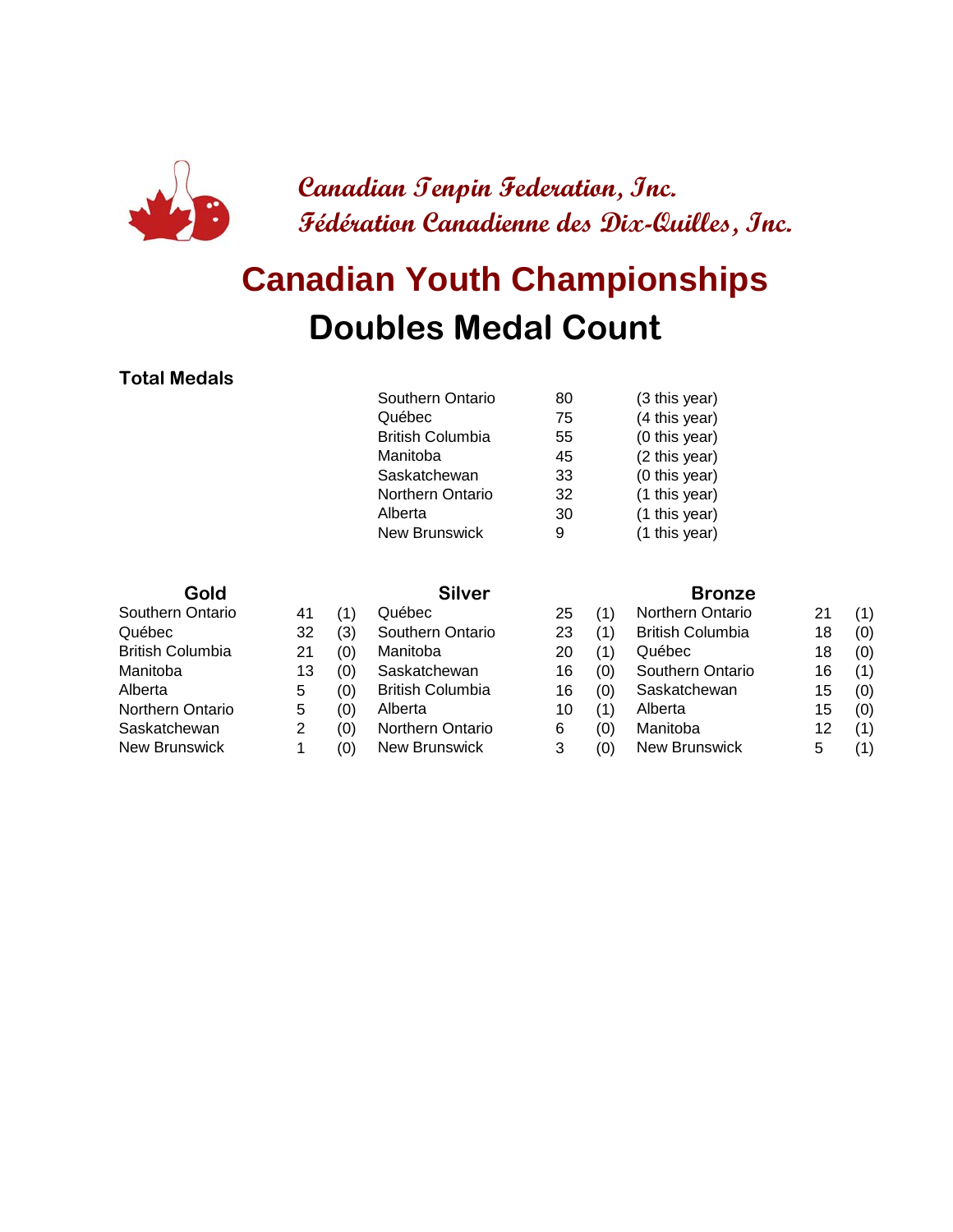

### **Singles Medal Count Canadian Youth Championships**

#### **Total Medals**

| Southern Ontario        | 118 | (5 this year) |
|-------------------------|-----|---------------|
| Québec                  | 117 | (4 this year) |
| <b>British Columbia</b> | 114 | (4 this year) |
| Manitoba                | 109 | (3 this year) |
| <b>Northern Ontario</b> | 90  | (3 this year) |
| Saskatchewan            | 85  | (1 this year) |
| Alberta                 | 69  | (3 this year) |
| <b>New Brunswick</b>    | 13  | (1 this year) |
|                         |     |               |

| Southern Ontario        | 53 | (3) | Québec                  | 4 |
|-------------------------|----|-----|-------------------------|---|
| <b>British Columbia</b> | 50 | (2) | Manitoba                | 4 |
| Québec                  | 40 | (1) | <b>British Columbia</b> | 3 |
| Manitoba                | 33 | (0) | Southern Ontario        | 3 |
| Saskatchewan            | 23 | (1) | Saskatchewan            | 2 |
| Northern Ontario        | 22 | (0) | Alberta                 | 2 |
| Alberta                 | 16 | (0) | Northern Ontario        | 2 |
| New Brunswick           | 3  | (1) | New Brunswick           | 6 |
|                         |    |     |                         |   |

#### **Gold Silver Bronze**

| Southern Ontario     | 53 | (3)           | Québec                  | 46 |     | Northern Ontario        | 46 | (2) |
|----------------------|----|---------------|-------------------------|----|-----|-------------------------|----|-----|
| British Columbia     | 50 | (2)           | Manitoba                | 43 | (2) | Southern Ontario        | 35 | (2) |
| Québec               | 40 | (1)           | <b>British Columbia</b> | 34 | (1) | Saskatchewan            | 34 | (0) |
| Manitoba             | 33 | (0)           | Southern Ontario        | 30 | (0) | Manitoba                | 33 | (1) |
| Saskatchewan         | 23 | (1)           | Saskatchewan            | 28 | (0) | Québec                  | 31 | (2) |
| Northern Ontario     | 22 | (0)           | Alberta                 | 28 | (3) | <b>British Columbia</b> | 30 | (1) |
| Alberta              | 16 | (0)           | <b>Northern Ontario</b> | 22 | (1) | Alberta                 | 25 | (0) |
| <b>New Brunswick</b> |    | $^{\prime}$ 1 | New Brunswick           | 6  | (0) | New Brunswick           |    | (0) |
|                      |    |               |                         |    |     |                         |    |     |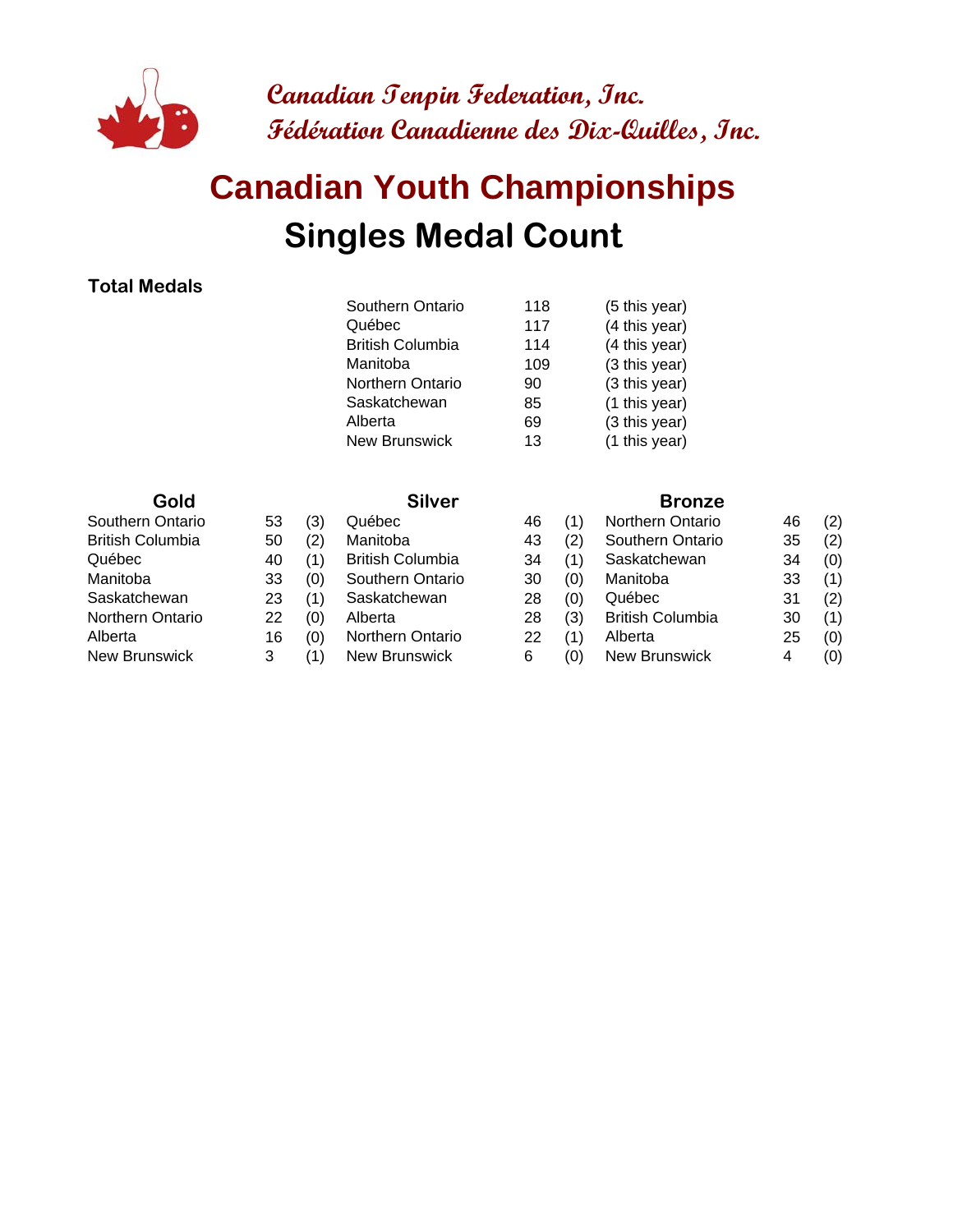

## **All Events Medal Count Canadian Youth Championships**

#### **Total Medals**

|                  |    |     | Southern Ontario        | 153 |     | (5 this year)           |    |     |
|------------------|----|-----|-------------------------|-----|-----|-------------------------|----|-----|
|                  |    |     | Québec                  | 133 |     | (7 this year)           |    |     |
|                  |    |     | <b>British Columbia</b> | 117 |     | (2 this year)           |    |     |
|                  |    |     | Manitoba                | 101 |     | (3 this year)           |    |     |
|                  |    |     | Northern Ontario        | 79  |     | (2 this year)           |    |     |
|                  |    |     | Saskatchewan            | 69  |     | (2 this year)           |    |     |
|                  |    |     | Alberta                 | 56  |     | (1 this year)           |    |     |
|                  |    |     | <b>New Brunswick</b>    | 13  |     | (2 this year)           |    |     |
| Gold             |    |     | Silver <sup>**</sup>    |     |     | <b>Bronze</b>           |    |     |
| Southern Ontario | 67 | (3) | Southern Ontario        | 49  | (0) | <b>British Columbia</b> | 40 | (1) |
| Québec           | 50 | (2) | Québec                  | 46  | (5) | Québec                  | 37 | (0) |
| British Columbia | 41 | (0) | Manitoba                | 39  | (2) | Southern Ontario        | 37 | (2) |
| Northern Ontario | 30 | (1) | <b>British Columbia</b> | 36  | (1) | Manitoba                | 33 | (1) |
| Manitoba         | 29 | (0) | Saskatchewan            | 24  | (0) | Saskatchewan            | 32 | (2) |
| Saskatchewan     | 13 | (0) | <b>Northern Ontario</b> | 20  | (0) | Northern Ontario        | 29 | (1) |
| Alberta          | 10 | (1) | Alberta                 | 18  | (0) | Alberta                 | 28 | (0) |
| New Brunswick    | 3  | (1) | New Brunswick           | 3   | (0) | New Brunswick           | 7  | (1) |

**\*\* NB: Silver 1996 tied All-Events, duplicate medals awarded**

**\*\* MB: Silver 2008 Scoring Appeal, duplicate medals awarded**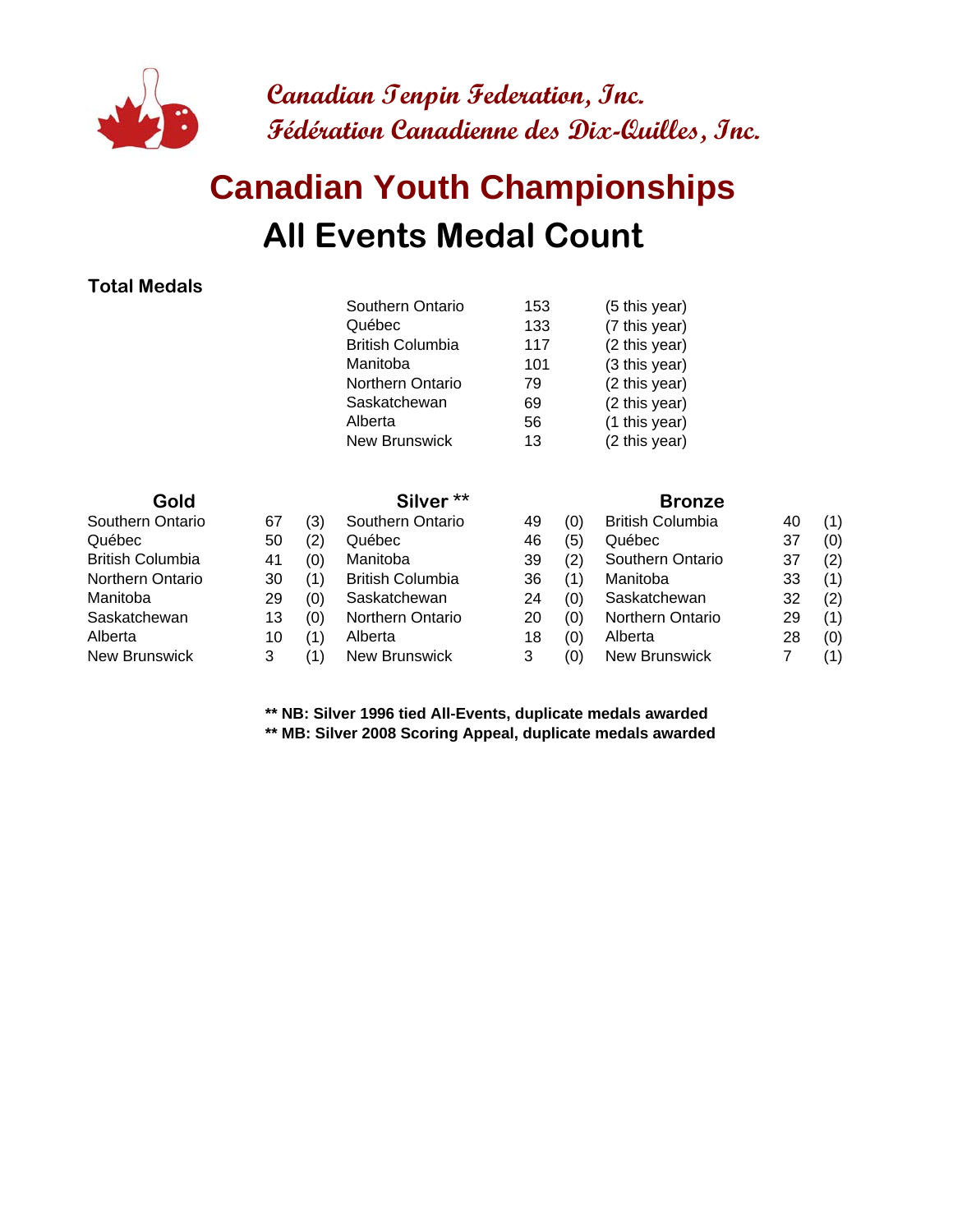

## **Team All Events Medal Count Canadian Youth Championships**

#### **Total Medals**

| Québec                  | 6 | (1 this year) |
|-------------------------|---|---------------|
| Manitoba                | 6 | (1 this year) |
| Southern Ontario        | 5 | (0 this year) |
| <b>British Columbia</b> |   | (1 this year) |
| Alberta                 | O | (0 this year) |
| Northern Ontario        | 0 | (0 this year) |
| Saskatchewan            |   | (0 this year) |
| <b>New Brunswick</b>    |   | (0 this year) |
|                         |   |               |

- 
- 
- 
- 
- 
- 
- New Brunswick 0 (0) New Brunswick

#### **Gold Silver Bronze**

| Québec<br>3(1)<br>1 $(0)$<br>Manitoba<br>Québec                               | 2(0)    |
|-------------------------------------------------------------------------------|---------|
| Alberta<br>Southern Ontario<br>1 $(0)$<br>Southern Ontario<br>0(0)            | 1(0)    |
| <b>British Columbia</b><br><b>British Columbia</b><br>0(0)<br>0(0)<br>Alberta | 1 $(1)$ |
| Manitoba<br>0(0)<br><b>British Columbia</b><br>0(0)<br>Alberta                | 0(0)    |
| Northern Ontario<br>0(0)<br>Saskatchewan<br>0(0)<br><b>Northern Ontario</b>   | 0(0)    |
| Saskatchewan<br>Northern Ontario<br>Saskatchewan<br>0(0)<br>0(0)              | 0(0)    |
| New Brunswick<br>New Brunswick<br>New Brunswick<br>0(0)<br>0(0)               | 0(0)    |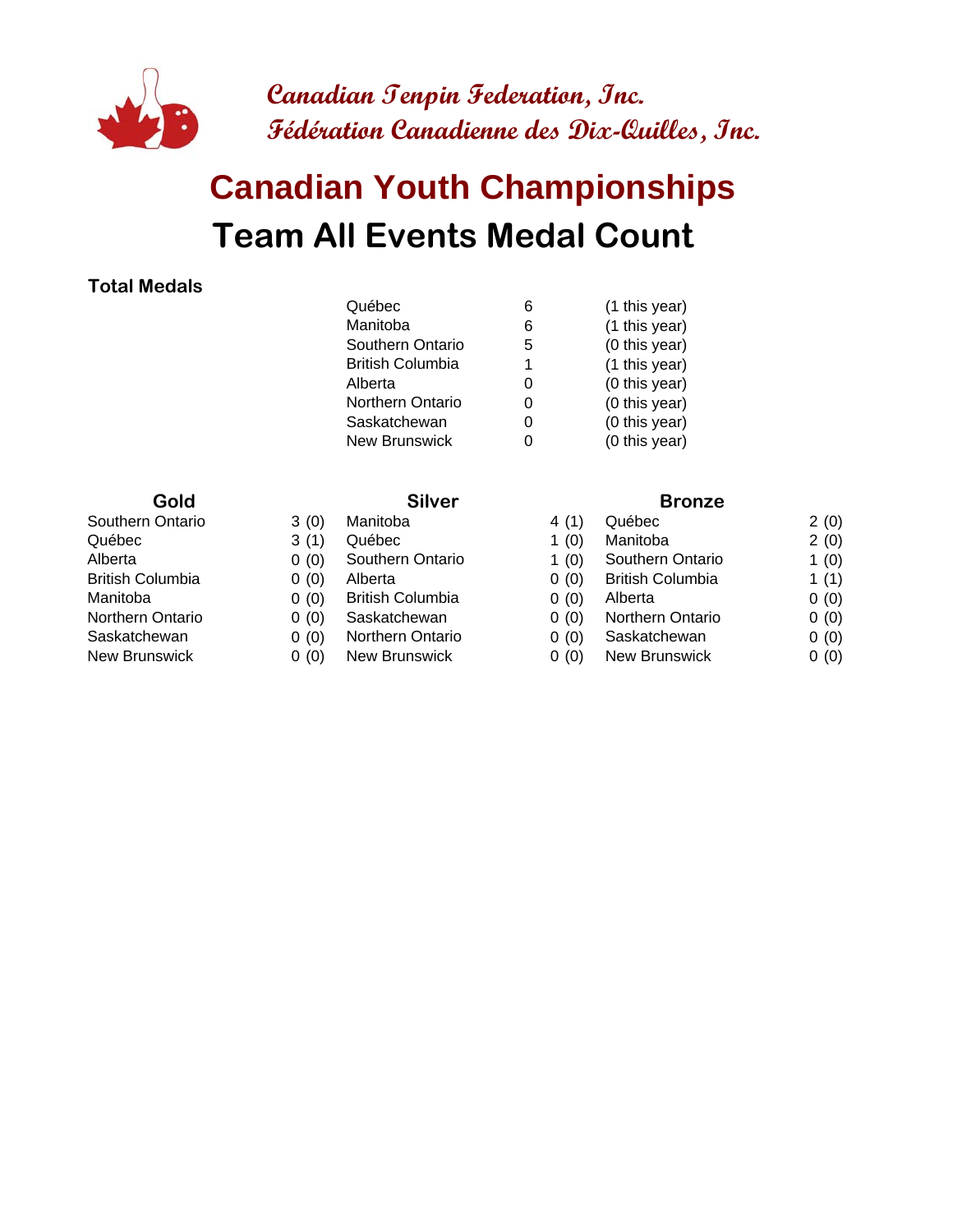$\blacksquare$ 

|           | BANTAM GIRLS          |                   |     |             |     |                         |     |     |                         |      |                      |
|-----------|-----------------------|-------------------|-----|-------------|-----|-------------------------|-----|-----|-------------------------|------|----------------------|
| Prov.     | <b>Name</b>           | Event             | 1   | $\mathbf 2$ | 3   | $\overline{\mathbf{4}}$ | 5   | 6   | $\overline{\mathbf{7}}$ |      | <b>Total Average</b> |
| AB        | Augusta Bockman       | <b>Singles</b>    | 185 | 175         | 171 | 179                     | 157 | 138 | 146                     | 1151 | 164.4                |
|           |                       | <b>Doubles</b>    | 167 | 185         | 172 | 155                     | 135 | 159 | 158                     | 1131 | 161.6                |
|           |                       | <b>Teams</b>      | 174 | 127         | 173 | 160                     | 166 | 146 | 188                     | 1134 | 162.0                |
|           |                       | <b>All-Events</b> |     |             |     |                         |     |     |                         | 3416 | 162.7                |
| <b>BC</b> | Amy Buchanan          | <b>Singles</b>    | 129 | 128         | 145 | 111                     | 135 | 140 | 170                     | 958  | 136.9                |
|           |                       | <b>Doubles</b>    | 145 | 135         | 169 | 123                     | 129 | 130 | 161                     | 992  | 141.7                |
|           |                       | <b>Teams</b>      | 138 | 136         | 117 | 164                     | 147 | 159 | 136                     | 997  | 142.4                |
|           |                       | <b>All-Events</b> |     |             |     |                         |     |     |                         | 2947 | 140.3                |
| <b>MB</b> | Jaeda Sylvia          | <b>Singles</b>    | 156 | 108         | 128 | 171                     | 128 | 124 | 111                     | 926  | 132.3                |
|           |                       | <b>Doubles</b>    | 159 | 175         | 153 | 178                     | 120 | 125 | 133                     | 1043 | 149.0                |
|           |                       | <b>Teams</b>      | 150 | 152         | 116 | 129                     | 118 | 137 | 125                     | 927  | 132.4                |
|           |                       | <b>All-Events</b> |     |             |     |                         |     |     |                         | 2896 | 137.9                |
| <b>NO</b> | <b>Ema Bowen</b>      | <b>Singles</b>    | 141 | 134         | 133 | 134                     | 129 | 141 | 184                     | 996  | 142.3                |
|           |                       | <b>Doubles</b>    | 136 | 139         | 148 | 101                     | 109 | 194 | 153                     | 980  | 140.0                |
|           |                       | <b>Teams</b>      | 199 | 110         | 74  | 130                     | 113 | 167 | 106                     | 899  | 128.4                |
|           |                       | <b>All-Events</b> |     |             |     |                         |     |     |                         | 2875 | 136.9                |
| QB        | <b>Jade Cote</b>      | <b>Singles</b>    | 151 | 182         | 137 | 165                     | 135 | 142 | 137                     | 1049 | 149.9                |
|           |                       | <b>Doubles</b>    | 158 | 144         | 134 | 166                     | 171 | 173 | 170                     | 1116 | 159.4                |
|           |                       | <b>Teams</b>      | 125 | 165         | 100 | 168                     | 154 | 136 | 182                     | 1030 | 147.1                |
|           |                       | <b>All-Events</b> |     |             |     |                         |     |     |                         | 3195 | 152.1                |
| <b>SK</b> | <b>Emily Gooding</b>  | <b>Singles</b>    | 167 | 112         | 140 | 125                     | 157 | 124 | 143                     | 968  | 138.3                |
|           |                       | <b>Doubles</b>    | 120 | 165         | 119 | 122                     | 127 | 166 | 129                     | 948  | 135.4                |
|           |                       | <b>Teams</b>      | 160 | 149         | 146 | 128                     | 182 | 119 | 138                     | 1022 | 146.0                |
|           |                       | <b>All-Events</b> |     |             |     |                         |     |     |                         | 2938 | 139.9                |
| <b>SO</b> | <b>Sierra Baltzer</b> | <b>Singles</b>    | 133 | 109         | 144 | 175                     | 145 | 163 | 173                     | 1042 | 148.9                |
|           |                       | <b>Doubles</b>    | 148 | 147         | 124 | 137                     | 163 | 138 | 143                     | 1000 | 142.9                |
|           |                       | <b>Teams</b>      | 163 | 158         | 193 | 128                     | 177 | 125 | 159                     | 1103 | 157.6                |
|           |                       | <b>All-Events</b> |     |             |     |                         |     |     |                         | 3145 | 149.8                |
| <b>NB</b> | <b>Helene St-Onge</b> | <b>Singles</b>    | 90  | 108         | 116 | 127                     | 97  | 113 | 87                      | 738  | 105.4                |
|           |                       | <b>Doubles</b>    | 128 | 100         | 95  | 119                     | 105 | 113 | 82                      | 742  | 106.0                |
|           |                       | <b>Teams</b>      | 113 | 137         | 129 | 99                      | 122 | 85  | 109                     | 794  | 113.4                |
|           |                       | <b>All-Events</b> |     |             |     |                         |     |     |                         | 2274 | 108.3                |

**Bantam Girls all events overall <b>168886** 141.0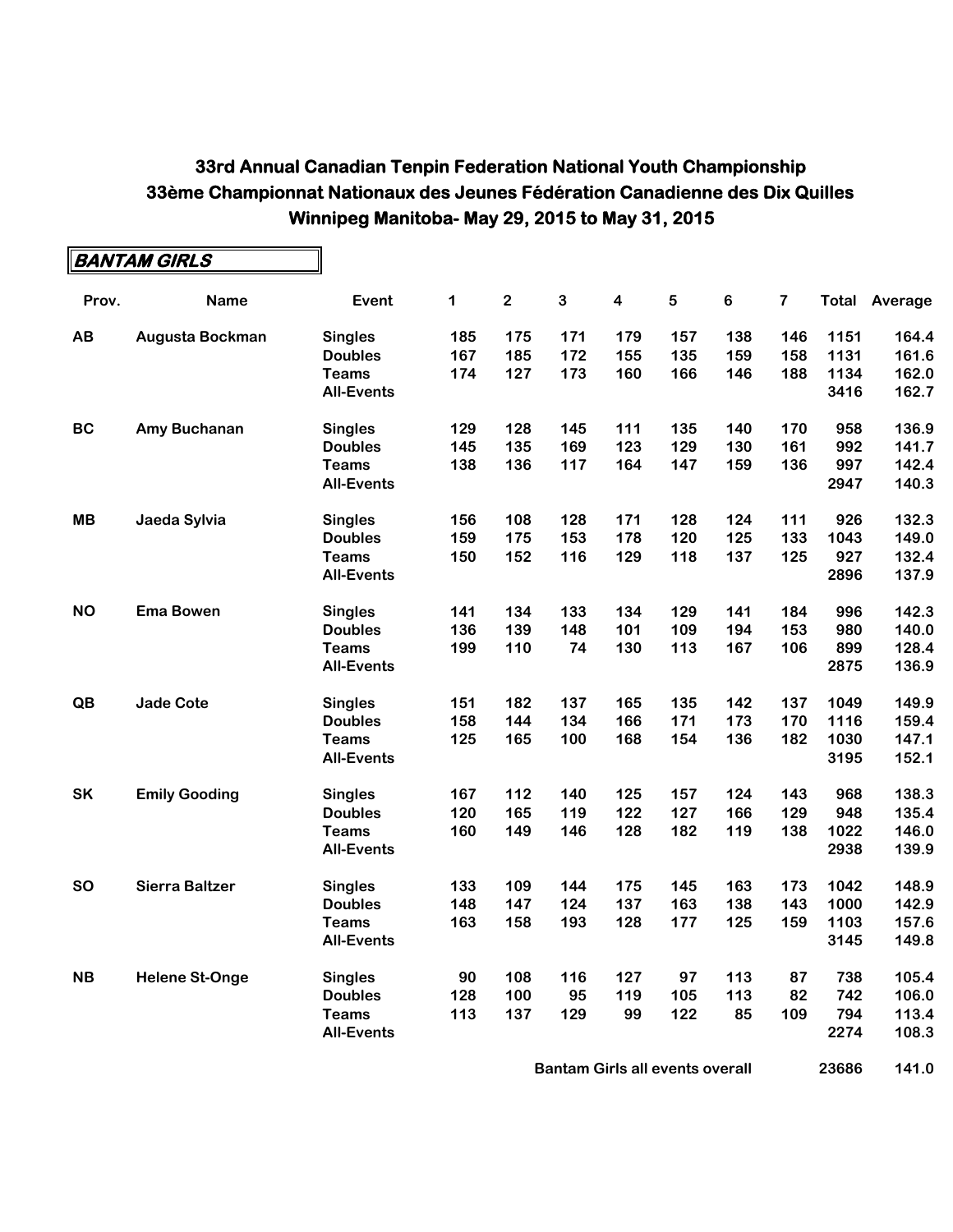|           | ∥ <i>BANTAM BOYS</i>                    |                   |     |         |              |                         |     |         |     |      |                      |
|-----------|-----------------------------------------|-------------------|-----|---------|--------------|-------------------------|-----|---------|-----|------|----------------------|
| Prov.     | <b>Name</b>                             | Event             | 1   | $\bf 2$ | $\mathbf{3}$ | $\overline{\mathbf{4}}$ | 5   | $\bf 6$ | 7   |      | <b>Total Average</b> |
| AB        | <b>Tyler Quinn</b>                      | <b>Singles</b>    | 159 | 181     | 126          | 132                     | 116 | 100     | 129 | 943  | 134.7                |
|           |                                         | <b>Doubles</b>    | 148 | 170     | 132          | 170                     | 181 | 133     | 143 | 1077 | 153.9                |
|           |                                         | <b>Teams</b>      | 162 | 125     | 116          | 115                     | 133 | 141     | 127 | 919  | 131.3                |
|           |                                         | <b>All-Events</b> |     |         |              |                         |     |         |     | 2939 | 140.0                |
| <b>BC</b> | <b>Mark Rouhana</b>                     | <b>Singles</b>    | 139 | 128     | 160          | 150                     | 172 | 156     | 157 | 1062 | 151.7                |
|           |                                         | <b>Doubles</b>    | 155 | 157     | 165          | 176                     | 118 | 147     | 167 | 1085 | 155.0                |
|           |                                         | <b>Teams</b>      | 149 | 143     | 204          | 179                     | 158 | 168     | 128 | 1129 | 161.3                |
|           |                                         | <b>All-Events</b> |     |         |              |                         |     |         |     | 3276 | 156.0                |
| <b>MB</b> | <b>Israel Potter</b>                    | <b>Singles</b>    | 162 | 174     | 170          | 162                     | 155 | 133     | 133 | 1089 | 155.6                |
|           |                                         | <b>Doubles</b>    | 116 | 148     | 129          | 165                     | 159 | 150     | 149 | 1016 | 145.1                |
|           |                                         | <b>Teams</b>      | 141 | 155     | 112          | 114                     | 123 | 101     | 146 | 892  | 127.4                |
|           |                                         | <b>All-Events</b> |     |         |              |                         |     |         |     | 2997 | 142.7                |
| <b>NO</b> | <b>Matthew Massicotte-Fincl Singles</b> |                   | 104 | 102     | 104          | 155                     | 131 | 149     | 122 | 867  | 123.9                |
|           |                                         | <b>Doubles</b>    | 125 | 143     | 135          | 131                     | 124 | 100     | 112 | 870  | 124.3                |
|           |                                         | <b>Teams</b>      | 134 | 120     | 108          | 110                     | 152 | 100     | 120 | 844  | 120.6                |
|           |                                         | <b>All-Events</b> |     |         |              |                         |     |         |     | 2581 | 122.9                |
| QB        | <b>Alexandre Gareau</b>                 | <b>Singles</b>    | 124 | 180     | 171          | 160                     | 149 | 160     | 164 | 1108 | 158.3                |
|           |                                         | <b>Doubles</b>    | 205 | 164     | 200          | 196                     | 148 | 206     | 189 | 1308 | 186.9                |
|           |                                         | <b>Teams</b>      | 156 | 174     | 175          | 224                     | 180 | 139     | 185 | 1233 | 176.1                |
|           |                                         | <b>All-Events</b> |     |         |              |                         |     |         |     | 3649 | 173.8                |
| SK        | <b>Dylan Mowbray</b>                    | <b>Singles</b>    | 118 | 128     | 106          | 108                     | 125 | 167     | 108 | 860  | 122.9                |
|           |                                         | <b>Doubles</b>    | 124 | 141     | 121          | 84                      | 103 | 85      | 108 | 766  | 109.4                |
|           |                                         | <b>Teams</b>      | 136 | 93      | 147          | 100                     | 130 | 167     | 101 | 874  | 124.9                |
|           |                                         | <b>All-Events</b> |     |         |              |                         |     |         |     | 2500 | 119.0                |
| <b>SO</b> | <b>Wyatt Scott</b>                      | <b>Singles</b>    | 176 | 142     | 127          | 148                     | 146 | 143     | 165 | 1047 | 149.6                |
|           |                                         | <b>Doubles</b>    | 154 | 170     | 121          | 131                     | 127 | 159     | 152 | 1014 | 144.9                |
|           |                                         | <b>Teams</b>      | 118 | 197     | 146          | 164                     | 144 | 142     | 124 | 1035 | 147.9                |
|           |                                         | <b>All-Events</b> |     |         |              |                         |     |         |     | 3096 | 147.4                |
| <b>NB</b> | <b>Simon Chiasson</b>                   | <b>Singles</b>    | 132 | 173     | 136          | 115                     | 117 | 132     | 133 | 938  | 134.0                |
|           |                                         | <b>Doubles</b>    | 165 | 153     | 126          | 157                     | 149 | 130     | 109 | 989  | 141.3                |
|           |                                         | <b>Teams</b>      | 127 | 172     | 144          | 173                     | 150 | 142     | 170 | 1078 | 154.0                |
|           |                                         | <b>All-Events</b> |     |         |              |                         |     |         |     | 3005 | 143.1                |
|           |                                         |                   |     |         |              |                         |     |         |     |      |                      |

**Bantam Boys all events overall <b>143.1 143.1**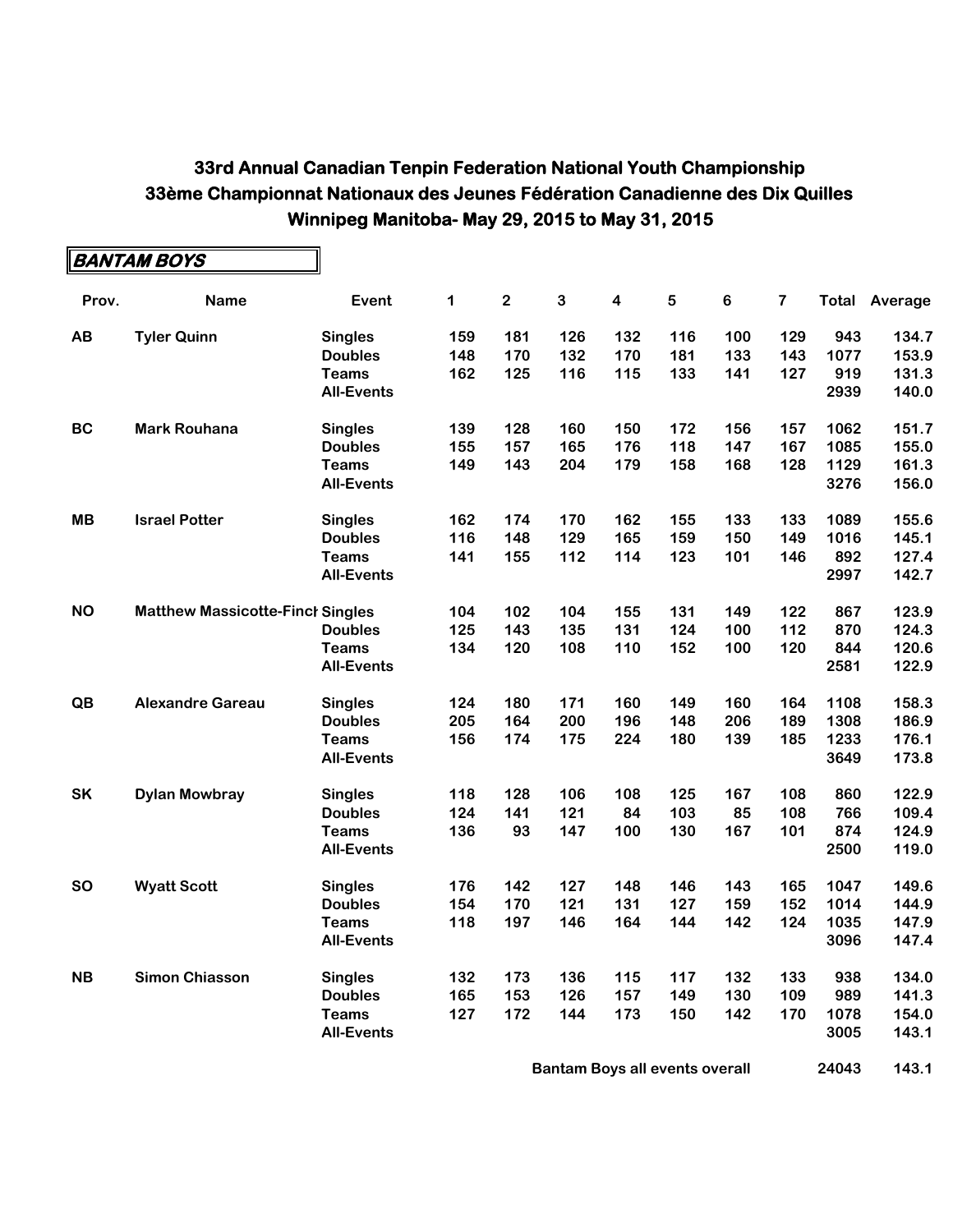|           | JUNIOR GIRLS              |                   |     |                         |     |                         |     |         |                         |       |         |
|-----------|---------------------------|-------------------|-----|-------------------------|-----|-------------------------|-----|---------|-------------------------|-------|---------|
| Prov.     | <b>Name</b>               | Event             | 1   | $\overline{\mathbf{2}}$ | 3   | $\overline{\mathbf{4}}$ | 5   | $\bf 6$ | $\overline{\mathbf{7}}$ | Total | Average |
| AB        | <b>Rachelle Ward</b>      | <b>Singles</b>    | 147 | 148                     | 172 | 160                     | 153 | 124     | 163                     | 1067  | 152.4   |
|           |                           | <b>Doubles</b>    | 135 | 116                     | 131 | 156                     | 127 | 164     | 175                     | 1004  | 143.4   |
|           |                           | <b>Teams</b>      | 151 | 158                     | 165 | 133                     | 146 | 113     | 139                     | 1005  | 143.6   |
|           |                           | <b>All-Events</b> |     |                         |     |                         |     |         |                         | 3076  | 146.5   |
| <b>BC</b> | <b>Meghan Aimoto</b>      | <b>Singles</b>    | 105 | 146                     | 126 | 166                     | 182 | 174     | 123                     | 1022  | 146.0   |
|           |                           | <b>Doubles</b>    | 95  | 152                     | 144 | 139                     | 143 | 139     | 137                     | 949   | 135.6   |
|           |                           | <b>Teams</b>      | 110 | 179                     | 124 | 99                      | 118 | 137     | 165                     | 932   | 133.1   |
|           |                           | <b>All-Events</b> |     |                         |     |                         |     |         |                         | 2903  | 138.2   |
| <b>MB</b> | <b>Brittney Rocan</b>     | <b>Singles</b>    | 201 | 180                     | 151 | 179                     | 134 | 151     | 177                     | 1173  | 167.6   |
|           |                           | <b>Doubles</b>    | 164 | 168                     | 152 | 156                     | 155 | 182     | 200                     | 1177  | 168.1   |
|           |                           | <b>Teams</b>      | 177 | 161                     | 199 | 167                     | 180 | 148     | 178                     | 1210  | 172.9   |
|           |                           | <b>All-Events</b> |     |                         |     |                         |     |         |                         | 3560  | 169.5   |
| <b>NO</b> | <b>Madison Bissonette</b> | <b>Singles</b>    | 144 | 173                     | 155 | 126                     | 171 | 180     | 166                     | 1115  | 159.3   |
|           |                           | <b>Doubles</b>    | 145 | 174                     | 139 | 163                     | 178 | 148     | 149                     | 1096  | 156.6   |
|           |                           | <b>Teams</b>      | 177 | 151                     | 119 | 158                     | 160 | 154     | 154                     | 1073  | 153.3   |
|           |                           | <b>All-Events</b> |     |                         |     |                         |     |         |                         | 3284  | 156.4   |
| QB        | <b>Malia Messier</b>      | <b>Singles</b>    | 171 | 166                     | 141 | 154                     | 163 | 159     | 181                     | 1135  | 162.1   |
|           |                           | <b>Doubles</b>    | 138 | 100                     | 150 | 158                     | 147 | 188     | 183                     | 1064  | 152.0   |
|           |                           | <b>Teams</b>      | 136 | 246                     | 136 | 123                     | 135 | 151     | 160                     | 1087  | 155.3   |
|           |                           | <b>All-Events</b> |     |                         |     |                         |     |         |                         | 3286  | 156.5   |
| <b>SK</b> | <b>Abby Bauer</b>         | <b>Singles</b>    | 131 | 148                     | 139 | 111                     | 128 | 168     | 114                     | 939   | 134.1   |
|           |                           | <b>Doubles</b>    | 123 | 115                     | 152 | 157                     | 139 | 140     | 129                     | 955   | 136.4   |
|           |                           | <b>Teams</b>      | 142 | 147                     | 148 | 147                     | 125 | 155     | 122                     | 986   | 140.9   |
|           |                           | <b>All-Events</b> |     |                         |     |                         |     |         |                         | 2880  | 137.1   |
| <b>SO</b> | <b>Rebekah Loker</b>      | <b>Singles</b>    | 177 | 173                     | 172 | 199                     | 179 | 236     | 194                     | 1330  | 190.0   |
|           |                           | <b>Doubles</b>    | 155 | 217                     | 183 | 202                     | 192 | 143     | 185                     | 1277  | 182.4   |
|           |                           | Teams             | 137 | 151                     | 184 | 180                     | 155 | 156     | 160                     | 1123  | 160.4   |
|           |                           | <b>All-Events</b> |     |                         |     |                         |     |         |                         | 3730  | 177.6   |
| <b>NB</b> | <b>Annie-Claude Dugas</b> | <b>Singles</b>    | 104 | 153                     | 182 | 131                     | 161 | 163     | 129                     | 1023  | 146.1   |
|           |                           | <b>Doubles</b>    | 198 | 146                     | 119 | 198                     | 151 | 157     | 160                     | 1129  | 161.3   |
|           |                           | <b>Teams</b>      | 146 | 180                     | 186 | 157                     | 157 | 127     | 198                     | 1151  | 164.4   |
|           |                           | <b>All-Events</b> |     |                         |     |                         |     |         |                         | 3303  | 157.3   |

**Junior Girls all events overall 168 26022 154.9**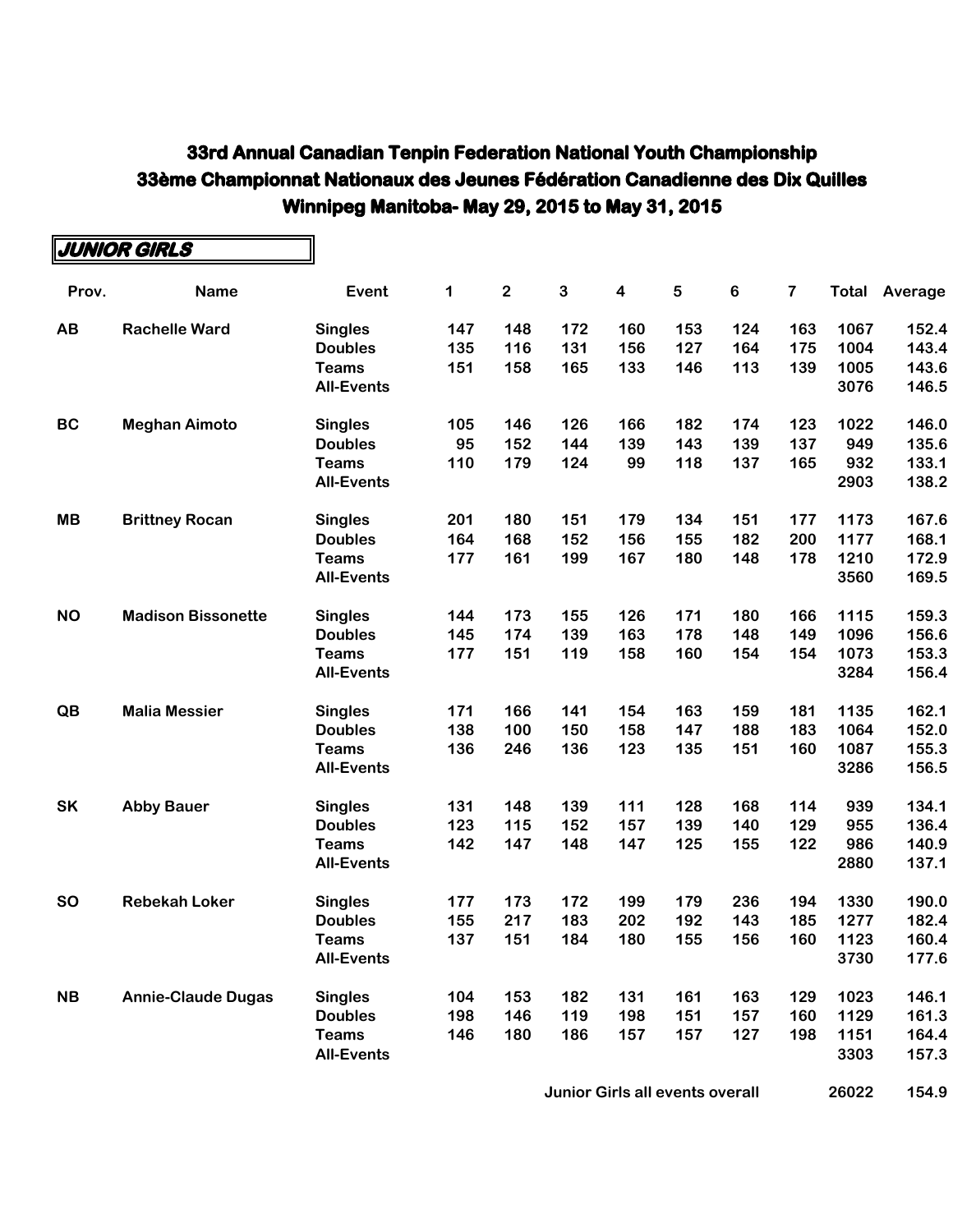|           | <b>JUNIOR BOYS</b>       |                   |     |              |              |                         |            |          |          |          |         |
|-----------|--------------------------|-------------------|-----|--------------|--------------|-------------------------|------------|----------|----------|----------|---------|
| Prov.     | <b>Name</b>              | Event             | 1   | $\mathbf{2}$ | $\mathbf{3}$ | $\overline{\mathbf{4}}$ | $\sqrt{5}$ | 6        | 7        | Total    | Average |
| AB        | <b>Nicholas Doehring</b> | <b>Singles</b>    | 185 | 188          | 203          | 152                     | 150        | 183      | 167      | 1228     | 175.4   |
|           |                          | <b>Doubles</b>    | 142 | 172          | 177          | 153                     | 189        | 151      | 130      | 1114     | 159.1   |
|           |                          | <b>Teams</b>      | 120 | 121          | 220          | 147                     | 153        | 142      | 193      | 1096     | 156.6   |
|           |                          | <b>All-Events</b> |     |              |              |                         |            |          |          | 3438     | 163.7   |
| <b>BC</b> | <b>Kyle Adams</b>        | <b>Singles</b>    | 142 | 191          | 218          | 127                     | 181        | 214      | 178      | 1251     | 178.7   |
|           |                          | <b>Doubles</b>    | 164 | 151          | 121          | 198                     | 157        | 183      | 156      | 1130     | 161.4   |
|           |                          | <b>Teams</b>      | 143 | 153          | 139          | 136                     | 183        | 200      | 147      | 1101     | 157.3   |
|           |                          | <b>All-Events</b> |     |              |              |                         |            |          |          | 3482     | 165.8   |
| <b>MB</b> | <b>Justin Omaga</b>      | <b>Singles</b>    | 148 | 149          | 157          | 147                     | 170        | 133      | 169      | 1073     | 153.3   |
|           |                          | <b>Doubles</b>    | 153 | 180          | 202          | 118                     | 138        | 128      | 123      | 1042     | 148.9   |
|           |                          | <b>Teams</b>      | 131 | 130          | 190          | 202                     | 209        | 212      | 184      | 1258     | 179.7   |
|           |                          | <b>All-Events</b> |     |              |              |                         |            |          |          | 3373     | 160.6   |
| <b>NO</b> | <b>Mason Lagrange</b>    | <b>Singles</b>    | 179 | 191          | 129          | 160                     | 202        | 180      | 142      | 1183     | 169.0   |
|           |                          | <b>Doubles</b>    | 152 | 245          | 176          | 230                     | 145        | 149      | 128      | 1225     | 175.0   |
|           |                          | <b>Teams</b>      | 172 | 201          | 178          | 132                     | 165        | 184      | 198      | 1230     | 175.7   |
|           |                          | <b>All-Events</b> |     |              |              |                         |            |          |          | 3638     | 173.2   |
| QB        | <b>Yves Bissonnette</b>  | <b>Singles</b>    | 222 | 133          | 163          | 150                     | 167        | 211      | 212      | 1258     | 179.7   |
|           |                          | <b>Doubles</b>    | 177 | 146          | 149          | 150                     | 211        | 135      | 151      | 1119     | 159.9   |
|           |                          | <b>Teams</b>      | 181 | 193          | 162          | 174                     | 152        | 167      | 195      | 1224     | 174.9   |
|           |                          | <b>All-Events</b> |     |              |              |                         |            |          |          | 3601     | 171.5   |
| <b>SK</b> | John Espanol             | <b>Singles</b>    | 151 | 148          | 149          | 166                     | 173        | 179      | 176      | 1142     | 163.1   |
|           |                          | <b>Doubles</b>    | 140 | 211          | 173          | 159                     | 138        | 167      | 166      | 1154     | 164.9   |
|           |                          | <b>Teams</b>      | 137 | 171          | 157          | 247                     | 201        | 194      | 134      | 1241     | 177.3   |
|           |                          | <b>All-Events</b> |     |              |              |                         |            |          |          | 3537     | 168.4   |
| <b>SO</b> | <b>Brayden Vaughan</b>   | <b>Singles</b>    | 0   | 0            | 0            | $\bf{0}$                | 0          | $\bf{0}$ | $\bf{0}$ | $\bf{0}$ | 0.0     |
|           |                          | <b>Doubles</b>    | 166 | 190          | 173          | 0                       | 0          | 0        | 0        | 529      | 176.3   |
|           |                          | <b>Teams</b>      | 190 | 141          | 190          | 169                     | 194        | 181      | 156      | 1221     | 174.4   |
|           |                          | <b>All-Events</b> |     |              |              |                         |            |          |          | 1750     | 175.0   |
| <b>NB</b> | <b>Tommy Doucet</b>      | <b>Singles</b>    | 184 | 169          | 137          | 155                     | 146        | 129      | 120      | 1040     | 148.6   |
|           |                          | <b>Doubles</b>    | 146 | 112          | 160          | 126                     | 132        | 66       | 146      | 888      | 126.9   |
|           |                          | <b>Teams</b>      | 153 | 156          | 134          | 184                     | 163        | 104      | 177      | 1071     | 153.0   |
|           |                          | <b>All-Events</b> |     |              |              |                         |            |          |          | 2999     | 142.8   |

**Junior Boys all events overall 157 25818 164.4**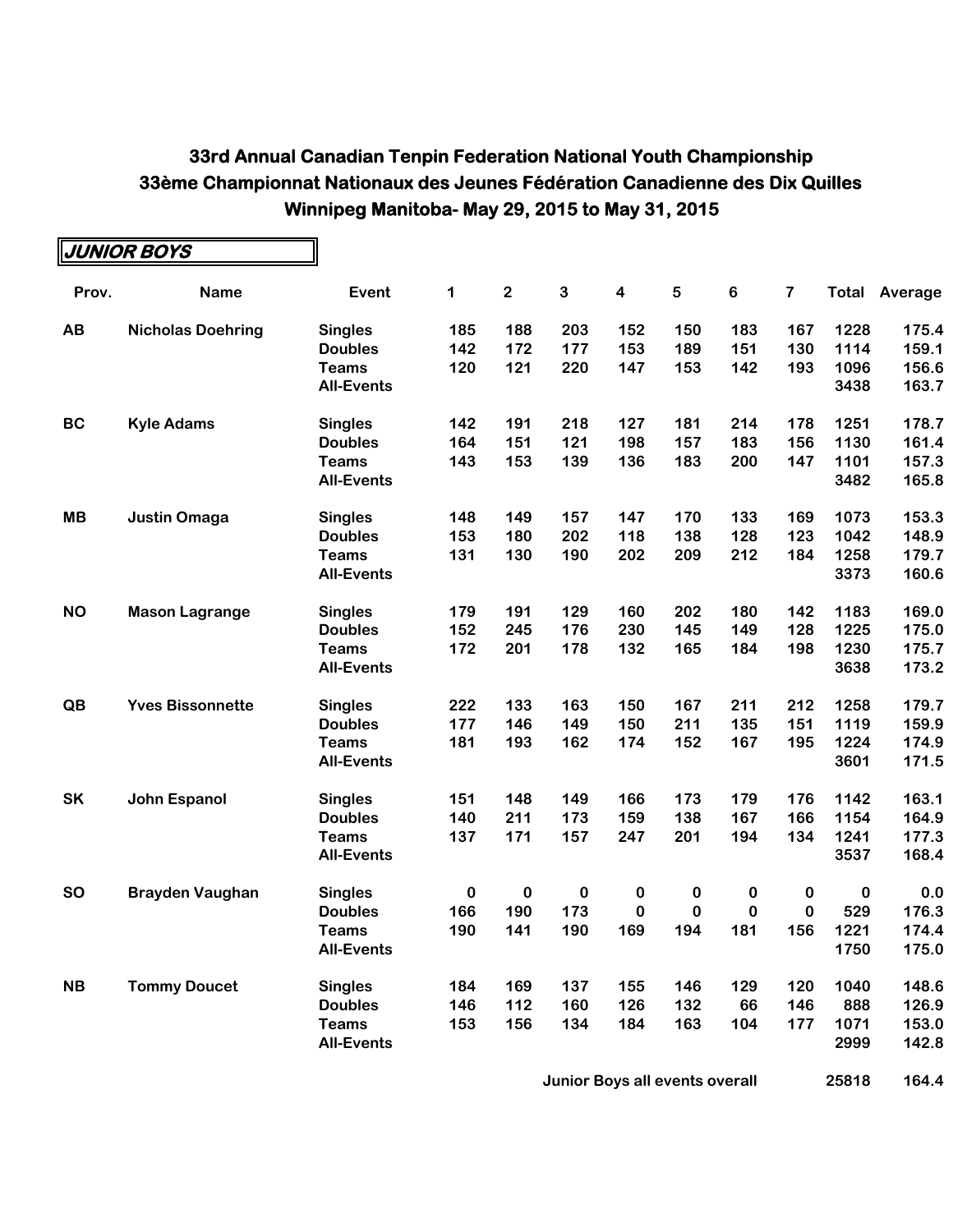|           | <b>INTERMEDIATE GIRLS</b>   |                   |     |                |     |                         |     |                |                         |      |                      |
|-----------|-----------------------------|-------------------|-----|----------------|-----|-------------------------|-----|----------------|-------------------------|------|----------------------|
| Prov.     | <b>Name</b>                 | Event             | 1   | $\overline{2}$ | 3   | $\overline{\mathbf{4}}$ | 5   | $6\phantom{1}$ | $\overline{\mathbf{7}}$ |      | <b>Total Average</b> |
| AB        | <b>Kelsey Pauls</b>         | <b>Singles</b>    | 139 | 149            | 212 | 168                     | 148 | 120            | 177                     | 1113 | 159.0                |
|           |                             | <b>Doubles</b>    | 184 | 169            | 177 | 140                     | 127 | 126            | 126                     | 1049 | 149.9                |
|           |                             | <b>Teams</b>      | 138 | 130            | 160 | 158                     | 181 | 148            | 147                     | 1062 | 151.7                |
|           |                             | <b>All-Events</b> |     |                |     |                         |     |                |                         | 3224 | 153.5                |
| <b>BC</b> | <b>Celine Choi</b>          | <b>Singles</b>    | 180 | 175            | 146 | 155                     | 149 | 194            | 168                     | 1167 | 166.7                |
|           |                             | <b>Doubles</b>    | 159 | 183            | 145 | 170                     | 194 | 165            | 183                     | 1199 | 171.3                |
|           |                             | <b>Teams</b>      | 208 | 165            | 142 | 182                     | 141 | 160            | 135                     | 1133 | 161.9                |
|           |                             | <b>All-Events</b> |     |                |     |                         |     |                |                         | 3499 | 166.6                |
| <b>MB</b> | <b>Hannah Keenes</b>        | <b>Singles</b>    | 155 | 160            | 161 | 165                     | 172 | 221            | 154                     | 1188 | 169.7                |
|           |                             | <b>Doubles</b>    | 156 | 188            | 133 | 192                     | 201 | 169            | 175                     | 1214 | 173.4                |
|           |                             | <b>Teams</b>      | 150 | 197            | 178 | 156                     | 182 | 226            | 188                     | 1277 | 182.4                |
|           |                             | <b>All-Events</b> |     |                |     |                         |     |                |                         | 3679 | 175.2                |
| <b>NO</b> | <b>Hayleigh Hayes-Sheen</b> | <b>Singles</b>    | 154 | 156            | 155 | 154                     | 149 | 195            | 145                     | 1108 | 158.3                |
|           |                             | <b>Doubles</b>    | 128 | 153            | 147 | 161                     | 137 | 186            | 113                     | 1025 | 146.4                |
|           |                             | <b>Teams</b>      | 134 | 181            | 181 | 161                     | 121 | 135            | 154                     | 1067 | 152.4                |
|           |                             | <b>All-Events</b> |     |                |     |                         |     |                |                         | 3200 | 152.4                |
| QB        | <b>Brittney Turcotte</b>    | <b>Singles</b>    | 188 | 174            | 183 | 176                     | 248 | 160            | 181                     | 1310 | 187.1                |
|           |                             | <b>Doubles</b>    | 144 | 235            | 179 | 210                     | 166 | 178            | 192                     | 1304 | 186.3                |
|           |                             | <b>Teams</b>      | 258 | 210            | 256 | 177                     | 187 | 186            | 223                     | 1497 | 213.9                |
|           |                             | <b>All-Events</b> |     |                |     |                         |     |                |                         | 4111 | 195.8                |
| SK        | <b>Kelsi Beauchamp</b>      | <b>Singles</b>    | 195 | 184            | 184 | 192                     | 233 | 178            | 178                     | 1344 | 192.0                |
|           |                             | <b>Doubles</b>    | 178 | 212            | 176 | 162                     | 171 | 173            | 189                     | 1261 | 180.1                |
|           |                             | <b>Teams</b>      | 192 | 180            | 182 | 178                     | 168 | 184            | 205                     | 1289 | 184.1                |
|           |                             | <b>All-Events</b> |     |                |     |                         |     |                |                         | 3894 | 185.4                |
| <b>SO</b> | <b>Mykaela Mitchell</b>     | <b>Singles</b>    | 160 | 236            | 174 | 190                     | 176 | 236            | 165                     | 1337 | 191.0                |
|           |                             | <b>Doubles</b>    | 189 | 189            | 181 | 192                     | 192 | 157            | 165                     | 1265 | 180.7                |
|           |                             | <b>Teams</b>      | 204 | 225            | 212 | 220                     | 211 | 203            | 256                     | 1531 | 218.7                |
|           |                             | <b>All-Events</b> |     |                |     |                         |     |                |                         | 4133 | 196.8                |
| <b>NB</b> | Zoe Albert-Blanchard        | <b>Singles</b>    | 154 | 141            | 183 | 173                     | 157 | 193            | 183                     | 1184 | 169.1                |
|           |                             | <b>Doubles</b>    | 145 | 171            | 153 | 166                     | 133 | 141            | 158                     | 1067 | 152.4                |
|           |                             | <b>Teams</b>      | 193 | 175            | 158 | 214                     | 178 | 157            | 201                     | 1276 | 182.3                |
|           |                             | <b>All-Events</b> |     |                |     |                         |     |                |                         | 3527 | 168.0                |

#### **Intermediate Girls all events overall <b>1688** 29267 174.2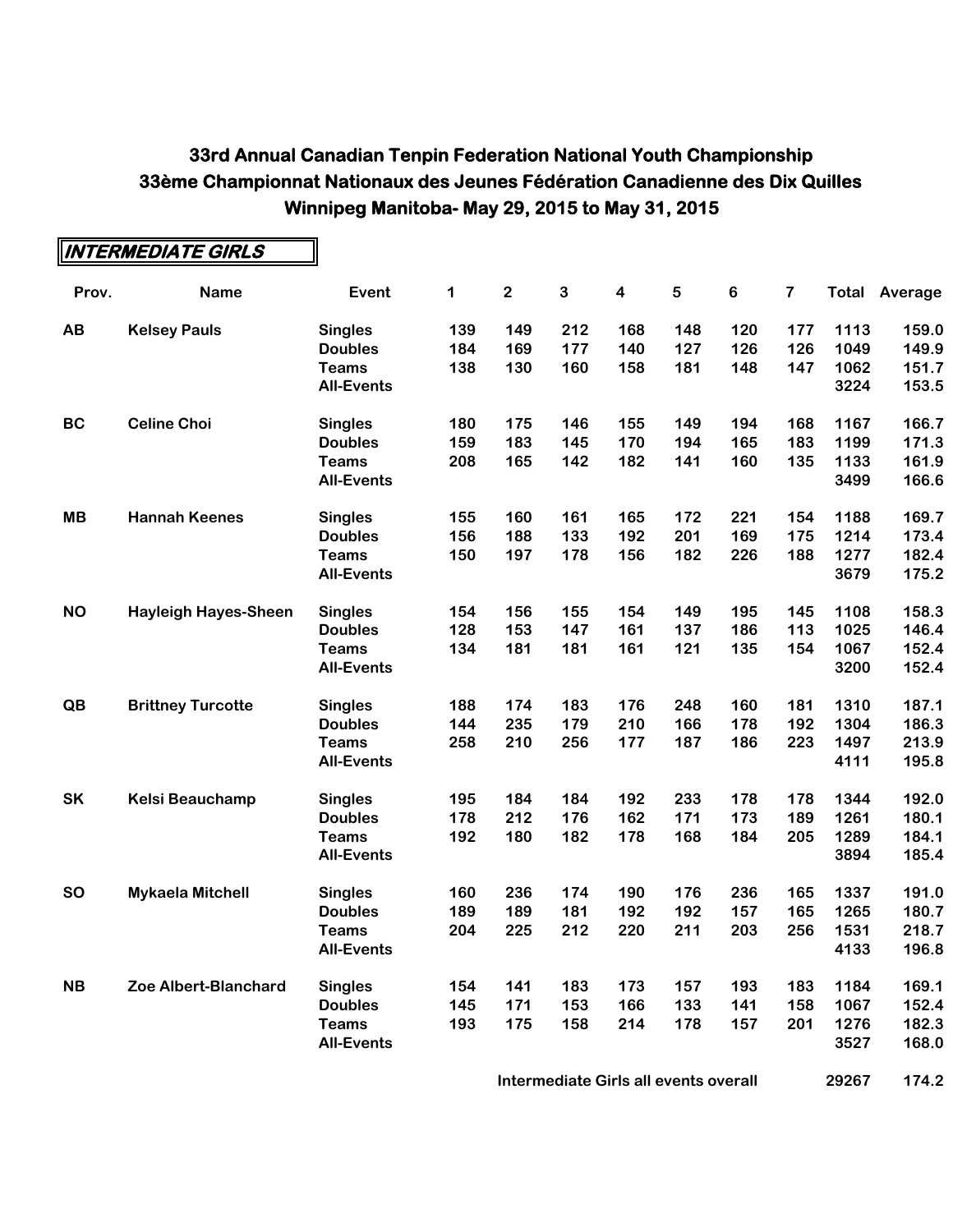$\overline{\mathbf{r}}$ 

|           | <b>INTERMEDIATE BOYS</b>   |                   |     |                         |              |                         |     |                |                         |      |                      |
|-----------|----------------------------|-------------------|-----|-------------------------|--------------|-------------------------|-----|----------------|-------------------------|------|----------------------|
| Prov.     | <b>Name</b>                | Event             | 1   | $\overline{\mathbf{c}}$ | $\mathbf{3}$ | $\overline{\mathbf{4}}$ | 5   | $6\phantom{1}$ | $\overline{\mathbf{7}}$ |      | <b>Total Average</b> |
| AB        | <b>Justin Yeung</b>        | <b>Singles</b>    | 135 | 175                     | 147          | 186                     | 135 | 199            | 181                     | 1158 | 165.4                |
|           |                            | <b>Doubles</b>    | 144 | 170                     | 164          | 173                     | 169 | 172            | 148                     | 1140 | 162.9                |
|           |                            | <b>Teams</b>      | 200 | 167                     | 185          | 142                     | 171 | 168            | 161                     | 1194 | 170.6                |
|           |                            | <b>All-Events</b> |     |                         |              |                         |     |                |                         | 3492 | 166.3                |
| <b>BC</b> | <b>Nathan Nerona</b>       | <b>Singles</b>    | 178 | 184                     | 144          | 212                     | 246 | 203            | 185                     | 1352 | 193.1                |
|           |                            | <b>Doubles</b>    | 160 | 123                     | 211          | 226                     | 194 | 200            | 192                     | 1306 | 186.6                |
|           |                            | <b>Teams</b>      | 211 | 210                     | 170          | 180                     | 133 | 245            | 156                     | 1305 | 186.4                |
|           |                            | <b>All-Events</b> |     |                         |              |                         |     |                |                         | 3963 | 188.7                |
| <b>MB</b> | <b>Austyn Ducharme</b>     | <b>Singles</b>    | 238 | 173                     | 158          | 201                     | 214 | 181            | 148                     | 1313 | 187.6                |
|           |                            | <b>Doubles</b>    | 180 | 166                     | 186          | 179                     | 193 | 234            | 134                     | 1272 | 181.7                |
|           |                            | <b>Teams</b>      | 181 | 149                     | 235          | 245                     | 197 | 226            | 177                     | 1410 | 201.4                |
|           |                            | <b>All-Events</b> |     |                         |              |                         |     |                |                         | 3995 | 190.2                |
| <b>NO</b> | <b>Nathan Woods</b>        | <b>Singles</b>    | 157 | 187                     | 188          | 193                     | 165 | 210            | 179                     | 1279 | 182.7                |
|           |                            | <b>Doubles</b>    | 194 | 256                     | 183          | 193                     | 172 | 195            | 160                     | 1353 | 193.3                |
|           |                            | <b>Teams</b>      | 168 | 195                     | 154          | 161                     | 217 | 204            | 187                     | 1286 | 183.7                |
|           |                            | <b>All-Events</b> |     |                         |              |                         |     |                |                         | 3918 | 186.6                |
| QB        | <b>Marc-Antoine Caron</b>  | <b>Singles</b>    | 180 | 195                     | 205          | 210                     | 196 | 190            | 158                     | 1334 | 190.6                |
|           |                            | <b>Doubles</b>    | 187 | 184                     | 180          | 171                     | 194 | 208            | 208                     | 1332 | 190.3                |
|           |                            | <b>Teams</b>      | 224 | 162                     | 170          | 241                     | 300 | 246            | 186                     | 1529 | 218.4                |
|           |                            | <b>All-Events</b> |     |                         |              |                         |     |                |                         | 4195 | 199.8                |
| <b>SK</b> | <b>Drew Heidinger</b>      | <b>Singles</b>    | 183 | 130                     | 134          | 166                     | 167 | 190            | 158                     | 1128 | 161.1                |
|           |                            | <b>Doubles</b>    | 163 | 152                     | 187          | 161                     | 151 | 141            | 132                     | 1087 | 155.3                |
|           |                            | <b>Teams</b>      | 184 | 162                     | 156          | 179                     | 163 | 122            | 143                     | 1109 | 158.4                |
|           |                            | <b>All-Events</b> |     |                         |              |                         |     |                |                         | 3324 | 158.3                |
| <b>SO</b> | <b>Riley Pellerito</b>     | <b>Singles</b>    | 174 | 172                     | 216          | 168                     | 197 | 155            | 221                     | 1303 | 186.1                |
|           |                            | <b>Doubles</b>    | 189 | 170                     | 221          | 184                     | 181 | 199            | 201                     | 1345 | 192.1                |
|           |                            | <b>Teams</b>      | 166 | 143                     | 200          | 117                     | 152 | 173            | 184                     | 1135 | 162.1                |
|           |                            | <b>All-Events</b> |     |                         |              |                         |     |                |                         | 3783 | 180.1                |
| <b>NB</b> | <b>Nathan Ruest-Lajoie</b> | <b>Singles</b>    | 214 | 236                     | 223          | 168                     | 232 | 226            | 193                     | 1492 | 213.1                |
|           |                            | <b>Doubles</b>    | 247 | 174                     | 199          | 160                     | 231 | 200            | 179                     | 1390 | 198.6                |
|           |                            | <b>Teams</b>      | 170 | 228                     | 200          | 159                     | 235 | 226            | 185                     | 1403 | 200.4                |
|           |                            | <b>All-Events</b> |     |                         |              |                         |     |                |                         | 4285 | 204.0                |

**Intermediate Boys all events overall 168 30955 184.3**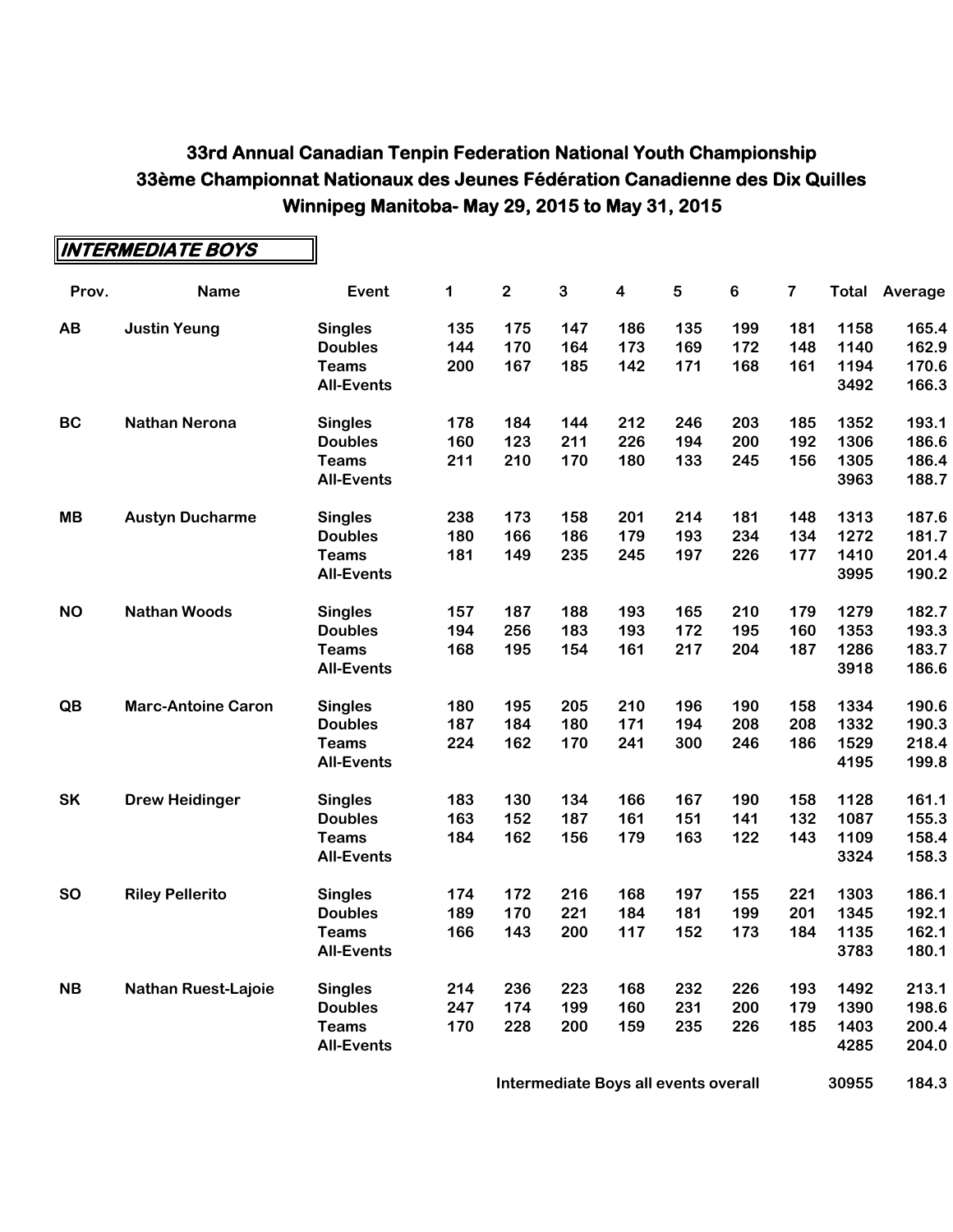|           | $\parallel$ SENIOR GIRLS    |                   |     |             |     |                         |         |         |     |      |                      |
|-----------|-----------------------------|-------------------|-----|-------------|-----|-------------------------|---------|---------|-----|------|----------------------|
| Prov.     | <b>Name</b>                 | Event             | 1   | $\mathbf 2$ | 3   | $\overline{\mathbf{4}}$ | $\bf 5$ | $\bf 6$ | 7   |      | <b>Total Average</b> |
| AB        | <b>Gemma Oxley</b>          | <b>Singles</b>    | 221 | 170         | 110 | 153                     | 146     | 174     | 175 | 1149 | 164.1                |
|           |                             | <b>Doubles</b>    | 160 | 180         | 194 | 141                     | 149     | 129     | 154 | 1107 | 158.1                |
|           |                             | <b>Teams</b>      | 181 | 146         | 144 | 153                     | 154     | 163     | 208 | 1149 | 164.1                |
|           |                             | <b>All-Events</b> |     |             |     |                         |         |         |     | 3405 | 162.1                |
| <b>BC</b> | <b>Candice Choi</b>         | <b>Singles</b>    | 200 | 213         | 183 | 198                     | 191     | 136     | 166 | 1287 | 183.9                |
|           |                             | <b>Doubles</b>    | 152 | 152         | 187 | 190                     | 143     | 166     | 168 | 1158 | 165.4                |
|           |                             | <b>Teams</b>      | 186 | 172         | 151 | 170                     | 178     | 162     | 194 | 1213 | 173.3                |
|           |                             | <b>All-Events</b> |     |             |     |                         |         |         |     | 3658 | 174.2                |
| <b>MB</b> | <b>Sydney Squire-Carter</b> | <b>Singles</b>    | 135 | 200         | 156 | 184                     | 158     | 194     | 152 | 1179 | 168.4                |
|           |                             | <b>Doubles</b>    | 143 | 127         | 221 | 168                     | 185     | 166     | 177 | 1187 | 169.6                |
|           |                             | <b>Teams</b>      | 159 | 180         | 154 | 199                     | 204     | 210     | 153 | 1259 | 179.9                |
|           |                             | <b>All-Events</b> |     |             |     |                         |         |         |     | 3625 | 172.6                |
| <b>NO</b> | <b>Haley Stolz</b>          | <b>Singles</b>    | 203 | 150         | 171 | 192                     | 214     | 160     | 189 | 1279 | 182.7                |
|           |                             | <b>Doubles</b>    | 201 | 146         | 200 | 166                     | 188     | 148     | 146 | 1195 | 170.7                |
|           |                             | <b>Teams</b>      | 192 | 147         | 175 | 176                     | 168     | 198     | 134 | 1190 | 170.0                |
|           |                             | <b>All-Events</b> |     |             |     |                         |         |         |     | 3664 | 174.5                |
| QB        | <b>Courtney Troli</b>       | <b>Singles</b>    | 164 | 156         | 163 | 178                     | 137     | 191     | 184 | 1173 | 167.6                |
|           |                             | <b>Doubles</b>    | 193 | 189         | 189 | 177                     | 202     | 178     | 202 | 1330 | 190.0                |
|           |                             | <b>Teams</b>      | 164 | 187         | 199 | 159                     | 179     | 190     | 173 | 1251 | 178.7                |
|           |                             | <b>All-Events</b> |     |             |     |                         |         |         |     | 3754 | 178.8                |
| <b>SK</b> | <b>Brandi Collinge</b>      | <b>Singles</b>    | 157 | 165         | 164 | 151                     | 144     | 131     | 157 | 1069 | 152.7                |
|           |                             | <b>Doubles</b>    | 209 | 177         | 173 | 187                     | 195     | 174     | 193 | 1308 | 186.9                |
|           |                             | <b>Teams</b>      | 151 | 201         | 179 | 181                     | 165     | 145     | 170 | 1192 | 170.3                |
|           |                             | <b>All-Events</b> |     |             |     |                         |         |         |     | 3569 | 170.0                |
| <b>SO</b> | <b>Miranda Panas</b>        | <b>Singles</b>    | 235 | 212         | 186 | 247                     | 173     | 201     | 216 | 1470 | 210.0                |
|           |                             | <b>Doubles</b>    | 190 | 214         | 189 | 207                     | 202     | 202     | 128 | 1332 | 190.3                |
|           |                             | <b>Teams</b>      | 182 | 232         | 209 | 223                     | 201     | 200     | 194 | 1441 | 205.9                |
|           |                             | <b>All-Events</b> |     |             |     |                         |         |         |     | 4243 | 202.0                |
| <b>NB</b> | <b>Stephanie Vienneau</b>   | <b>Singles</b>    | 156 | 163         | 122 | 161                     | 161     | 163     | 168 | 1094 | 156.3                |
|           |                             | <b>Doubles</b>    | 166 | 175         | 192 | 124                     | 136     | 177     | 186 | 1156 | 165.1                |
|           |                             | <b>Teams</b>      | 143 | 140         | 188 | 129                     | 180     | 156     | 199 | 1135 | 162.1                |
|           |                             | <b>All-Events</b> |     |             |     |                         |         |         |     | 3385 | 161.2                |

**Senior Girls all events overall 29303 174.4**